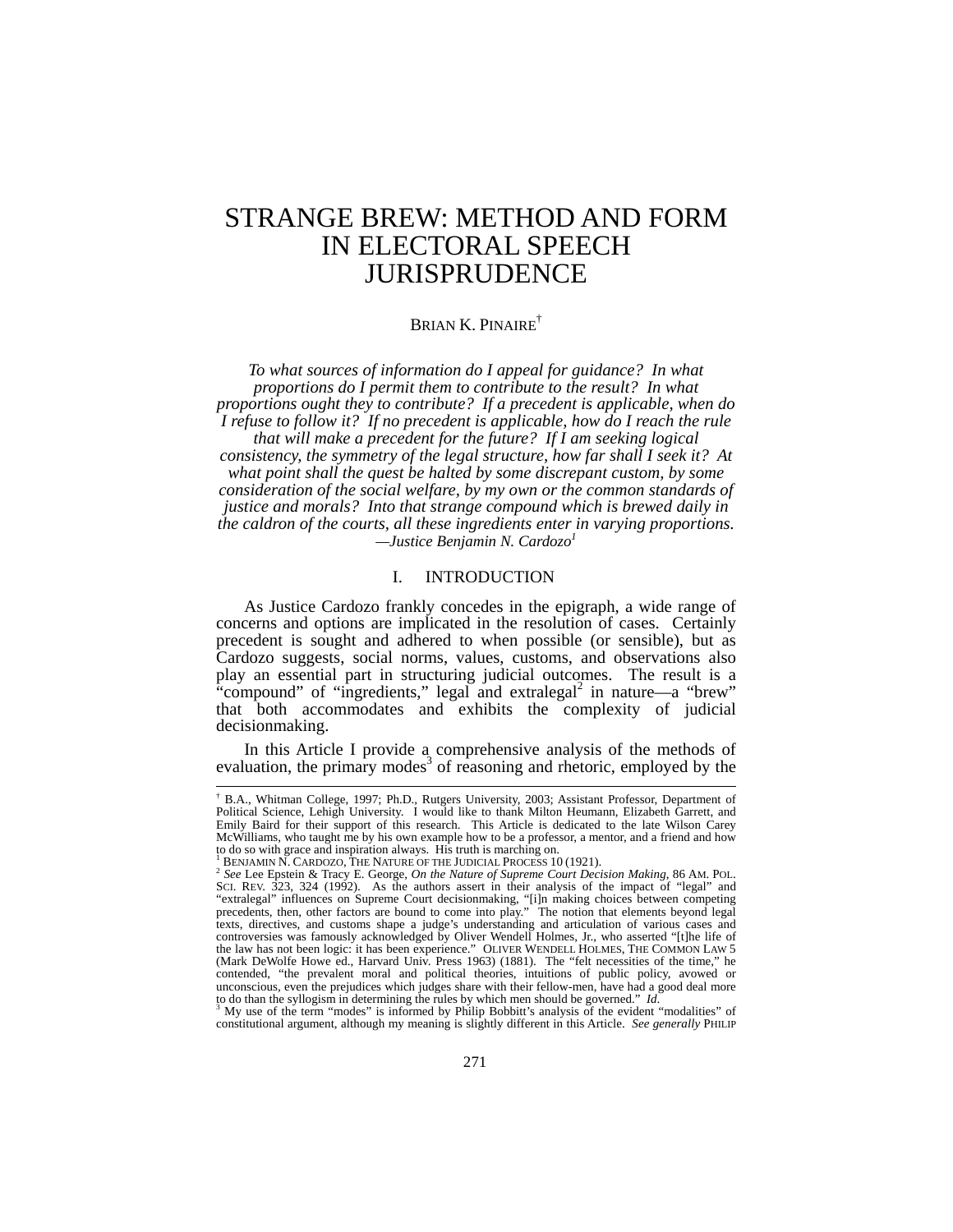Supreme Court in its review of regulations on freedom of speech during political campaigns and elections. In this assessment of the Court's electoral speech jurisprudence (comprising thirty-seven cases from 1947 to the present), $4$  I look both at the elements that structure the Court's outcomes—the ingredients in this strange brew—and offer an explanation for why certain influences have greater significance than others. To return to Justice Cardozo's concerns noted in the epigraph, I both examine the "sources of information" that are "appeal[ed to] for guidance"<sup>5</sup> and explain *why* we see particular methods of reasoning and rhetoric employed over others within this body of law. What is it that leads the Court, or particular justices, to emphasize or appeal to certain methods over others? What is it that might lead the justices to depart from certain modes of argument and evaluation?

A more detailed overview can be found in Part II of this Article, but in essence my argument is twofold. First, I demonstrate that four primary methods of reasoning and rhetoric (the Historical, Empirical, Aspirational,<sup>6</sup> and Pragmatic $\alpha$ ) are implemented in the evaluation of electoral speech cases and controversies. Second, I argue that the employment of the respective modes is correlated with the *forms* of "speech" in question—that is, whether the expression is that of a political activist, a candidate, a political party, a campaign donation, or some other type of speech or speaker. As I demonstrate in Part IV, there are intriguing patterns evident in these correlations between the method of evaluation and the particular varieties of speech involved.

# II. OVERVIEW OF THE ARGUMENT

As I consider the methods of reasoning and rhetoric that shape the Court's evaluation of electoral speech cases and controversies, it is worth recalling Justice Roberts' famous opinion in *United States v. Butler*<sup>8</sup> (the legal realists' "whipping boy"), depicting the process of judicial decisionmaking as a strictly legal enterprise:

When an act of Congress is appropriately challenged in the courts as not conforming to the constitutional mandate the judicial branch of the Government has only one duty,—to lay the article of the Constitution

BOBBITT, CONSTITUTIONAL FATE: THEORY OF THE CONSTITUTION (1982) [hereinafter BOBBITT, CONSTITUTIONAL FATE]; PHILIP BOBBITT, CONSTITUTIONAL INTERPRETATION (1991). 4

A list of the cases considered can be found in Appendix 1 *infra*. 5

CARDOZO, *supra* note 1, at 10. 6

 $\alpha$ <sup>6</sup> My use of this label is influenced by Peter M. Shane's use of term "aspirational," suggesting a view of the Constitution "as a signal of the kind of government under which we would like to live, and interpreting that Constitution over time to reach better approximations of that aspiration." *See* Peter M. Shane, *Rights, Remedies, and Restraint*, 64 CHI.-KENT L. REV. 531, 550 (1988). Although his argument was addressed to larger concerns (that is, the "morality of aspiration"), my use of the concept of "aspiration" is also informed by that of Lon L. Fuller. *See* LON L. FULLER, THE MORALITY OF LAW 5–  $^{13}$  (2d ed., 1969).

Both philosophical and legal schools of pragmatism inform my use of the term "pragmatic," although it is limited to neither. I mean to imply an approach to free speech questions that eschews abstractions and that is primarily oriented toward preventing or correcting malfunctions within the political process. <sup>8</sup> *See* 297 U.S. 1 (1936).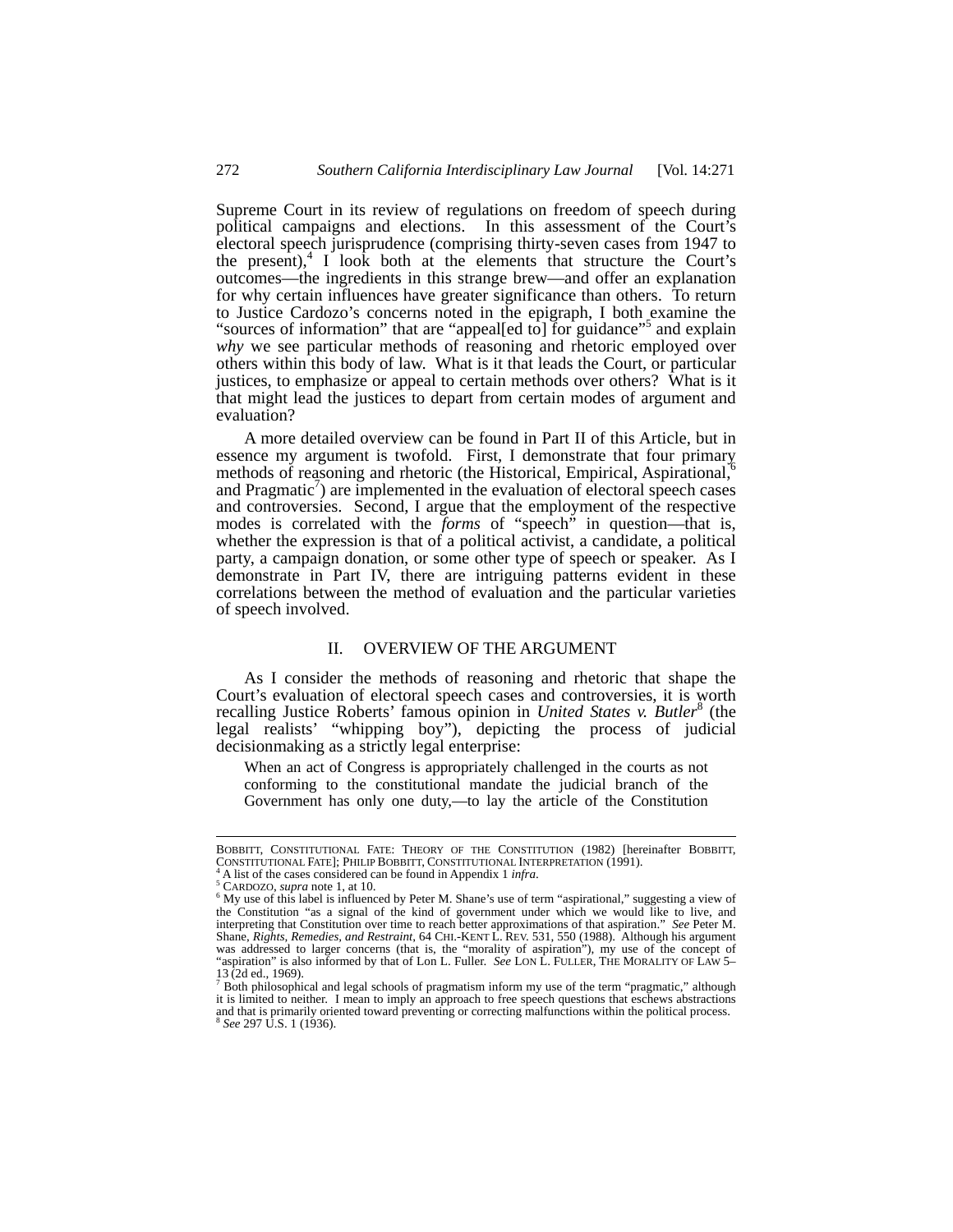which is invoked beside the statute which is challenged and to decide whether the latter squares with the former. . . . This court neither approves nor condemns any legislative policy.<sup>9</sup>

Despite Justice Roberts' rhetorical flourish—meant to discourage the perception that the Court's decisions were motivated by political concerns in a turbulent era—he does offer a succinct account of the typically disparaged "legal" model of judicial decisionmaking.<sup>10</sup> This "pure" depiction of decisionmaking notwithstanding, most students of the legal process would find it difficult to entirely disregard the political influences, biases, and interests of judicial actors.<sup>11</sup> That said, we should be careful as well not to dismiss the role and significance of doctrine, legal norms, and institutional constraints.<sup>12</sup> This leaves us at the conclusion (sometimes insufficiently acknowledged) that law *and* politics, as well as a variety of other sources and considerations, influence judicial decisionmaking.

While the typology I offer in this Article is not perfect—in that the types are neither mutually exclusive nor entirely exhaustive of *all* the possible sources of influence—it does present the dominant methods of evaluation and articulation that structure judicial decisionmaking in the electoral context.<sup>13</sup> While space constraints and the Court's manner of

 <sup>9</sup> *Id.* at 62–63. A similar account, in terms of process, was offered by Edward H. Levi, although he had a definite appreciation for the manipulability of language and the multiple interpretations and directions possible within legal reasoning. *See* EDWARD H. LEVI, AN INTRODUCTION TO LEGAL REASONING  $(1948)$ .

<sup>&</sup>lt;sup>10</sup> The "meaninglessness of the legal model" has been the source of ire for many students of judicial behavior. *See* JEFFREY A. SEGAL & HAROLD J. SPAETH, THE SUPREME COURT AND THE ATTITUDINAL MODEL 62–64 (1993) [hereinafter SEGAL & SPAETH, ATTITUDINAL MODEL]. *See also* JEFFREY A. SEGAL & HAROLD J. SPAETH, THE SUPREME COURT AND THE ATTITUDINAL MODEL REVISITED (2002) [hereinafter SEGAL & SPAETH, ATTITUDINAL MODEL REVISITED].<br><sup>11</sup> That courts and judicial behavior are influenced by politics is something most have accepted since the

early part of the twentieth century when "legal realists" debunked intimations of "slot machine" or "mechanical" jurisprudence and proposed a "conception of law in flux, of moving law, and of judicial creation of law." *See* JEROME FRANK, COURTS ON TRIAL 147 (1949). *See also* Karl Llewellyn, *Some Realism About Realism—Responding to Dean Pound*, 44 HARV. L. REV. 1222, 1236 (1931). Political scientists have also portrayed the Court as a "political" institution. *See, e.g.*, LEE EPSTEIN & JACK KNIGHT, THE CHOICES JUSTICES MAKE (1998); WALTER F. MURPHY, ELEMENTS OF JUDICIAL STRATEGY (1964); C. HERMAN PRITCHETT, THE ROOSEVELT COURT: A STUDY IN JUDICIAL POLITICS AND VALUES 1937–1947 (1948); GLENDON SCHUBERT, THE JUDICIAL MIND: THE ATTITUDES AND IDEOLOGIES OF SUPREME COURT JUSTICES 1946–1963 (1965); SEGAL & SPAETH, ATTITUDINAL MODEL, *supra* note 10; SEGAL & SPAETH, ATTITUDINAL MODEL REVISITED, *supra* note 10; MARTIN SHAPIRO, LAW AND POLITICS IN THE SUPREME COURT: NEW APPROACHES TO POLITICAL JURISPRUDENCE (1964); Robert Dahl, *Decision-Making in a Democracy: The Supreme Court as a National Policy Maker*, 6 J. PUB. L. 279 (1957); Epstein & George, *supra* note 2.<br><sup>12</sup> As C. Herman Pritchett famously noted, "political scientists who have done so much to put the

<sup>&#</sup>x27;political' in 'political jurisprudence' need to emphasize that it is still 'jurisprudence.' It is judging in a political context, but it is still judging; and judging is something different from legislating or administering." C. Herman Pritchett, *The Development of Judicial Research*, *in* FRONTIERS OF JUDICIAL RESEARCH 42 (Joel Grossman & Joseph Tanenhaus eds., 1969). *See also* LEE EPSTEIN & JOSEPH KOBYLKA, THE SUPREME COURT & LEGAL CHANGE: ABORTION AND THE DEATH PENALTY 33 (1992) (arguing that the "'myth of the robe' *is* a myth, but the robe is a reality"). Finally, it is worth recalling Robert G. McCloskey's reminder that "though the judges do enter this realm of policy-making, they enter with their robes on, and they can never (or at any rate seldom) take them off." ROBERT G.<br>MCCLOSKEY, THE AMERICAN SUPREME COURT 12 (2d ed., 1994).<br><sup>13</sup> As with Philip Bobbitt's typology of "modalities of argument," m

list, nor a list of wholly discrete items, nor the only plausible division of constitutional arguments. The various arguments illustrated often work in combination. Some examples fit under one heading as well as another." BOBBITT, CONSTITUTIONAL FATE, *supra* note 3, at 8.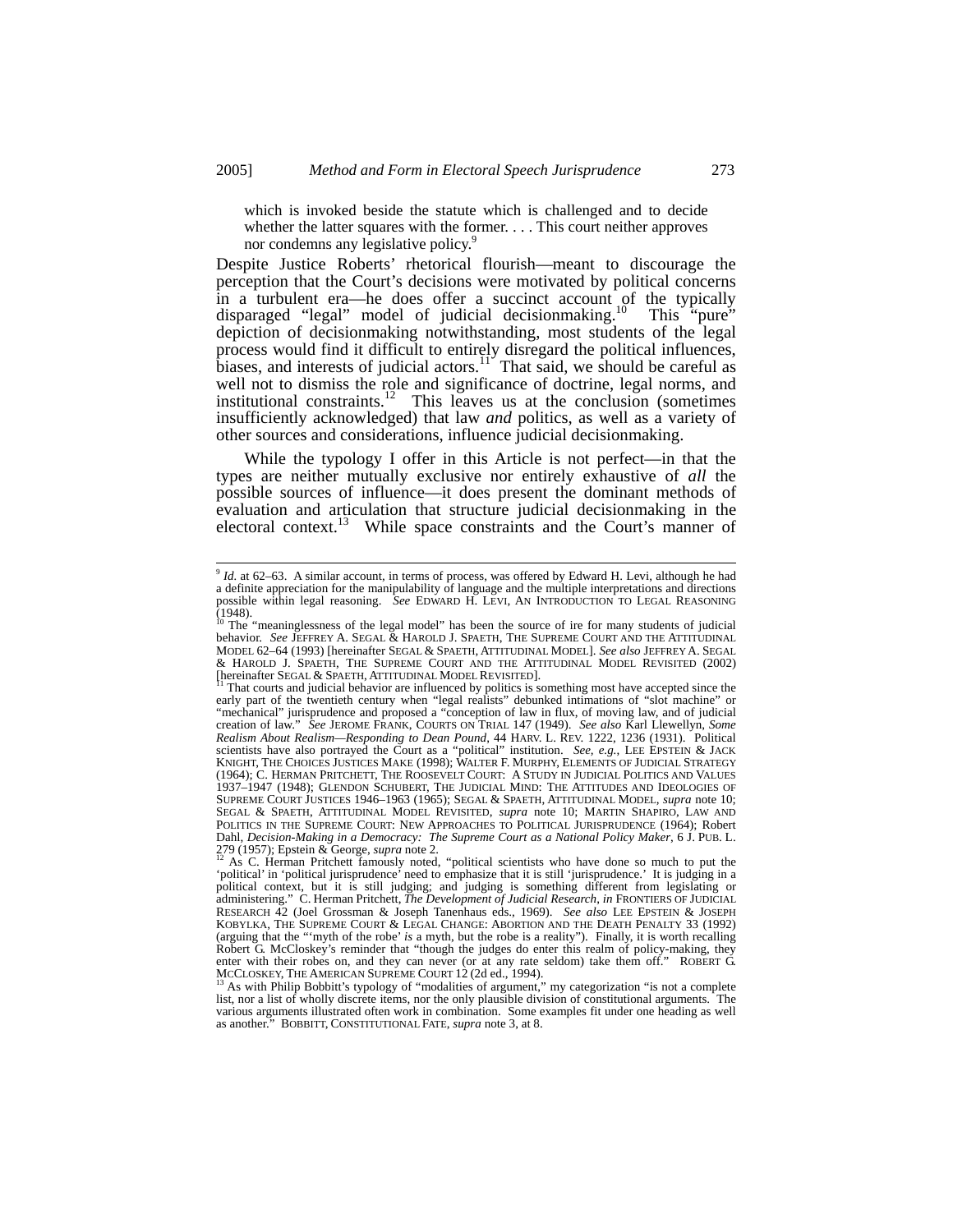disposition<sup>14</sup> do not permit me to discuss each of the thirty-seven decisions in detail, what I do provide are samples that typify the respective methods. As noted above, when we see the correlations between the process/method of evaluation and the substance/form of the speech in question, we see some clear patterns and apparent preferences established—patterns which afford us a richer and more nuanced understanding of the nature and outcomes of electoral speech contests.

The following constitute the primary methods of reasoning and rhetoric:

- A. *The Historical Method*: By looking to history as a guide in the evaluation of present speech regulations, the historically-inclined, or custom-oriented, approach places great stock in how speech has functioned and how state regulations have been received in the past. In what environments or situations were these regulations most prevalent? What was the original intent of such statutes? Those justices who look to history or custom take precedent seriously, but look to external sources such as political, literary, or philosophical figures and arguments of *yesterday* for guidance in evaluating restrictions on speech *today*, though this method may lead to tensions in some cases between the alleged historic *principles* of our nation and the actual *practices* of political communities.
- B. *The Empirical Method*: This disposition relies on data and social scientific evidence to speculate as to the *impact* and actual *consequences* of speech regulations. How are campaigns *actually* run? Are elections *really* affected by these rules? In what ways? Do "reform" measures *truly* purify our politics? What amount of evidence is sufficient to satisfy the state's interest?
- C. *The Aspirational Method*: An aspirational approach to freedom of speech within the electoral process essentially accepts the basic logic and assumptions of the "marketplace of ideas."<sup>15</sup> It assumes that in the hands of free and rational individuals, and in the absence of state obstruction and intervention, political speech can serve its

<sup>&</sup>lt;sup>14</sup> Some cases in this study avoided any significant discussion of the First Amendment issues at stake. <sup>15</sup> As Justice Holmes noted in his famous dissent:

But when men have realized that time has upset many fighting faiths, they may come to believe even more than they believe the very foundations of their own conduct that the ultimate good desired is better reached by free trade in ideas—that the best test of truth is the power of the thought to get itself accepted in the competition of the market, and that truth is the only ground upon which their wishes safely can be carried out. That at any rate is the theory of our Constitution. It is an experiment, as all life is an experiment.

Abrams v. United States, 250 U.S. 616, 630 (1919) (Holmes, J., dissenting).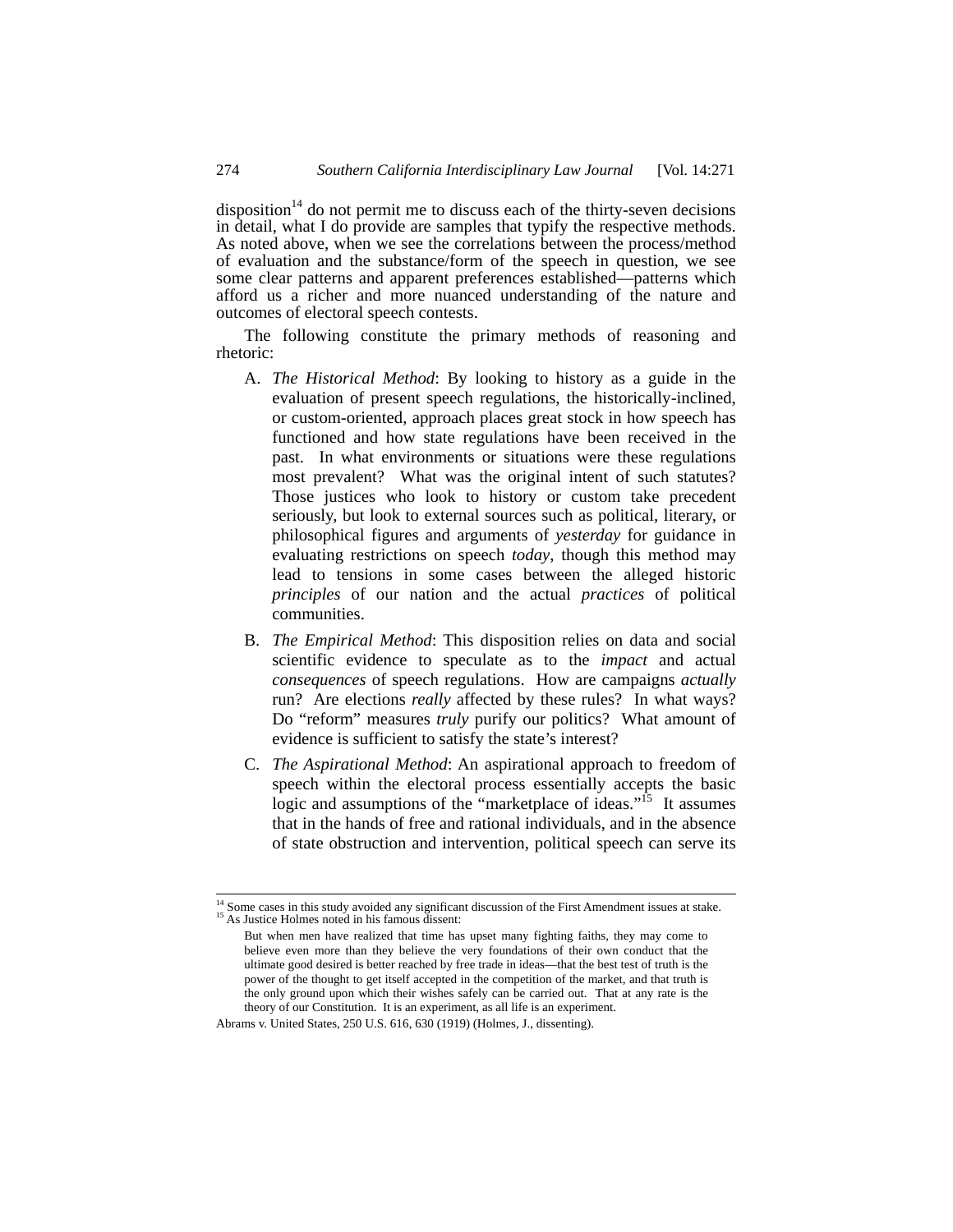noble ends and promote self-government.<sup>16</sup> In this regard, political actors and institutions function well; therefore, free and vigorous expression can be trusted and encouraged in the electoral process.

D. *The Pragmatic Method*: A different disposition, expressed with vigor in several cases discussed below, posits a grittier, more cautious, and skeptical view of political actors and institutions, conceding that electoral structures and agents are imperfect and susceptible—if not prone—to fraud, corruption, and abuse. While the aspirational approach maintains a rosier view of the place and practice of political expression during campaigns and elections, the pragmatist is more easily persuaded that electoral malfunctions and machinations are possible—even probable (i.e., "men are not angels"17)—and that solutions come in the form of deference to the state's prophylactic measures.<sup>18</sup>

# III. METHODS OF REASONING AND RHETORIC

As Justice Cardozo expressed in his earlier-referenced foray into the nature of the judicial process, deduction and general principles can take a jurist only so far:

We go forward with our logic, with our analogies, with our philosophies, till we reach a certain point. At first, we have no trouble with the paths; they follow the same lines. Then they begin to diverge, and we must make a choice between them. History or custom or social utility or some compelling sentiment of justice or sometimes perhaps a semi-intuitive apprehension of the pervading spirit of our law must come to the rescue of the anxious judge, and tell him where to go. $^{19}$ 

Something must, we are told, show the judge "where to go."<sup>20</sup> When deductive reasoning fails to offer clear direction, or when precedent is ambiguous, mixed, convoluted, or otherwise unhelpful, a judge must appeal to some external referent. The mining of historical materials for insights and direction discussed in this section can be undertaken to answer a variety of speech questions.

<sup>&</sup>lt;sup>16</sup> For a thorough assessment of the "marketplace" metaphor, and an argument for multiple conceptions of this foundational trope (emphasizing liberty, equality, and civility respectively), see Brian K. Pinaire, *A Funny Thing Happened on the Way to the Market: The Supreme Court and Political Speech in the Electoral Process*, 17 J. L. & POL. 489 (2001).<br>*Electoral Process*, 17 J. L. & POL. 489 (2001).<br><sup>17</sup> ALEXANDER HAMILTON, JAMES MADISON & JOHN JAY, THE FEDERALIST PAPERS 322 (Clinton

Rossiter ed., 1961).<br><sup>18</sup> The pragmatic method accepts that Congress has "both wisdom and experience in these matters that is

far superior" to that of the Court; thus, "special deference to its judgment" is appropriate. *See* Colo. Republican Fed. Campaign Comm. v. Fed. Election Comm'n, 518 U.S. 604, 650 (1995) ("Colorado I"). It is important to note that the trust in the benign motives of elected officials may evidence the same naïveté the aspirationalist could be accused of demonstrating. The pragmatic method, at any rate, defers to *experience* by and large; thus, legislators are presumed to have the expertise necessary to diagnose and deal with the problems and complications posed by freedom of speech in the electoral process.<br><sup>19</sup> CARDOZO, *supra* note 1, at 43. <sup>20</sup> *Id*.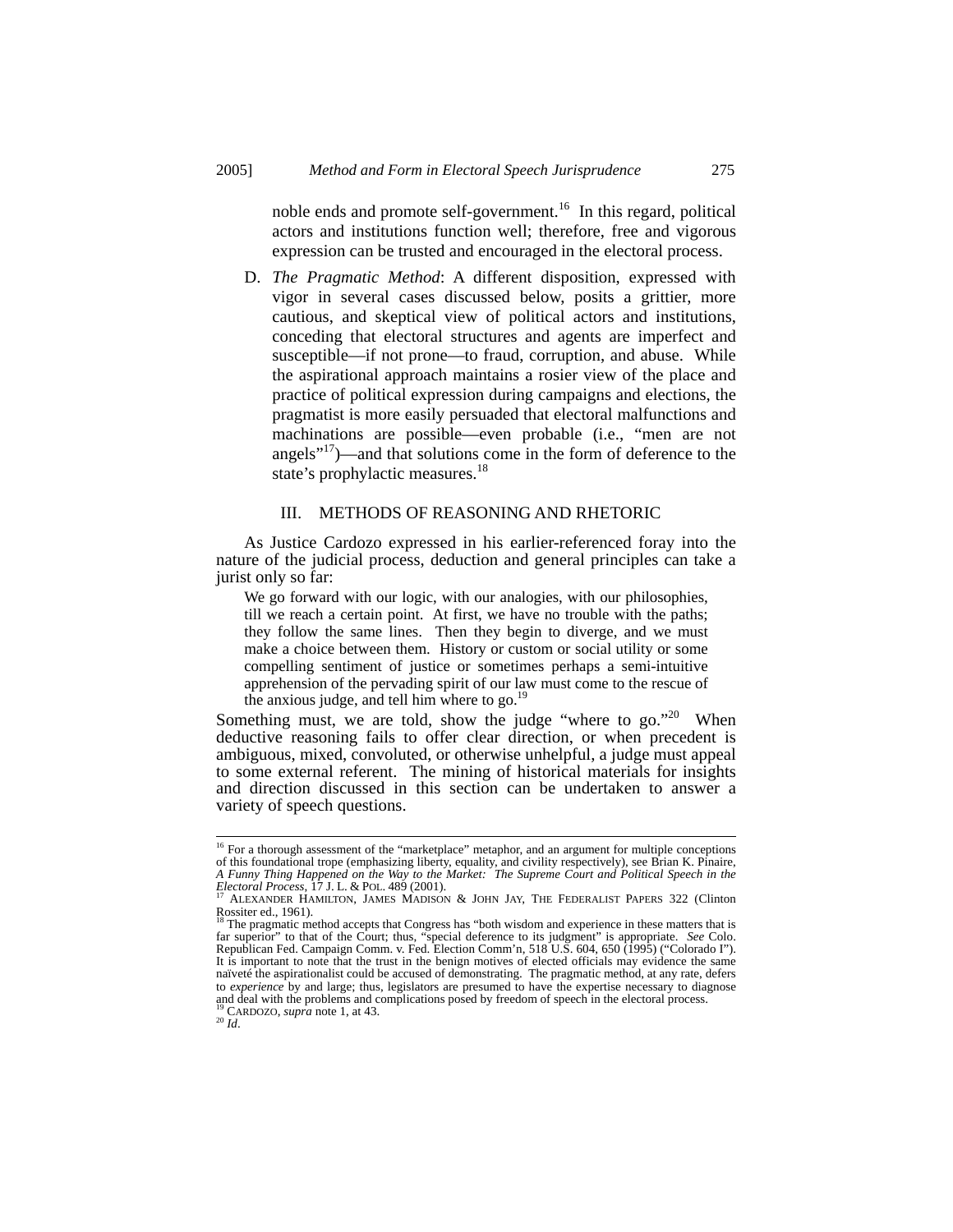### A. THE HISTORICAL METHOD

While it should be no surprise to students of the law that judges make use of history for interpretation or justification, my research reveals a contrast *within* the historical method—between the reference to principles, precepts, and designs and the reliance on customs, traditions, and existing practices. Put differently, and to borrow a slogan from sociological jurisprudence, we see a distinction in method between history on the books and history in action. Those advocating the former, as I explain below, find controlling the arguments and ideas that ostensibly define us as a people: how we were *intended* to enjoy freedom of speech, what the appropriate limits were *expected* to be on state regulations, and what the nature and purpose of speech was *anticipated* to be in the context of the electoral process.<sup>21</sup> An appeal to the latter, however, demonstrates an approach less concerned with suppositions and conjecture and more inclined to seek guidance in the actual *practices* of American communities. Thus, while the former method might evaluate the contested legislation by speculating as to what the founding fathers *believed*, the latter concentrates on how subsequent generations have actually *behaved*.

#### 1. *Custom, Practice, Tradition*

The appeal to tradition is a generally conservative method of evaluating electoral speech laws—"conservative" not necessarily in terms of policy preferences, but rather in terms of a philosophical mood or disposition that urges caution, prudence, and deference to the past.<sup>22</sup> By looking to how things have been done before, this approach places great trust in antecedents and expects that the cycle of received wisdom has, within itself, curative qualities. The gradual, moderating tendencies of time, experience, and trial and error provide, in other words, the most reliable measure of the sagacity of a particular practice or policy.<sup>23</sup> It is in this spirit that the U.S. Supreme Court, in the earliest case considered in this study, accepted the imprecision and uncertainty of the laws pertaining to

<sup>&</sup>lt;sup>21</sup> While "original intent" typically carries with it a conservative connotation, in the electoral speech context, both "liberals" and "conservatives" appeal to the presumed intentions of the drafters of legislation. 22 Wilson Carey McWilliams has argued:

<sup>[</sup>A] conservative is someone inclined to cherish what has been received, and to transmit an inheritance, not strictly unaltered, but in a way that preserves continuity, a link with the past and with origins. Conservatives value rituals, the old ways of doing and remembering, and they hold up examples from the past as models for aspiration, footsteps on a path to excellence that is both tried and distinctively one's own.

Wilson Carey McWilliams, *Ambiguities and Ironies: Conservatism and Liberalism in the American Political Tradition*, *in* MORAL VALUES IN LIBERALISM AND CONSERVATISM 176–77 (W. Lawson Taitte ed., 1995).

One of the most vocal advocates of a tradition-oriented approach is Justice Scalia, who, though thoroughly critical of the notion of a "Living Constitution," still acknowledges that past practices and the "original meaning of the text" may not always provide the answer. In freedom of speech cases involving "new technologies," for example, the best the Court can do is "follow the *trajectory* of the First Amendment . . . to determine what it requires," an enterprise that moves beyond the clear directives of past practices and necessitates "the exercise of judgment." ANTONIN SCALIA, A MATTER OF INTERPRETATION: FEDERAL COURTS AND THE LAW 45 (Amy Guttman ed., 1997) (emphasis added).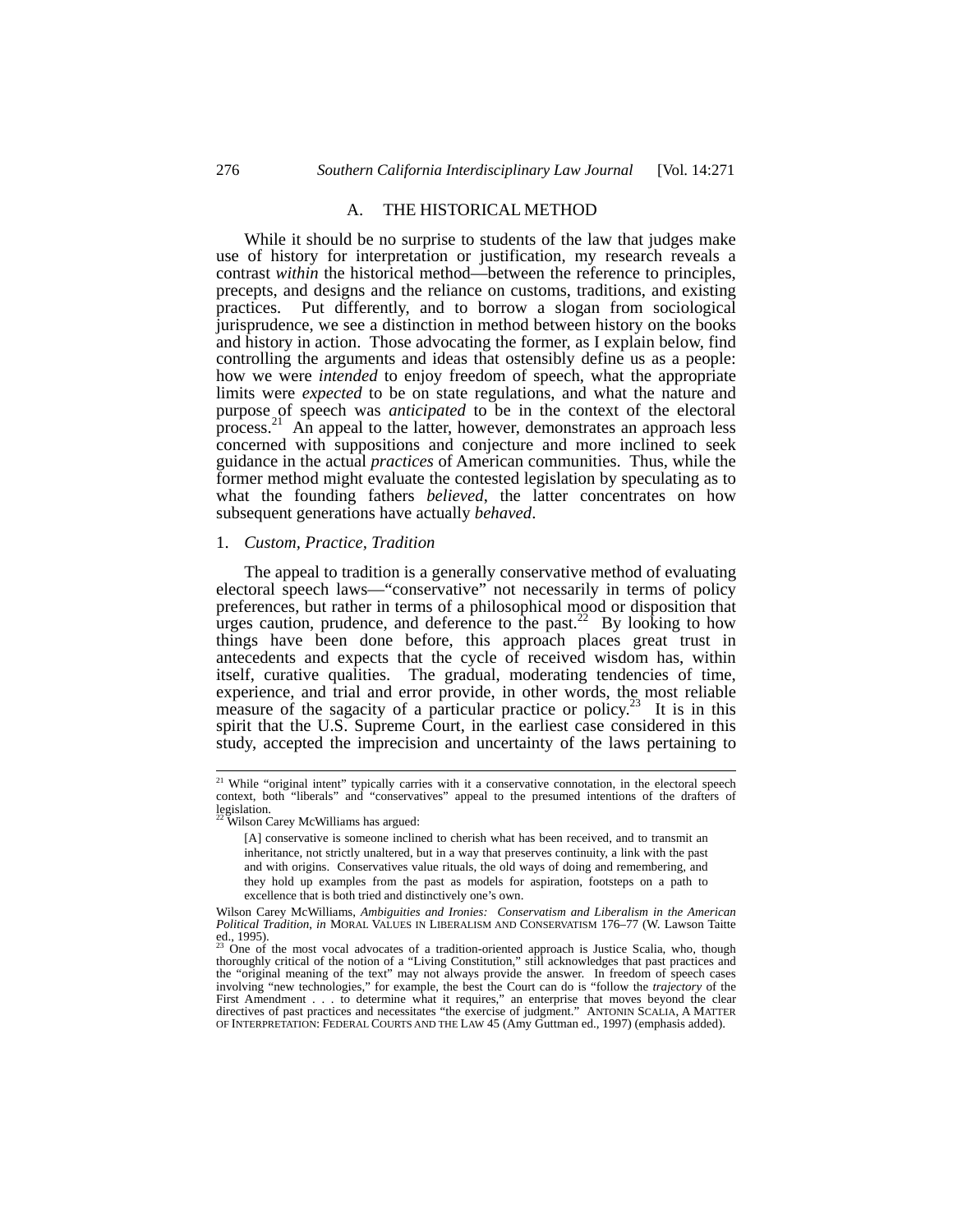the proper realm of political activity for governmental employees, thus deferring to the discretion of elected representatives and noting that "[c]ourts will interfere only when such regulation passes beyond the general existing conception of governmental power."<sup>24</sup> "That conception," the Court noted, "develops from practice, history, and changing educational, social and economic conditions."25

In a similar vein, Chief Justice Burger argued in *Greer v. Spock* that the Court's resolution of a challenge to a ban on the distribution of political literature and various other electioneering activities should be guided by long-held values, customs, and practices of American culture.<sup>26</sup> In his concurrence, the Chief Justice supported the historic "insulation" of the military and emphasized that "[p]ermitting political campaigning on military bases cuts against a 200-year tradition of keeping the military separate from political affairs, a tradition that in my view is a constitutional corollary to the express provision for civilian control of the military in Art. II,  $\S$  2, of the Constitution."<sup>27</sup> Custom informed doctrine in this case; in the absence of clear precedential dictates, the Court appealed to the past and found our longstanding practice of distinguishing members of the armed forces from those of the general populace controlling.<sup>2</sup>

In *Greer*, the Court found justification within tradition for setting the military base outside the perimeter of the metaphorical "marketplace of ideas." In *Burson v. Freeman*, the Court permitted treatment of the area surrounding the polling place as "off-limits" to free speech and expression.<sup>29</sup> Mary Rebecca Freeman, a political activist, desired to campaign for her candidate outside the polling place, but was prohibited from doing so by Tennessee's Electoral Code, which barred electioneering within a one hundred-foot radius of the door to the polling place. $30$  In its defense, the State presented an array of evidence demonstrating its compelling interest in preventing electoral fraud and intimidation at the polls,<sup>31</sup> evidence that was ultimately persuasive to a Court that lacked precedential guidance. Writing the plurality opinion for the Court, Justice Blackmun acknowledged that strict scrutiny was the appropriate standard of review.32 He indicated, however—relying almost exclusively on the state's catalog of abuses from the distant past—the regulations could be justified as prophylactic efforts to preserve voting rights and the integrity of the electoral process.<sup>33</sup> Specifically, Blackmun appeared to be most influenced by scholars' vivid accounts of electoral abuses from the distant

<sup>&</sup>lt;sup>24</sup> United Pub. Workers of America v. Mitchell, 330 U.S. 75, 102 (1947).<br><sup>25</sup> *Id.*<br><sup>26</sup> 424 U.S. 828, 841 (1976) (Burger, J., concurring).<br><sup>27</sup> *Id.* Justice Powell expressed similar thoughts. *See id.* at 847 (Powell, the dissenters cast a more critical eye toward "things as they have always been" and suggest that "tradition," while a laudable point of reference in many cases, is not equal to "necessity."<br><sup>29</sup> 504 U.S. 191, 211 (1992).

<sup>29 504</sup> U.S. 191, 211 (1992). 30 *See id*. at 194. 31 *See id*. at 198–99. 32 *See id*. at 198. 33 *See id*. at 200–06.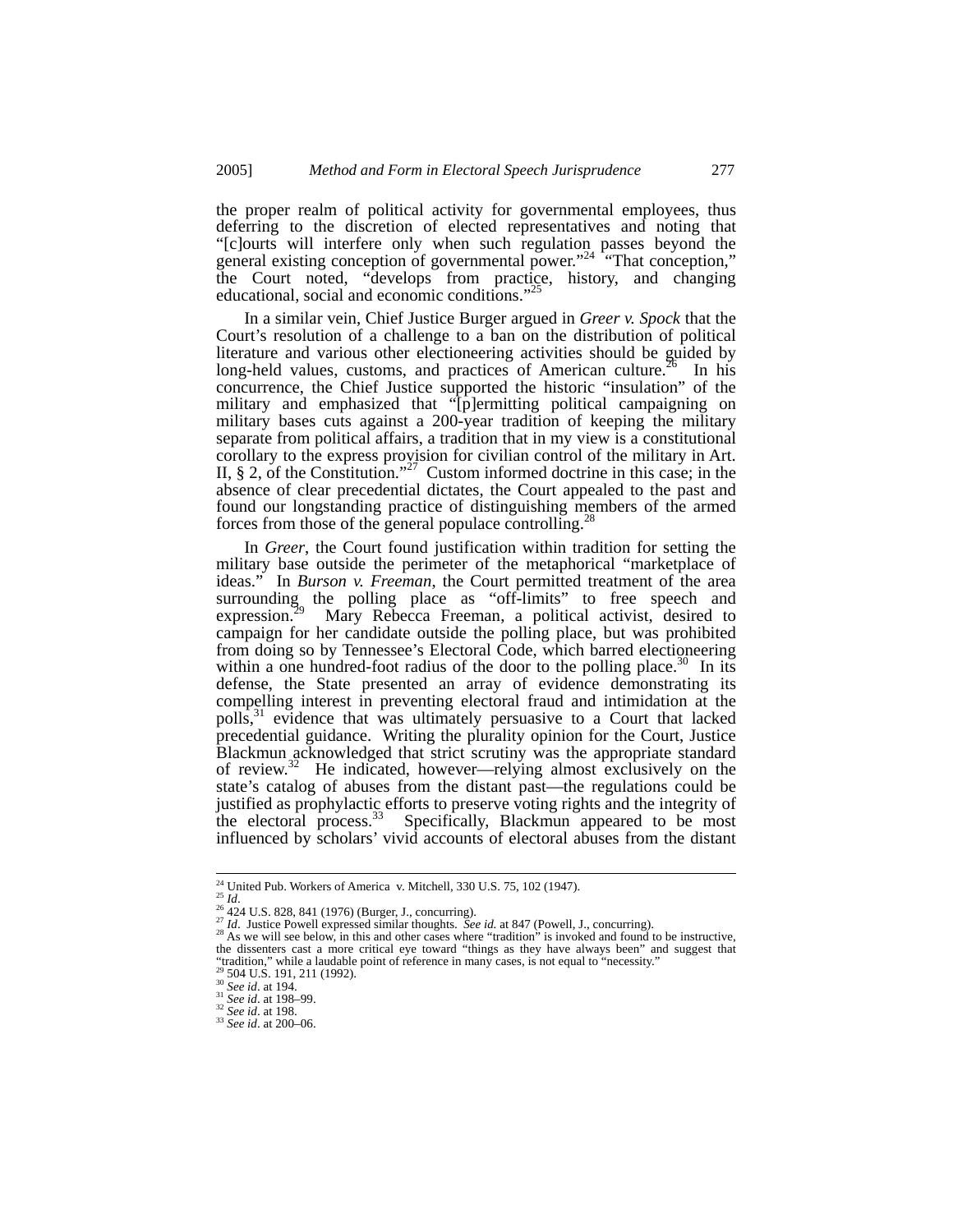past. The opinion, in fact, relies almost exclusively on eight history books, each focusing on the intimidation generated by political "machines" and the prevalence of electoral fraud throughout the nineteenth century.<sup>3</sup>

Blackmun was careful to note that Tennessee had, at the end of the previous century, undergone a period of electoral reform and had adopted the Australian secret ballot system as well as an "off-limits" zone around the polling place. $35$  Amended in 1972, this legislation proscribed the display and distribution of campaign material and the solicitation of votes within one hundred feet of the entrance to a polling place.<sup>36</sup> Based principally on a history of abuse in the American electoral process—the sins of the past—Blackmun found that the State had satisfied the burden of strict scrutiny, and the "campaign free zone" was deemed constitutional.<sup>3</sup>

One of the more interesting elements of this decision is that while Blackmun, like Justice Scalia,  $38$  provides concrete evidence of past abuses in the United States, his opinion does not concentrate on specific problems within the state of Tennessee. That is, Blackmun's appeal to history in this case was both figuratively and literally more "global" in nature; he located historic abuses in various American states and foreign countries, and then inferred from the aggregate that the particular state restrictions in question must be necessary.<sup>3</sup>

In another appeal to the directives of tradition and custom, in *McIntyre v. Ohio Elections Commission* Justice Scalia made it clear that "[w]here the meaning of a constitutional text (such as "the freedom of speech") is unclear, the widespread and long-accepted practices of the American people are the best indication of what fundamental beliefs it was intended to enshrine."<sup>40</sup> While speech by anonymous sources—in this case, an anonymous leaflet distributed at a school board meeting<sup>41</sup>—might theoretically fall under the protective shadow of the First Amendment, for Justice Scalia and those inclined toward tradition and custom, a truer measure of the constitutionality of electoral speech laws is gained by surveying the actual practices of the American people.

In this case, Scalia (joined by Chief Justice Rehnquist) chastised the majority for invalidating a "species of protection for the election process

 <sup>34</sup> *See id*. Blackmun's opinion begins with a discussion of the *viva voce* method of voting, popular in the colonial period, and then proceeds through a review of the transformation to the paper ballot, the parties' creation of their own ballots, the similar problems that foreign countries faced in their elections, and the eventual (near) universal adoption of the Australian ballot in the United States.

 $\frac{35}{36}$  See id. at 205-06.<br>  $\frac{36}{37}$  Id. at 206.<br>  $\frac{37}{38}$  Id. at 206.<br>  $\frac{37}{38}$  Id. at 214-16 (Scalia, J., concurring). Justice Scalia's concurrence looked to history for guidance. First, he offered "restrictions on speech around polling places on election day are as venerable a part of the American tradition as the secret ballot." He found compelling that "[b]y 1900 at least 34 of the 45 States (including Tennessee) had enacted such restrictions" and "most of the statutes banning electionday speech near the polling place specified the same distance set forth" by the Tennessee statute at issue. Further, he noted, "the streets and sidewalks around polling places have traditionally not been devoted to assembly and debate." *Id.* 39 *See id.* at 200–06.<br><sup>40</sup> *See id.* at 200–06.<br><sup>40</sup> McIntyre v. Ohio Elections Comm'n, 514 U.S. 334, 378 (1995) (Scalia, J., dissenting).<br><sup>41</sup> *See id.* at 337.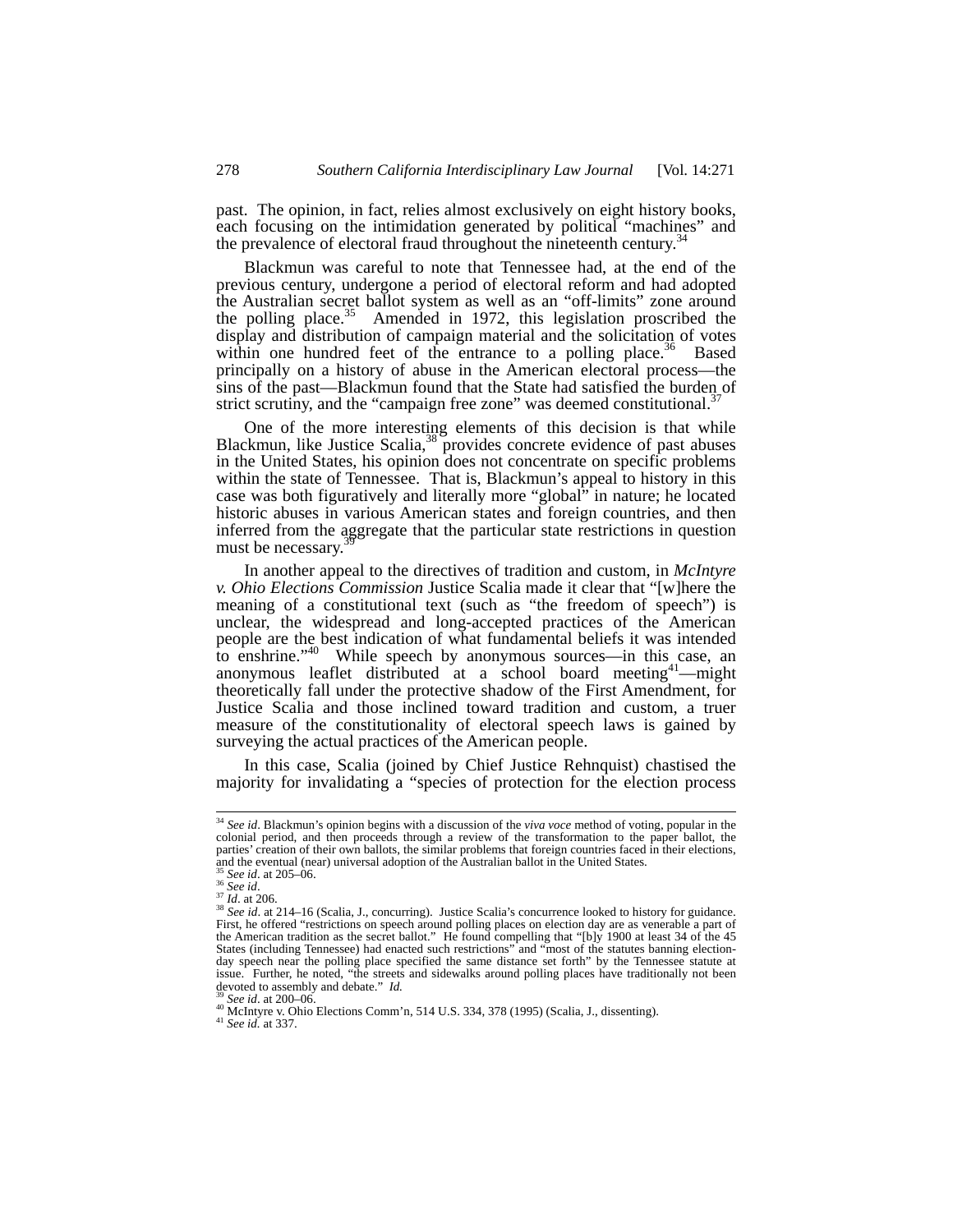that exists, in a variety of forms, in every state except California, and that has a pedigree dating back to the end of the 19th century."<sup>42</sup> Absent evidence of the people's clear practices in this regard, he argued, inferences drawn from historical documents, arguments, culture, and asserted principles might be controlling.<sup>43</sup> But a governmental practice that "has become general throughout the United States, and particularly one that has the validation of long, accepted usage, bears a strong presumption of constitutionality."

Scalia relied on the same method, though he pursued it to a different end, in *Republican Party of Minnesota* v. White.<sup>45</sup> In this recent case dealing with Minnesota's restrictions on the campaign speech of judicial candidates, Scalia again appealed to tradition, though his investigation of the historical materials lead him to conclude that state prohibitions of this sort lacked the requisite roots of custom. "It is true that a 'universal and long-established' tradition of prohibiting certain conduct creates a 'strong presumption' that a prohibition is constitutional," he noted, quoting his own dissent in *McIntyre*, but added that "[t]he practice of prohibiting speech by judicial candidates. . . is neither long nor universal."<sup>46</sup> Indeed, he explained, "[a]t the time of the founding, only Vermont (before it became a State) selected any of its judges by election."<sup>47</sup> While more states began providing for judicial elections during the period of Jacksonian democracy, the Court pointed out that it could locate "no restrictions upon statements that could be made by judicial candidates (including judges) throughout the 19th and the first quarter of the 20th century."48 Judicial elections were generally partisan, the majority concluded; thus, candidates typically not only discussed legal and political issues, but also openly embraced party affiliations. While speech doctrine failed to direct the Court in any clear direction, tradition provided some guidance; where the law was imprecise, uncertain, or ambiguous, custom and the existing practices of the American people—over time—provided an extrinsic source of guidance, an essential extralegal element of reasoning and rhetoric.

#### 2. *Principles, Precepts, Presumptions*

As opposed to an emphasis on *practices* within American communities throughout history, the investigation of historic *principles* looks more to the

 <sup>42</sup> *Id.* at 371. By the time of World War I, twenty-four states had laws prohibiting anonymous political speech of the sort at stake in this case, with the earliest enacted in 1890. *See id*. at 375–76. Further, Scalia added, the United States federal government and the governments of England, Australia, and  $\frac{1}{43}$  In cases of uncertainty such as this, Scalia indicated in his dissent, "constitutional adjudication"

necessarily involves not just history but judgment: judgment as to whether the government action under challenge is consonant with the concept of the protected freedom (in this case, the freedom of speech and press) that existed when the constitutional protection was accorded." *Id.* at 375.  $\frac{44}{10}$  *Id.* at 785.  $\frac{45}{10}$  *Id.* at 785.  $\frac{47}{10}$ .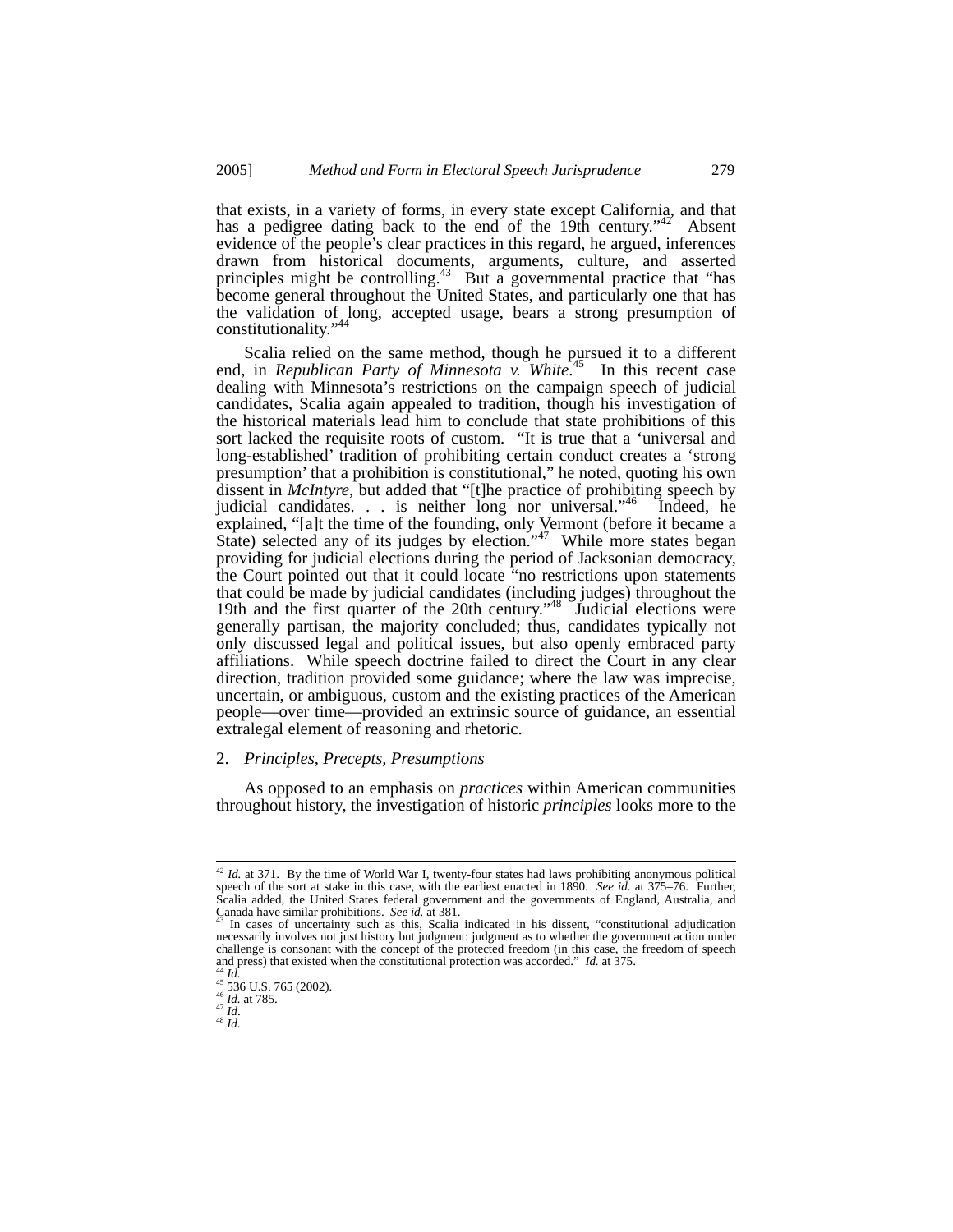broad precepts, themes, and values that underwrite American democracy.<sup>49</sup><br>It is this invocation of general principles that often generates a tension with the custom-oriented pursuit. We see, in other words, an active debate regarding the appropriate *manner* of historical guidance in several of these cases.

*Greer* and *Burson*, for example, demonstrate a tension between the majority and the dissenters, one that maps onto the distinction between principle and practice. Specifically, in *Greer* (wherein the majority ruled that military bases could be marked "off limits" to various political speech practices), the dissenters argued forcefully that "tradition" does not imply "necessity."<sup>50</sup> While the government's position appealed to logistics, the mere fact that a certain practice (or prohibition) has long been in place, the dissenters argued, offers no indication that it should *still* be in place.<sup>51</sup> But more fundamentally, as Justice Marshall argued in his separate dissent, the majority's deference to custom suppressed the more significant and defining American spirit of freedom and openness:

The First Amendment infringement that the Court here condones is fundamentally inconsistent with the commitment of the Nation and the Constitution to an open society. . . . The Court, by its unblinking deference to the military's claim that the regulations are appropriate, has sharply limited one of the guarantees that makes this Nation so worthy of being defended.<sup>52</sup>

In the same spirit, the dissenters in *Burson v. Freeman* (the "campaign-free zone" case) questioned the majority's apparently instinctual correlation of past *practice* with contemporary *necessity*:

[The plurality's defense of the challenged polling place restrictions] is deeply flawed; it confuses history with necessity, and mistakes the traditional for the indispensable. The plurality's reasoning combines two logical errors: First, the plurality assumes that a practice's long life itself establishes its necessity; and second, the plurality assumes that a practice that was once necessary remains necessary until it is ended. . . . We have

454 U.S. 290, 310 (1981).<br><sup>50</sup> 424 U.S. 828, 856 (1976) (Brennan, J.,dissenting).

 <sup>49</sup> As Justice White explained in his dissent in *Citizens Against Rent Control v. Berkeley*, a case wherein the Court found unconstitutional a municipal ordinance limiting (to \$250) contributions to committees formed to support or oppose ballot measures, a proper evaluation of the electoral speech in question must consider the historic (founding) principle of the particular electoral institution—in this case the initiative:

The interests which justify the Berkeley ordinance can properly be understood only in the context of the historic role of the initiative in California. . . . From its earliest days, it was designed to circumvent the undue influence of large corporate interests on government decision-making. . . . The role of the initiative in California cannot be separated from its purpose of preventing the dominance of special interests. That is the very history and purpose of the initiative in California, and similarly it is the purpose of ancillary regulations designed to protect it. Both serve to maximize the exchange of political discourse.

 $51$  As Justice Brennan elaborated, "the Court gives no consideration to whether it is actually necessary to  $\frac{1}{2}$ exclude all unapproved public expression from a military installation under all circumstances and, more particularly, whether exclusion is required of the expression involved here. It requires no careful composition of the interests at stake." *Id.* at 856. <sup>52</sup> *Id.* at 873 (Marshall, J., dissenting).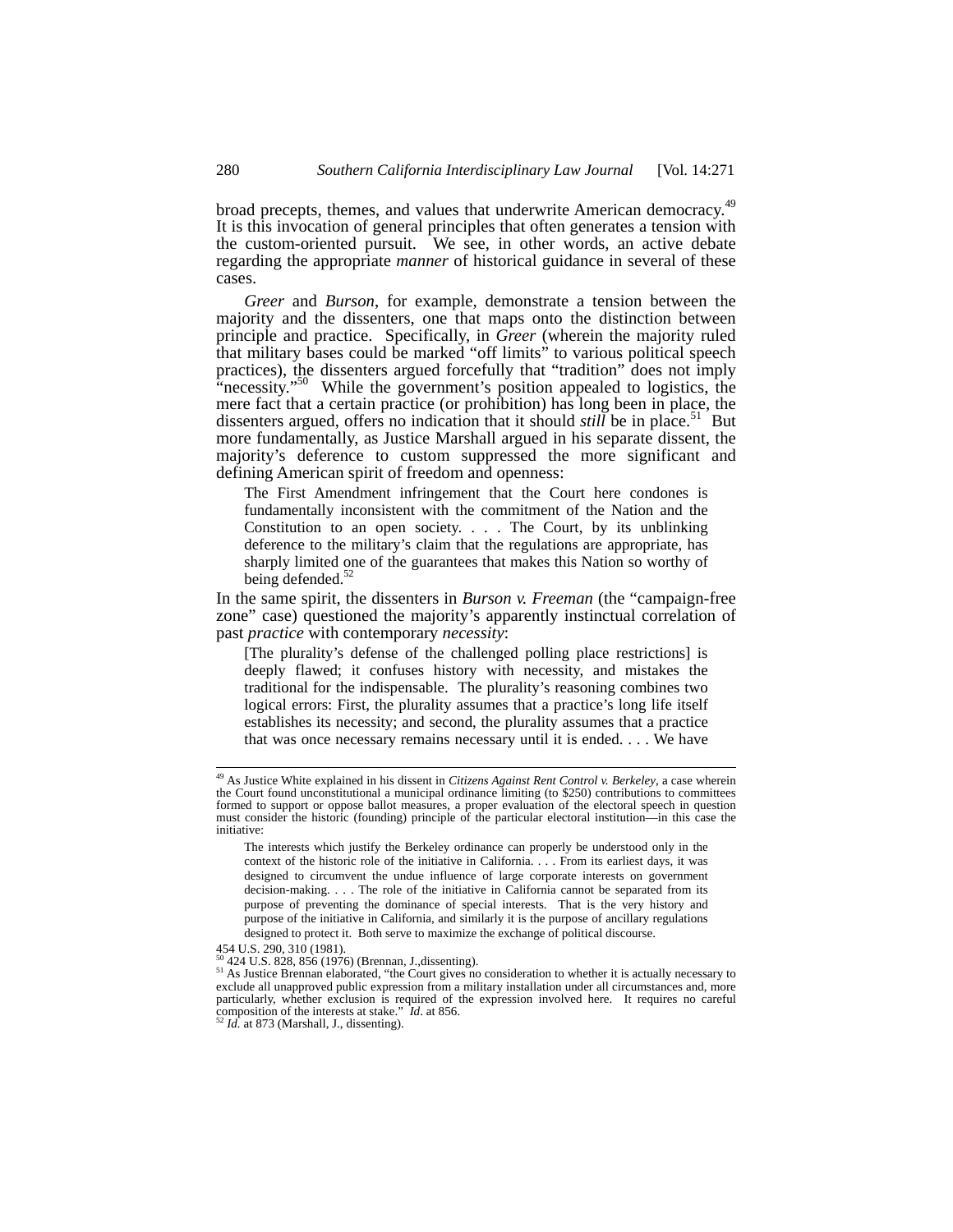never regarded tradition as a proxy for necessity where necessity must be demonstrated. To the contrary, our election-law jurisprudence is rich with examples of traditions that, though longstanding, were later held to be unnecessary. For example, [poll taxes, substantial barriers to candidacy such as petition requirements, property-ownership requirements, and onerous filing fees] . . . were all longstanding features of the electoral labyrinth. . . . [Finally] even if we assume that campaign-free zones were once somehow 'necessary,' it would not follow that, 100 years later, those practices remain necessary. Much in our political culture, institutions, and practices has changed since the turn of the century.<sup>53</sup>

Here, Justices Stevens, O'Connor, and Souter demonstrate with vigor the contrast between principle and practice, refusing to accept the sacrifice of the former to the latter. As in the *Greer* case, the dissenters accused the *Burson* majority of failing to appreciate the historic American commitment to openness, especially in the metaphorical marketplace of ideas. Certainly machinations were still *possible*, they urged, but the spirit of the First Amendment required openness in the interest of a vibrant democracy.<sup>5</sup>

In a similar appeal to our nation's transcendent values and operating principles, and in obvious tension with Justice Scalia's nod toward tradition, both Justice Stevens' majority opinion and Justice Thomas' concurrence in *McIntyre v. Ohio Elections Commission* are informed by their interpretation of historical dictates and expectations.<sup>55</sup> For Justice Stevens and the majority, Margaret McIntyre's case was about more than just a politically active mother taking on the school board with anonymous leaflets. What was involved here was a deeper, more significant, and historically rooted right of authorial license—a right to employ the means and rhetorical devices appropriate to the expressive interests at stake.<sup>56</sup> But the justices also found instructive the spirit and guiding principles of the First Amendment (as opposed to the practices and traditions of the states) as they upheld the right to withhold individual identity during acts of public expression. As Justice Stevens wrote for the majority, "Anonymity is a shield from the tyranny of the majority."<sup>57</sup> "It exemplifies the purpose behind the Bill of Rights," he continued,

and of the First Amendment in particular: to protect unpopular individuals from retaliation—and their ideas from suppression—at the hand of an intolerant society. The right to remain anonymous may be abused when it shields fraudulent conduct. But political speech by its nature will sometimes have unpalatable consequences, and, in general, our society accords greater weight to the value of free speech than to the dangers of its misuse.<sup>58</sup>

 <sup>53 504</sup> U.S. at 220–22 (Stevens, J., dissenting). 54 *See id.* at 228. 55 *See, e.g., McIntyre*, 514 U.S. at 370 (Thomas, J., concurring) (stressing an original understanding that anonymous political speech would be protected).

<sup>56</sup> *See id.* at 342 (noting the frequency and value of anonymous or pseudonymous literature). 57 *Id*. at 357. 58 *Id.*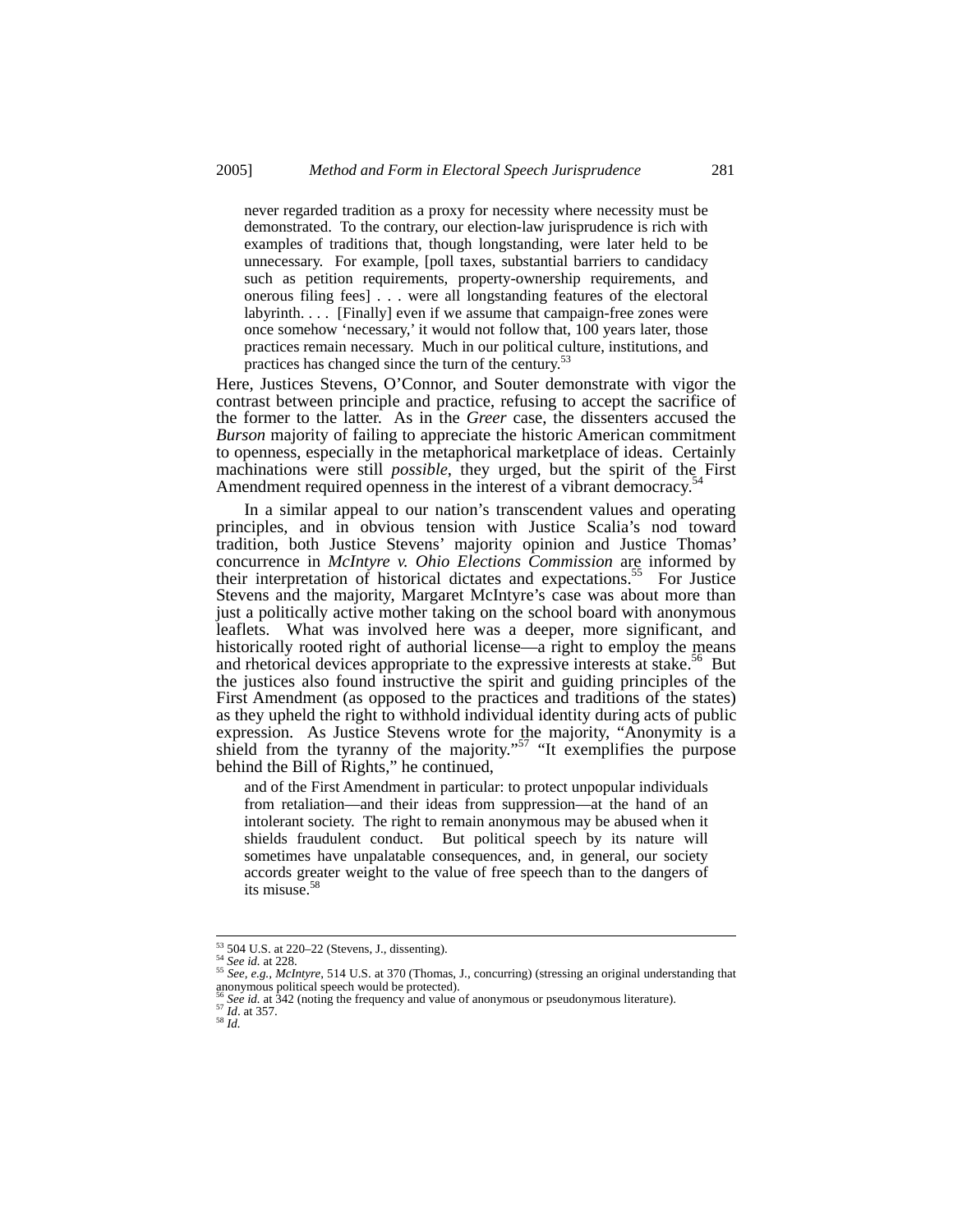For the Court, sublime and transcendent *principles* of human expression and communicative liberty acted as a complement to the theoretical and historical intentions of the Bill of Rights. In this regard, Mrs. McIntyre simply found her place in the long line of advocates who brought their ideas to "market" under the cover of anonymity.<sup>59</sup> Indeed, the historic parallel for her claim was that of "Publius" (the pseudonym invoked by James Madison, Alexander Hamilton, and John Jay in the *Federalist Papers*), thus affording her an iconic example to counter the dissenters' reliance on existing state practices.

#### B. THE EMPIRICAL METHOD

What amount, degree, or form of evidence is sufficient to justify a restriction on free speech rights during political campaigns and elections? The question is straightforward enough, though the answer is hardly so apparent. As we will see below, the debate regarding the nature and scope of the evidentiary burden in electoral speech cases is similar to that discussed in the previous section. My analysis of the Court's employment of data, evidence, and statistics in electoral speech cases shows some interesting patterns and curious uncertainties within this body of law.

At an abstract level, we see a jurisprudential tension and confrontation between normative inclinations and empirical findings, between guiding principles and measured precision.<sup>60</sup> That is, we see a query that principles and measured precision. $60$ underscores our entire discussion: With speech never having been accepted as an *absolute* right, the question is to what *degree* should constitutional questions regarding the nature, limits, and purpose of free speech be informed by empirical estimations of "effect," by approximations of "harm," or by judicial, legislative, or mass public conjecture? Donald Horowitz has emphasized the general limitations of courts in this regard, accusing them of being unfit to process "specialized information,"61 and has questioned the capacity of courts to proceed with care at the intersection of law and social science:

These general problems indicate that the fit between law and social science is not a comfortable one and will not be for some time. Excessive reliance on behavioral data poses risks for adjudication but often relevant behavioral materials do not exist. Rarely does there seem to be a good mesh. Yet in spite of these basic problems, courts pay too little attention to social facts and, when they do, they obtain and process their materials in a generally unsatisfactory way. Every so often, behavioral material is

<sup>&</sup>lt;sup>59</sup> Ironically, though this case carved out sweeping protections for anonymous political speech, Mrs. McIntyre never intended to withhold her identity! A printer error cut off her name and address from some of the fliers which were then inadvertently mixed in with the others that included the required information. *See* Brian Pinaire, A Funny Thing Happened on the Way to the Market 210 (2003) (unpublished Ph.D. dissertation, Rutgers University) (on file with author).

Data have, of course, been employed to evaluate constitutional questions in several important and controversial cases in the past—and in ways that underscore the issues and concerns posed in this section of the article. Consider, for example, Louis Brandeis' famous brief in *Muller v. Oregon*, 208 U.S. 412 (1908); the modern "authority" of Kenneth Clark's research in *Brown v. Board of Education*, 347 U.S. 483 (1954); and, the famous "Baldus Study" in *McCleskey v. Kemp*, 481 U.S. 279 (1987).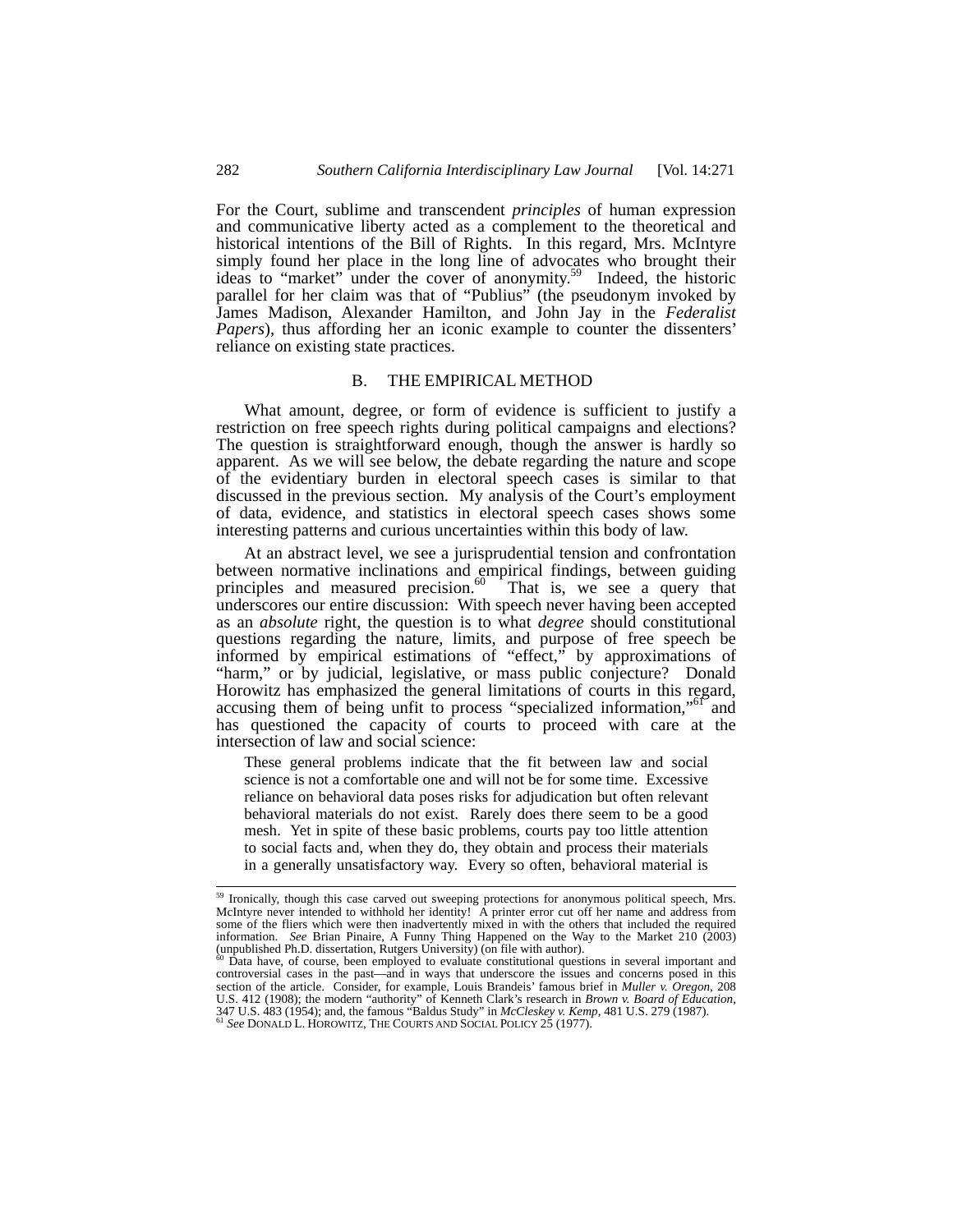available or potentially available to inform a court's decision, but it is rarely used effectively.<sup>6</sup>

Other scholars have challenged the Supreme Court more directly for failing to consider the relevant data when evaluating constitutional questions. In his discussion of the Court's reapportionment cases, for example, Martin Shapiro criticized the justices for failing to assume the role of "political scientist," analyzing the "actual political conditions in each state" when considering the question of representation.<sup>63</sup> In similar fashion, scholars of the Court's electoral process jurisprudence have faulted the Court for failing to ground its assumptions in the available social science data.<sup>64</sup>

Within the context of these concerns, my analysis of the Court's employment of the empirical method in electoral speech jurisprudence can be arranged according to the following basic subsidiary questions: $\alpha$ 

- 1. *The Evidentiary Burden*: What *type* and what *amount* of evidence is deemed sufficient to justify a restriction on speech rights?
- 2. *A Constellation or a Cluster of Stars?*: Do the data presented *actually* demonstrate the alleged problem?
- 3. *Show Me the Data!*: What is the function of evidence in cases wherein data *cannot* be presented?

#### 1. *The Evidentiary Burden*

With respect to the imprecise standard regarding the quality and quantity of evidence necessary to support a burden on electoral speech rights, we can see two general tendencies. In certain cases, the Court accepts as sufficient a surprisingly scant amount of evidence. In other cases, the Court acknowledges the evidence presented, but seemingly accedes that *no* amount of evidence could satisfy the state's heavy burden in such cases. We can see in the more recent campaign finance cases, for example, situations in which the Court was satisfied with relatively little evidence as it upheld restrictions on speech.

Consider, for example, *Nixon v. Shrink Missouri Government PAC*, wherein the Court upheld Missouri's limits on contributions to candidates for state office.<sup>66</sup> Modeled after those found constitutional in the Modeled after those found constitutional in the

<sup>62</sup> *Id.* at 276. 63 *See* SHAPIRO, *supra* note 11, at 248–50. 64 *See, e.g.*, Douglas Amy, *Entrenching the Two-Party System: The Supreme Court's Fusion Decision*, *in* THE U.S. SUPREME COURT AND THE ELECTORAL PROCESS 142 (David K. Ryden ed., 2000); Cynthia Grant Bowman, *The Supreme Court's Patronage Decisions and the Theory and Practice of Politics*, *in*  THE U.S. SUPREME COURT AND THE ELECTORAL PROCESS 124 (David K. Ryden ed., 2000); *The Supreme Court as Architect of Election Law: Summing Up, Looking Ahead*, *in* THE U.S. SUPREME COURT AND THE ELECTORAL PROCESS 267, 278 (David K. Ryden ed., 2000); Elizabeth Garrett, *Leaving the Decision to Congress*, *in* THE VOTE: BUSH, GORE & THE SUPREME COURT 38, 43 (Cass R. Sunstein & Richard A. Epstein eds., 2001). 65 While data are remarked upon or employed in a variety of cases, this section will discuss only those

where the basic themes are most visible and ripe for analysis. <sup>66</sup> 528 U.S. 377 (2000).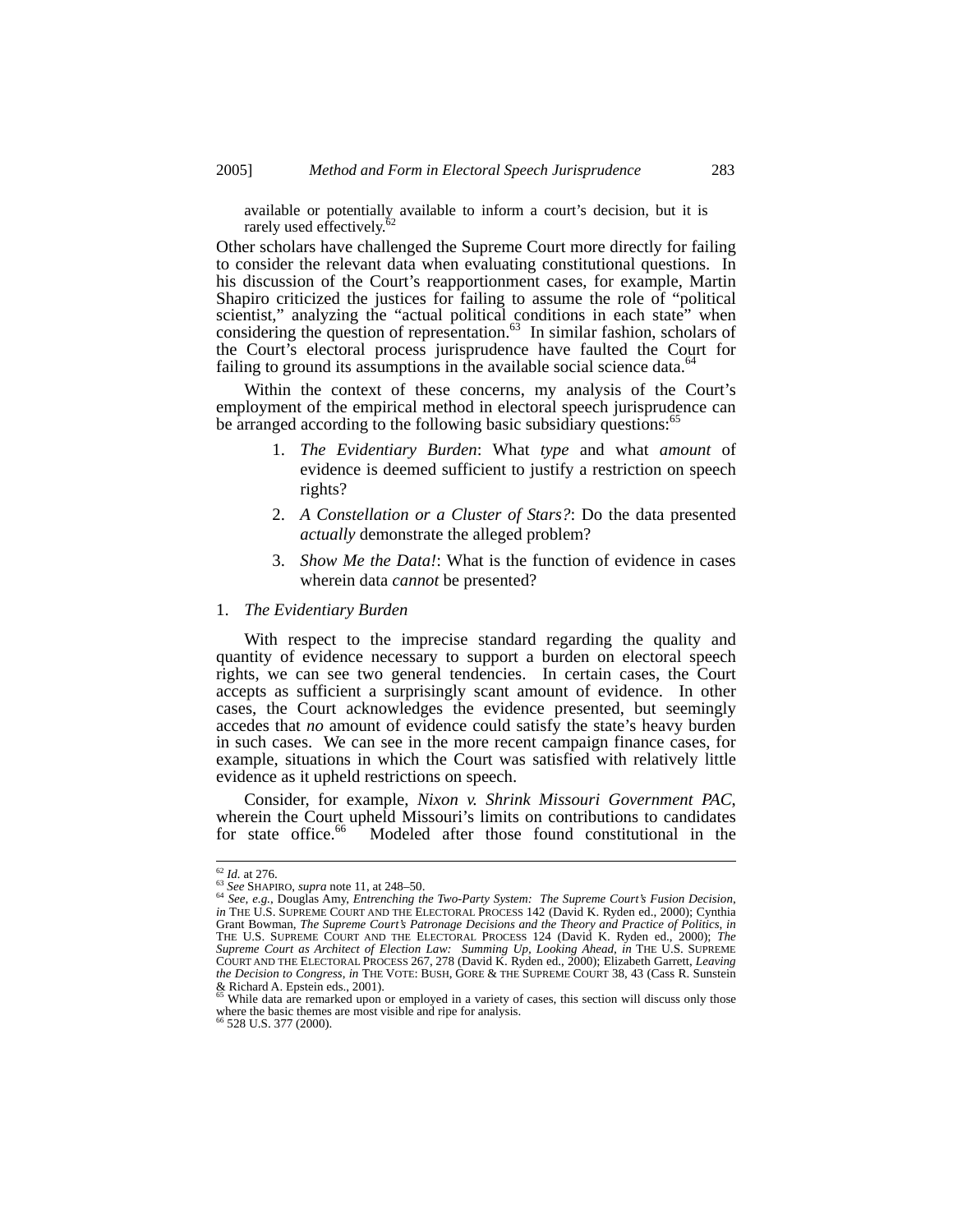paradigmatic campaign finance case *Buckley v. Valeo*, 67 but with lower limits for several offices, the Missouri regulations, too, sought to cleanse state politics of the corruption—and, importantly, the *perceived* corruption associated with large financial donations to political candidates. In his majority opinion, Justice Souter, rejecting the empiricist orientation of the court of appeals, concluded that the statute could not be declared void simply because the state had not produced empirical evidence of corrupt practices.<sup>68</sup> To the contrary, the "quantum of empirical evidence needed to satisfy heightened judicial scrutiny of legislative judgments will vary up or down with the novelty and plausibility of the justification raised."69 The *Buckley* case had previously established the fact that the "appearance of corruption" was a compelling state interest.

Thus, Souter reasoned, the state of Missouri was justified in its efforts to address what it *presumed* were the cynical perceptions of the public.<sup>7</sup> But what infuriated the dissenters in this case, and what forces us to wonder what degree of proof satisfies the evidentiary burden, was the way that Souter's reasoning was grounded in conjecture and speculation. While admitting that "majority votes do not, as such, defeat First Amendment protections," Souter found persuasive several imprecise measures: An earlier initiative effort (preceding the state law), aimed at establishing contribution limits, had passed with 74% of the vote; the cochair of the state legislature's Interim Joint Committee on Campaign Finance Reform testified in an affidavit that large contributions have "the real potential to buy votes"; the academic literature was mixed and inconclusive as to whether or not contributions were linked to corruption; and the timing and context of the passage of the law were compelling because several newspaper editorials discussed various recent questions of impropriety regarding corporate contributions and state contracts.<sup>7</sup>

But while Justice Souter and the majority accepted a diminished "quantum" of evidence from the state, the dissenters in this case, and especially Justice Thomas, wondered how the Court could possibly be content with such an anemic evidentiary showing.<sup>74</sup> Where, for example, was the proof of any *actual* harm to the political process? Where was the actual *proof* of "corruption"?<sup>75</sup> Of course elected officials respond to and reflect their constituents' and contributors' interests, Thomas reasoned that is called representative democracy! And even if it was alleged that

<sup>&</sup>lt;sup>67</sup> 424 U.S. 1 (1976).<br>
<sup>68</sup> *See Shrink*, 528 U.S. at 391.<br>
<sup>69</sup> *Id.*<br>
<sup>70</sup> 424 U.S. at 45.<br>
<sup>71</sup> *See Shrink*, 528 U.S. at 390–95.<br>
<sup>72</sup> *See id.* at 405–30 (Kennedy, J. & Thomas, J., dissenting in separate opinions). expenditures"? Inferences and assumptions were insufficient to meet the burden in this case, in other words; there must some kind of discrete and demonstrable evidence of corruption that is specifically correlated with the political party as the particular "speaker" in such cases. *See* Colo. Republican Fed. Campaign Comm. v. Fed. Election Comm'n, 518 U.S. 604, 618 (1996) ("Colorado I").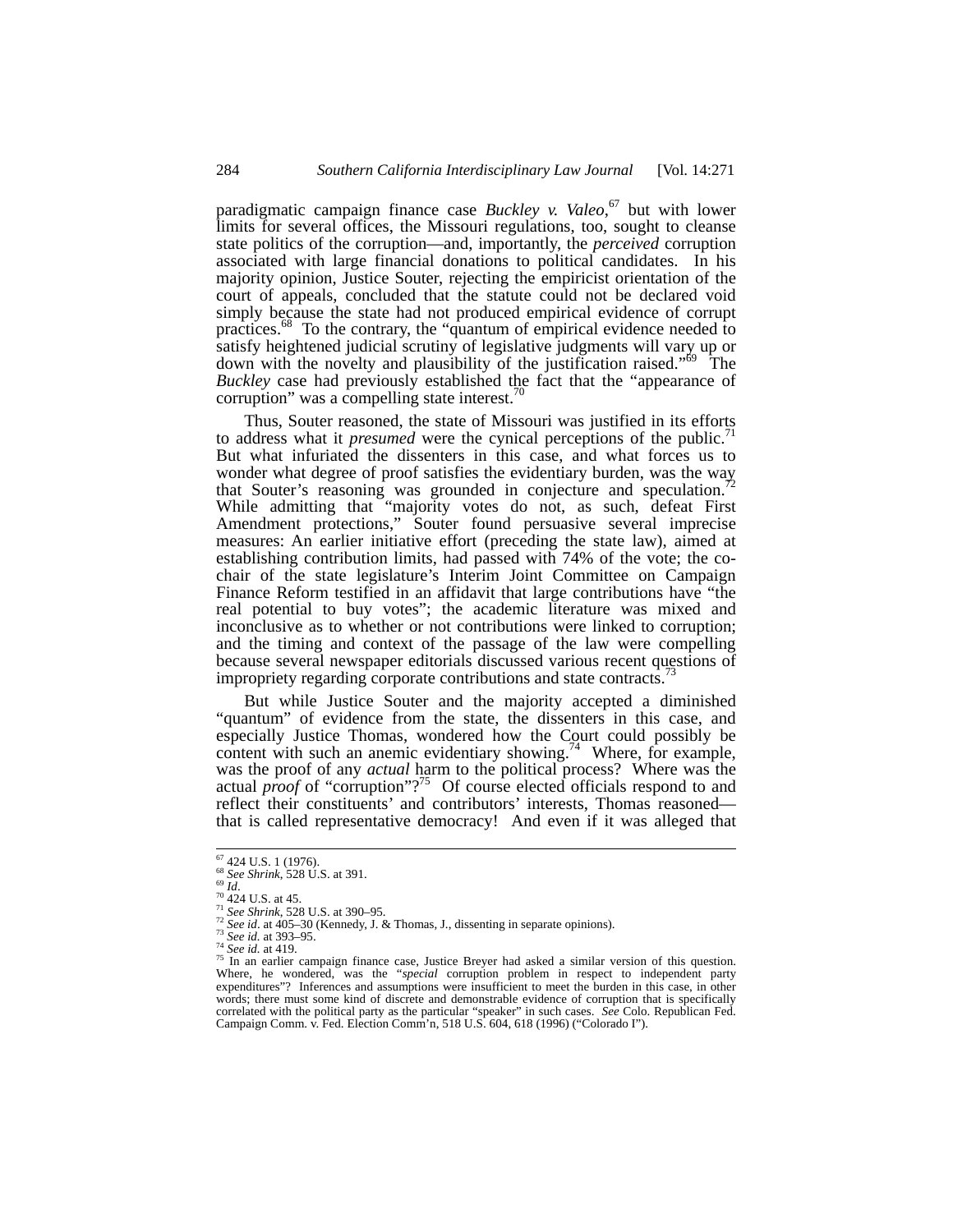certain contributors received special treatment or disproportionate attention, *how* would this be measured or proven? Further, since when has an *apparent* public perception of impropriety been sufficient to trump political speech rights? Such estimations were beyond the justices' capacity, according to Thomas, because "courts have no yardstick by which to judge the proper amount and effectiveness of campaign speech."<sup>76</sup> Short of *actual* empirical evidence of quid pro quo corruption, he asserted, neither the courts nor the legislature should impede upon cherished First Amendment freedoms.<sup>7</sup>

In other cases considered in this study, by contrast, the Court has been provided *actual* empirical evidence to justify state restrictions on electoral speech, yet has been unwilling to accept such proof as sufficient to satisfy the state's evidentiary burden. For example, the Court has considered two cases involving Colorado's efforts to regulate the initiative petition process. In the first, *Meyer v. Grant*, the Court was presented with evidence detailing the prevalence of fraud involving payments to petition circulators at the signature-gathering stage.78 In the second case, *Buckley v. American Constitutional Law Foundation*, the Court reviewed a host of regulations meant to reform the process by requiring increased disclosure of information and thus offering the voters more to consider as they evaluated certain propositions.

In the *Meyer* case, Justice Stevens, writing for a unanimous court, explained that because protection for First Amendment rights is "at its zenith" in cases like this, the state's burden was "well-nigh insurmountable."<sup>80</sup> The Court was not persuaded by the state's position that the prohibition against payments to circulators was necessary to preserve the integrity of the electoral process; but what is particularly germane to the discussion in this section is Stevens' declaration that "[n]o evidence" had been offered to support the claim that paid professional circulators are "any more likely to accept false signatures than a volunteer who is motivated entirely by an interest in having the proposition placed on the ballot."81 And yet, during the trial in Federal District Court, the State had offered several instances of fraud and dubious "sales" techniques that it asserted were the result of the financial incentives offered to circulators.<sup>82</sup> Further, the State had provided statistical evidence demonstrating that the prohibitions had little or no negative effect on the number of propositions that reached the ballot.<sup>83</sup> Still, a unanimous U.S. Supreme Court found the

<sup>76</sup> *Shrink*, 528 U.S. at 427. 77 *See id*. at 425–26.Reiterating these general criticisms, Justice Thomas again chastised the majority for its shrinking evidentiary requirements in Fed. Election Comm'n v. Colo. Republican Fed. Campaign Comm., 533 U.S. 431, 466–68 (2001) ("Colorado II").<br><sup>78</sup> 486 U.S. 414 (1988).

<sup>&</sup>lt;sup>79</sup> 525 U.S. 182 (1999).<br><sup>80</sup> *Meyer*, 486 U.S. at 425.<br><sup>81</sup> *Id. at* 426.<br><sup>82</sup> *See* Grant v. Meyer, 741 F.2d 1210, 1213 (10th Cir. Colo. 1984).<br><sup>82</sup> *See* Grant v. Meyer, 741 F.2d 1210, 1213 (10th Cir. Colo. 1984).<br><sup>83</sup> seriously impact the number of propositions that reached the ballot. In fact, of the twenty-four states that permitted the initiative process, Colorado ranked fourth in terms of how many propositions reached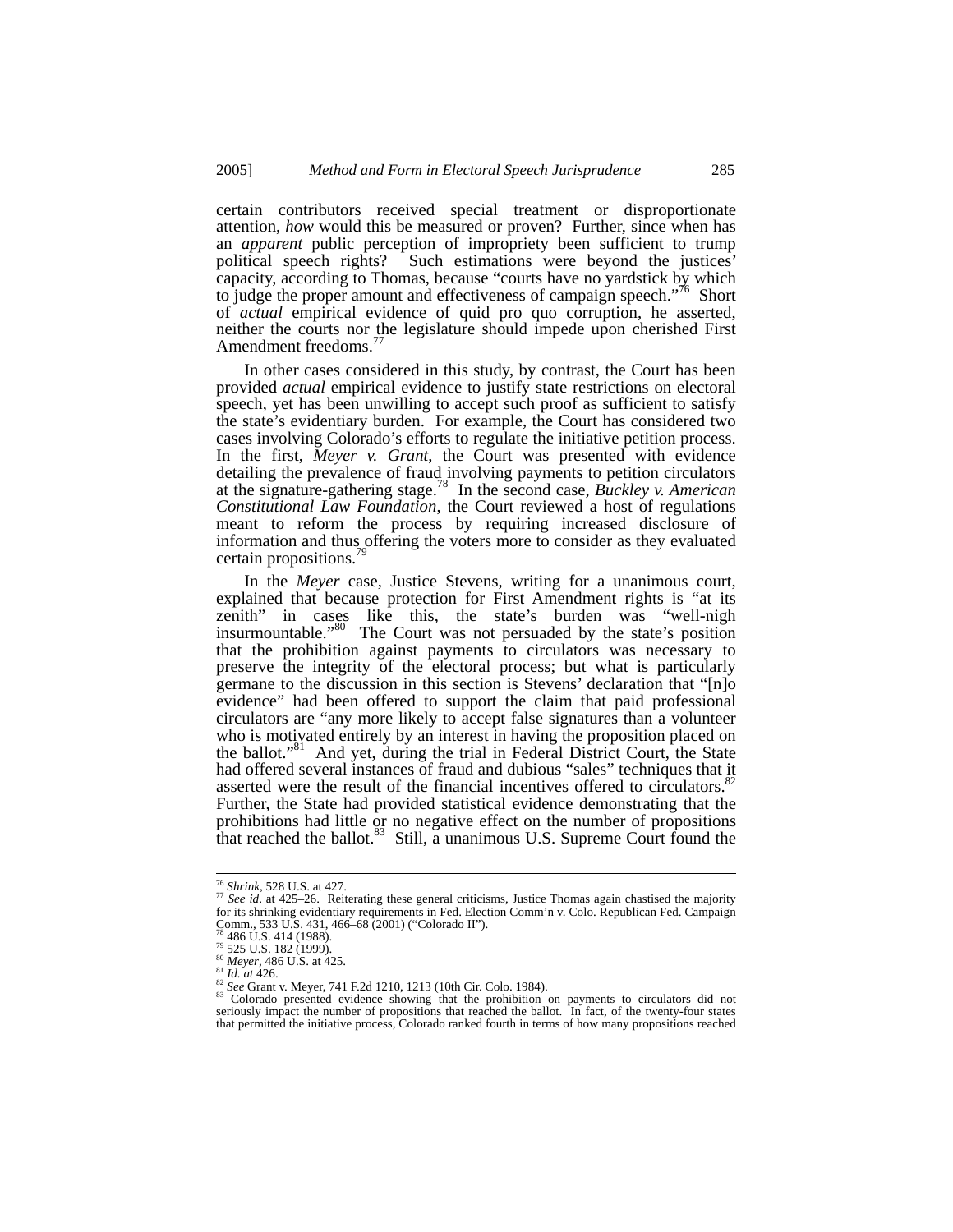evidence presented to be inconclusive—suggesting, without much explication, that the State had not provided *enough* proof, and implying, with a harrumph, that this "well-nigh insurmountable" burden could, perhaps, *never* be overcome.<sup>84</sup>

In a similar vein, the Court in *Buckley* rejected several elements of the regulatory scheme Colorado instituted in response to the *Meyer* decision. With paid petition circulation and incidents of fraud on the increase in the early 1990s, the State devised a series of requirements that again sought to preserve the integrity of this phase of the initiative process. But despite the several incidents of fraud presented at trial, the Supreme Court, in an opinion authored by Justice Ginsburg, again seemed dismissive of the evidence on record, and was once more unhelpful—even cryptic—in its explication of the State's evidentiary burden.<sup>85</sup>

#### 2. *A Constellation or a Cluster of Stars?*

Scrutiny of the use of data in the Court's electoral decisions reveals how the justices can look to the same body of evidence but draw distinctly different conclusions.<sup>86</sup> As we will see below, perceptions, interpretations, and inferences from data vary widely on the Court. Consider, for example, the above discussion of the central questions that sustain the campaign finance debate: Does a high *correlation* between financial contributions and "access" to, or "responsiveness" of, elected officials suggest "corruption" in the political process, or is it evidence of a well-functioning *representative* democracy?

In *Arkansas Educational Television Commission v. Forbes*, the Court was asked to consider the state-owned television broadcasters' decision to limit participation in a televised debate to only the two major party candidates for the Third Congressional District—thus precluding the independent candidate, Ralph Forbes, from reaching the viewing audience even though he had qualified for the ballot. $87$  The Court, finding for

the ballot—despite the fact that twenty other states and the District of Columbia *permit* payments to circulators. *See Meyer*, 486 U.S. at 418 n.3.

<sup>&</sup>lt;sup>84</sup> *Id.* at 425. **O'Connor explained in her part-concurrence/part-dissent, "contrary to the Court's As Justice O'Connor explained in her part-concurrence/part-dissent, "contrary to the Court's** assumption . . . this targeted disclosure is permissible because the record suggests that paid circulators are more likely to commit fraud and gather false signatures than other circulators." Justice O'Connor goes on to cite several government officials who testified at the trial that more incidents of fraud are associated with paid circulation. She quoted respondent William C. Orr, the executive director of American Constitutional Law Foundation, Inc., who stated at the trial that "volunteer organizations, they're self-policing and there's not much likelihood of fraud. . . . Paid circulators are perhaps different." 525 U.S. at 225–26. See also Daniel Lowenstein and Robert Stern's insightful critique of the *Meyer* decision, wherein Mike Arno, owner of American Petition Consultants, concedes that volunteer circulators are less prone to cheating because "they're not there for the money, they're there for the cause." Daniel Hays Lowenstein & Robert M. Stern, *The First Amendment and Paid Initiative Petition Circulators: A Dissenting View and a Proposal*, 17 HASTINGS CONST. L.Q. 175, 188 n.70  $(1989)$ .

<sup>&</sup>lt;sup>86</sup> This phenomenon is perhaps most striking in the campaign finance context. See, for example, the disjuncture between Justice Souter's and Justice Thomas' interpretations of the trial declarations offered up by former elected officials and political aides (Leon Billings, Timothy Wirth, and Robert Hickmott) with respect to the relationship between political parties and their candidates. *See* Fed. Election Comm.<br>v. Colo. Republican Fed. Campaign Comm'n, 533 U.S. 431, 458–60, 478–81 (2001) ("Colorado II").<br><sup>87</sup> 523 U.S. 666 (1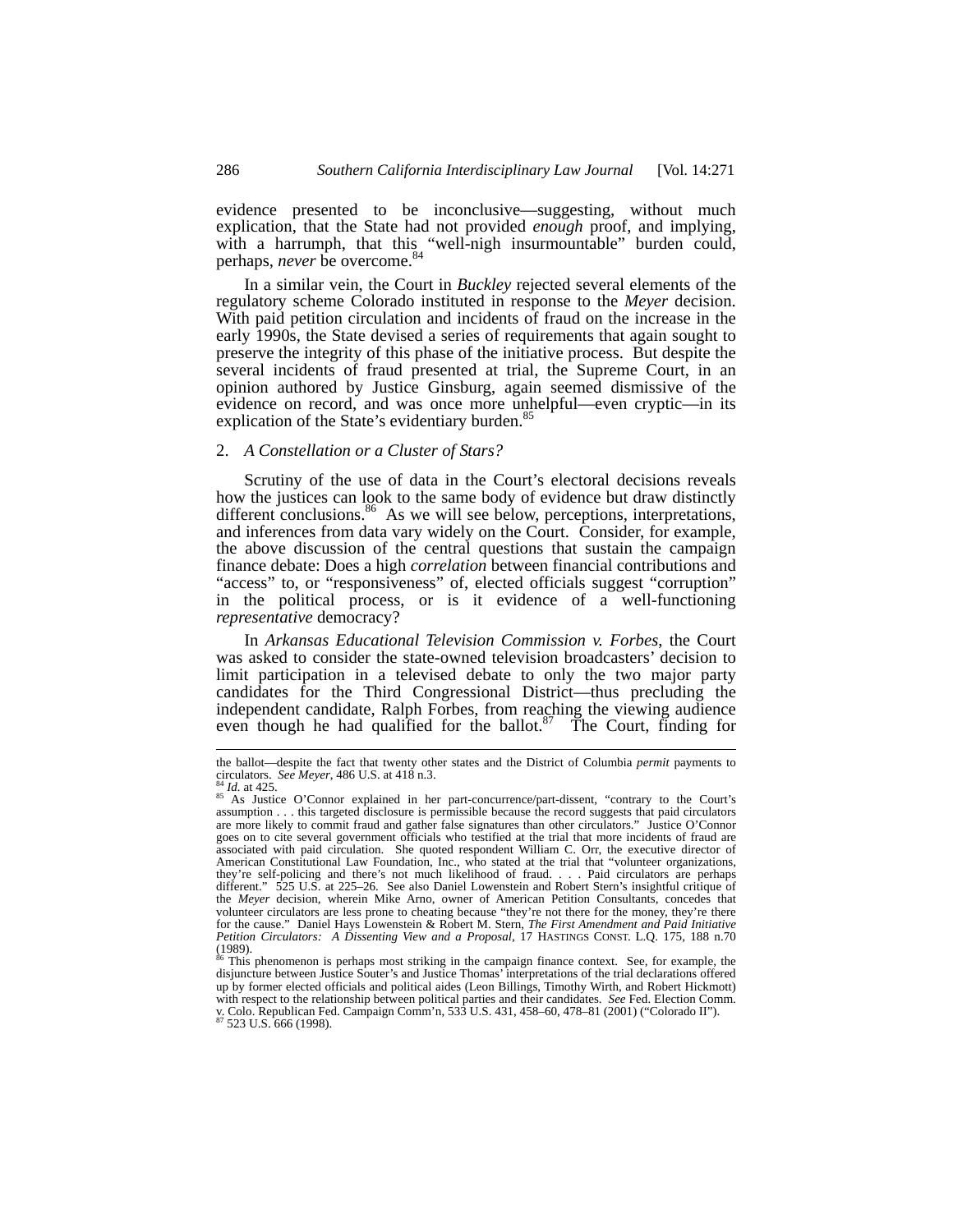Arkansas Educational Television Commission ("AETC"), explained that this particular type of debate was not a traditional public forum and also relied on simple calculations: To allow *all* interested candidates an opportunity to participate would generate the quintessential "Chairman's Problem," wherein the collective result would be *less* speech, not more.<sup>88</sup> Numbers, in other words, were the key considerations: the data indicated that in the 1988, 1992, and 1996 presidential elections, "no fewer than 19 candidates appeared on the ballot in at least one State."<sup>89</sup> And thus, the Court reasoned, "[w]ere it faced with the prospect of cacophony, on the one hand, and First Amendment liability, on the other, a public television broadcaster might choose not to air candidates' views at all."<sup>90</sup>

The dissenters, however, interpreted these data in a very different light. For them, the majority misjudged the significance of Forbes' financial resources and his anticipated impact on the election. $91$  While he was labeled as "not a serious candidate" by the AETC staff, the dissenters noted that the Republican victor in the Third District race in 1992 received only 50.22% of the vote while the Democrat received  $47.2\%$ .<sup>92</sup> Thus, an independent candidate like Forbes *could* still have a very significant effect on the election in such a divided district, even if he was unlikely to win the seat. Further, while the majority tacitly accepted the AETC staff's evaluation of Forbes' financial resources—concluding that his limited financial backing suggested diminished viability as a candidate—the dissenters again drew the inverse conclusion: "[T]he fact that Forbes had little financial support was considered as evidence of his lack of viability when the factor might have provided an independent reason for *allowing* him to share a free forum with wealthier candidates."<sup>93</sup>

#### 3. *Show Me the Data!*

One of the remarkable elements of the *Burson* case, discussed in more detail in Part III.A above, was the fact that the Court, inquiring as to the availability of statistics and data to justify the state's "campaign-free zone," found that the evidence was *incapable* of being provided—given the long tradition of these laws—and *still* upheld the zones as constitutionally sound efforts to protect the right to vote.<sup>94</sup> As the majority explained:

As a preliminary matter, the long, uninterrupted, and prevalent use of these statutes make it difficult for States to come forward with the sort of proof the dissent wishes to require. The majority of these laws were adopted originally in the 1890's, long before States engaged in extensive legislative hearings on election regulations. The prevalence of these laws,

 <sup>88</sup> *See* Bertrand de Jouvenel, *Seminar Exercise: The Chairman's Problem*, 55 AM. POL. SCI. REV. 368, 368–72 (1961). In this fascinating theoretical exercise, de Jouvenel portrays the difficulties inherent in <sup>89</sup> *Ark. Educ. Television Comm'n*, 523 U.S. at 681.<br><sup>90</sup> *Id.*<br><sup>91</sup> *See id.* at 684 (Stevens, J., dissenting).<br><sup>91</sup> *See id.* at 685.<br><sup>92</sup> *Ste id.* at 692 (emphasis added).<br><sup>94</sup> Burson v. Freeman, 504 U.S. 191, 206–08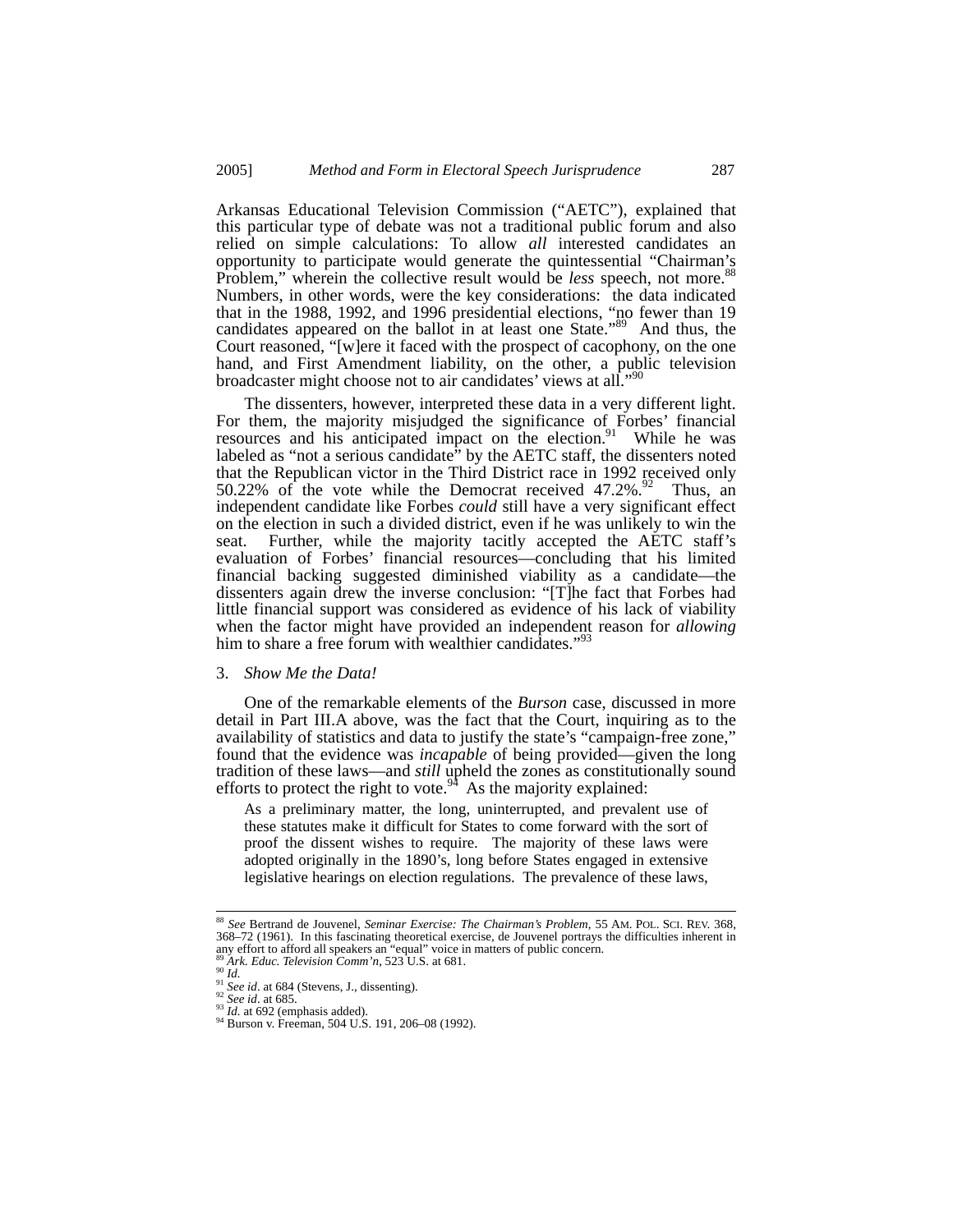both here and abroad, then encouraged their reenactment without much comment. The fact that these laws have been in effect for a long period of time also makes it difficult for the States to put on witnesses who can testify as to what would happen without them. Finally, it is difficult to isolate the exact effect of these laws on voter intimidation and election fraud. Voter intimidation and election fraud are successful precisely because they are difficult to detect.<sup>95</sup>

In other words, the "long period of time" satisfied the state's burden and thereby released the state from the obligation of empirically demonstrating the *continued* necessity of these zones.

But there are many issues in these cases that cannot necessarily be empirically demonstrated. What would distinguish these other issues (i.e., showing a causal link between large financial contributions and diminished public confidence, or proving that anonymous speech discourages vigorous public debate) from the Court's relaxed evidentiary requirement in *Burson*? Did the Court draw the right inferences from the lack of data presented, or should such restrictions be subject to an even more rigorous standard? In a broader sense, what these cases illustrate is the general imprecision and inconsistent manner with which the Court appeals to data, the ambiguity of its holdings (with respect to the guidance offered to lower courts and political actors), the problems associated with multiple interpretations of the same statistical "evidence," and the questions that must be confronted when the Court extrapolates from "missing" data in certain situations.

#### C. THE ASPIRATIONAL METHOD

Most individuals seem to accept the notion that justices' personal views, policy-related or otherwise, influence their views of the law—at least to *some* degree. While some sociological jurisprudes advanced this argument to its extreme (i.e., all that matters is "what the judge had for breakfast"), we can assume from Senate confirmation hearings—and the open discussion of likely court nominations during presidential campaigns, for example—that most Americans believe that a judge's personal values, perceptions, and experiences will influence her behavior on the court. Accepting that the nature and extent of the influence of personal characteristics and biases on judicial decisionmaking is the subject of considerable disagreement amongst scholars,  $96$  I argue in the next two sections that the justices' individual assessments of the intentions, design, and operations of the electoral process *itself* significantly influence their understanding of these issues.<sup>9</sup>

<sup>&</sup>lt;sup>95</sup> *Id.* at 208.<br><sup>96</sup> See *supra* note 10 for a review of the major studies of judicial behavior.<br><sup>97</sup> The concept of "corruption" in campaign finance provides an excellent example of how the evaluation of various electoral speech regulations requires the jurist to invoke some transcendent mental image of how the electoral process is *supposed* to operate. "Corruption," in other words,

is thus a loaded term: you cannot call something corrupt without an implicit reference to some ideal. In order to employ the concept of corruption in the context of a political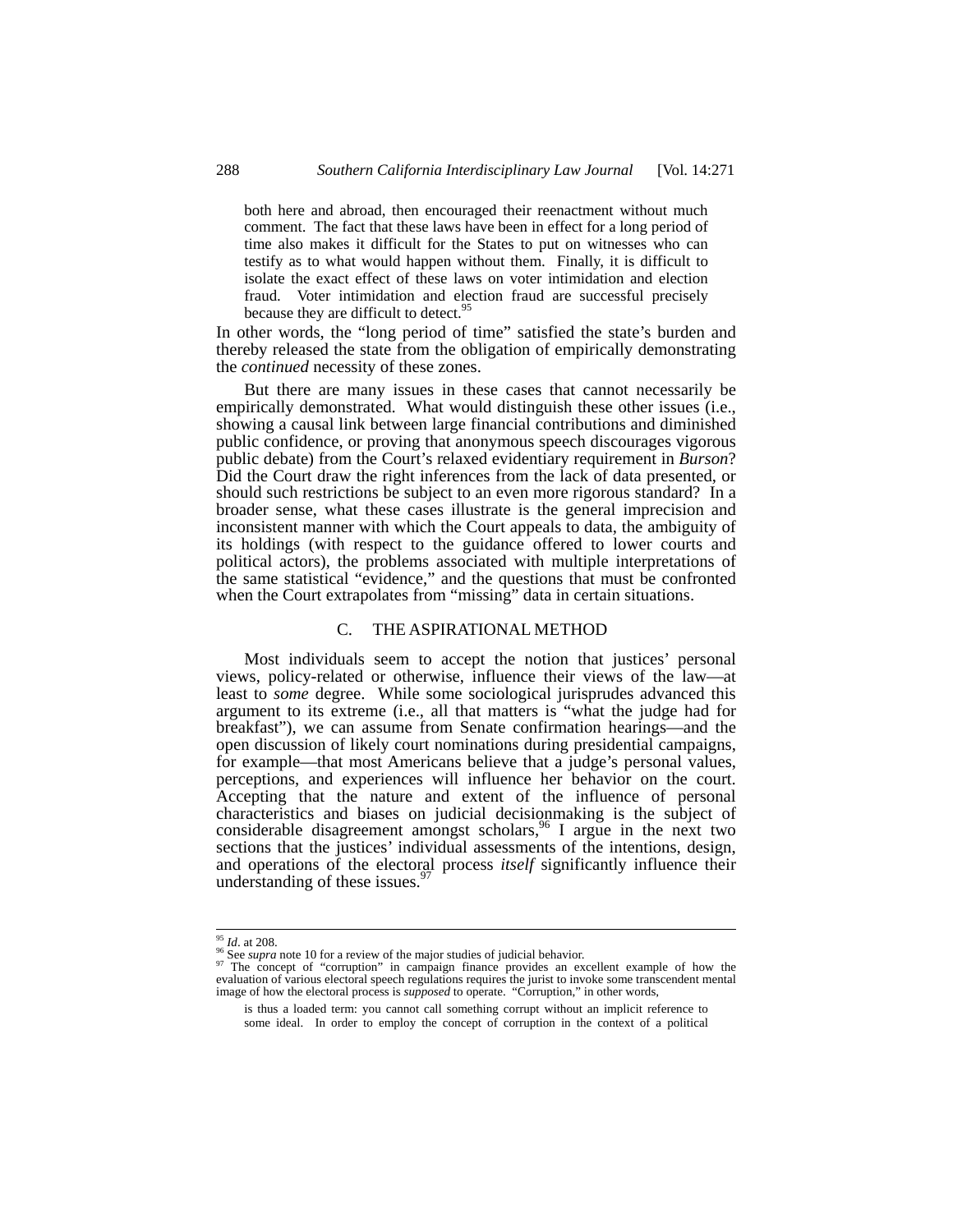In this regard, I am emphasizing what Professor Richard Pildes has called "judicial culture"—or, the "empirical assumptions, historical interpretations, and normative ideals of democracy" held by the justices.<sup>98</sup> In cases involving contestable democratic principles and practices, "judicial" culture" necessarily influences conclusions of law:

The cultural attitudes judges bring toward these kind of questions surely influence, if they do not completely dominate, how judges respond to empirical claims and open-ended precedents—which is why, perhaps, most justices end up consistently on the same side of these cases, despite differences in facts, partisan consequences, and precedents among the various cases involving democracy that have recently been before the Court.<sup>99</sup>

In this section of the Article I focus on a particular "judicial culture" paying attention to arguments and assertions that express an overriding faith in human nature and man's capacity for self-governance; a spirit of optimism that idealizes vigorous and active citizenship; a trust in the potential of our electoral institutions; and a belief that, under the right conditions, political speech serves the ideals of representative government. This "aspirational" approach acknowledges that corruption and abuse are possible where speech liberties are concerned. Occasional bad apples, however, do not make for a tainted barrel: a free society, according to this perspective, should start from rosier assumptions rather than the more guarded, skeptical, and deferential judicial culture discussed in the following section.

My analysis of the aspirations expressed in these cases can be arranged according to two basic themes: 1) a trust and faith in the capacity of the *people* to be self-governing and to properly enjoy freedom of speech in an open society, and 2) a belief in the potential of the electoral *process* to serve the aims of democratic governance. We begin, in this first section, with a discussion of the Court's emphasis on the rational qualities of *individuals*— a vision of citizens capable of making difficult decisions and seeing liberty through to its proper end.

### 1. *The People*

Dissenting in *Austin v. Michigan Chamber of Commerce*, Justice Scalia chastised the majority for failing to appreciate the discerning qualities of the American citizen.<sup>100</sup> "The premise of our system," he reminded those justices who supported the state's efforts to muffle the corporate voice, "is that there is no such thing as too much speech—that the people are not

controversy, such as that over campaign finance, one must have some underlying notion of the pure, original or natural state of the body politic.

Thomas F. Burke, *The Concept of Corruption in Campaign Finance Law*, 14 CONST. COMMENT*.* 127, 128 (1997). 98 Richard H. Pildes, *Democracy and Disorder, in* THE VOTE: BUSH, GORE & THE SUPREME COURT 140,

<sup>142 (</sup>Cass R. Sunstein & Richard A. Epstein eds., 2001).

<sup>&</sup>lt;sup>99</sup> *Id.* at 151.<br><sup>100</sup> 494 U.S. 652 (1990).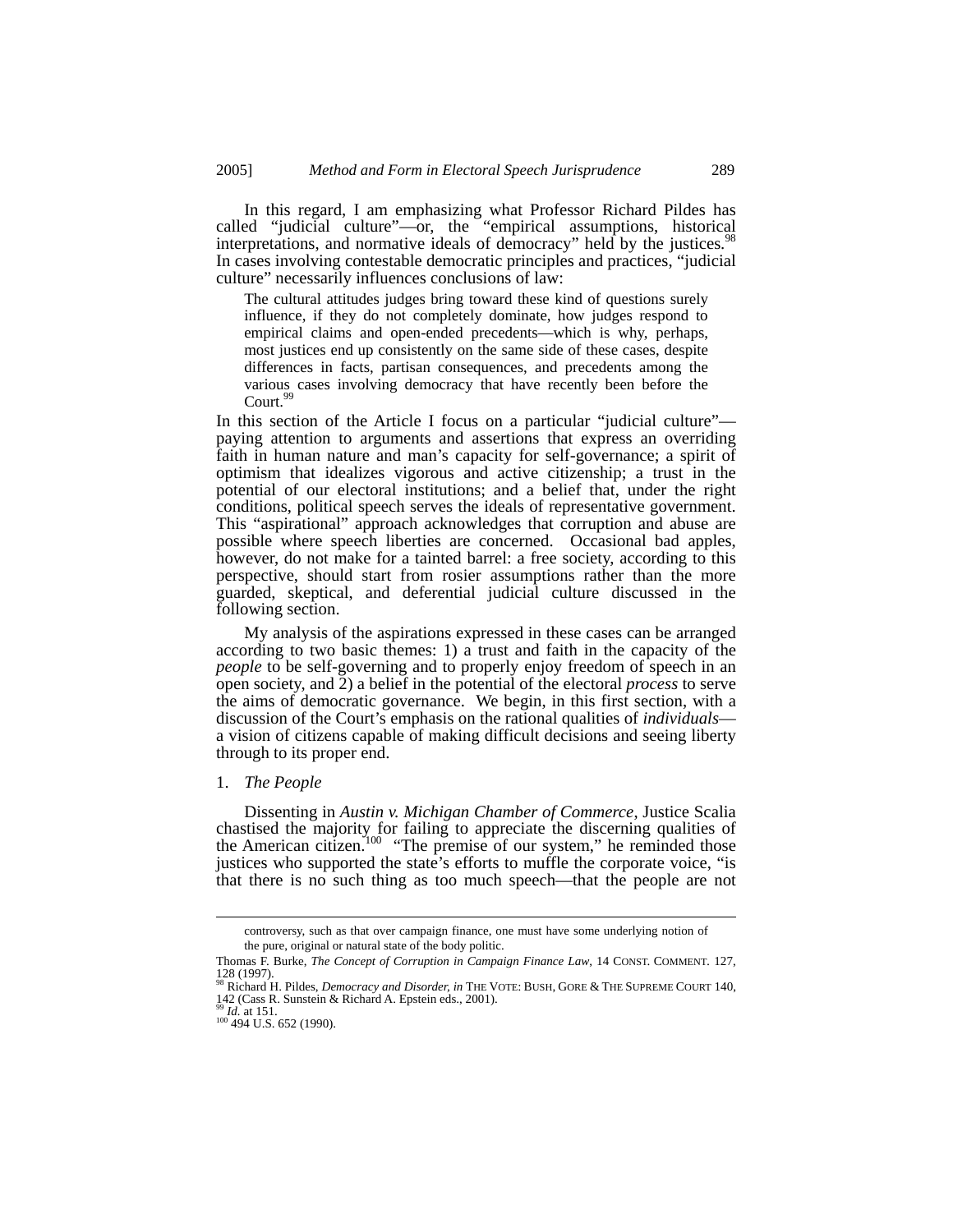foolish but intelligent, and will separate the wheat from the chaff."<sup>101</sup> Government need not patronizingly restrict particular voices to protect the people; trusting in the citizen's ability to make distinctions and draw conclusions is preferable, according to Scalia, because it returns power to the ultimate source and sustenance of any healthy democratic society: rational and engaged individuals.<sup>102</sup> With equal vigor, Justice Scalia reasserted this claim in his recent dissent in *McConnell v. FEC.* As he put it:

The premise of the First Amendment is that the American people are neither sheep nor fools, and hence fully capable of considering both the substance of the speech presented to them and its proximate and ultimate source. If that premise is wrong, our democracy has a much greater problem to overcome than merely the influence of amassed wealth. Given the premises of democracy, there is no such thing as *too much* speech.<sup>103</sup>

And yet, it was just such a rational and engaged individual who was shut out of the speech marketplace in the "campaign-free zone" case, *Burson v. Freeman*. 104 Rebecca Freeman, a longtime political activist and campaign worker, routinely advocated at the polling place for her candidates and causes because she had heard that "about 15% of the voters come to the polls undecided and that you can sway their vote" at the polling place.<sup> $105$ </sup> For Ms. Freeman, then, the area around the polling place was the ideal location to interact with and persuade voters, especially regarding lower-salience issues, questions, and offices for which they may still be undecided. While the pragmatic method discussed below might lead one to accept the state's concern regarding the *potential* for fraud viewing *interactions* as *interference*—from an aspirational perspective, as Justice Stevens indicates, "The hubbub of campaign workers outside a polling place may be a nuisance, but it is also the sound of vibrant democracy."<sup>106</sup>

 <sup>101</sup> *Id.* at 695.

As conceded in Lincoln's aphorism about fooling "all of the people some of the time," that premise will not invariably accord with reality; but it will assuredly do so much more frequently than the premise the Court today embraces: that a healthy democratic system can survive the legislative power to prescribe how much political speech is too much, who may speak, and who may not.

 $\frac{Id}{102}$  *Id.* 

<sup>&</sup>lt;sup>103</sup> McConnell v. Fed. Election Comm'n, 540 U.S. 93, 258–59 (2003) (Scalia, J., dissenting).<br><sup>103</sup> 504 U.S. 191 (1992).<br><sup>105</sup> *See* Pinaire, *supra* note 59.<br><sup>106</sup> *Burson*, 504 U.S. at 228 (Stevens, J., dissenting). Just nature of the exchange between citizens engaged in the initiative petition process. Writing for the majority in *Buckley v. Am. Const. Law Found.*, Justice Ginsburg concluded that several of the state's regulations meant to discourage fraud in the petition process constituted "undue hindrances to *political* conversations and the exchange of ideas." 525 U.S. 182, 192 (1999) (emphasis added). Despite suggestions to the con circulation amounts to little more than deceptive "sales pitches," as opposed to "political conversations"—Justice Ginsburg emphasized and imagined (aspired to) the potential for genuine citizen-to-citizen discussions of issues and the vigorous grassroots, participatory benefits theoretically intended by the institutions of direct democracy. *See id.*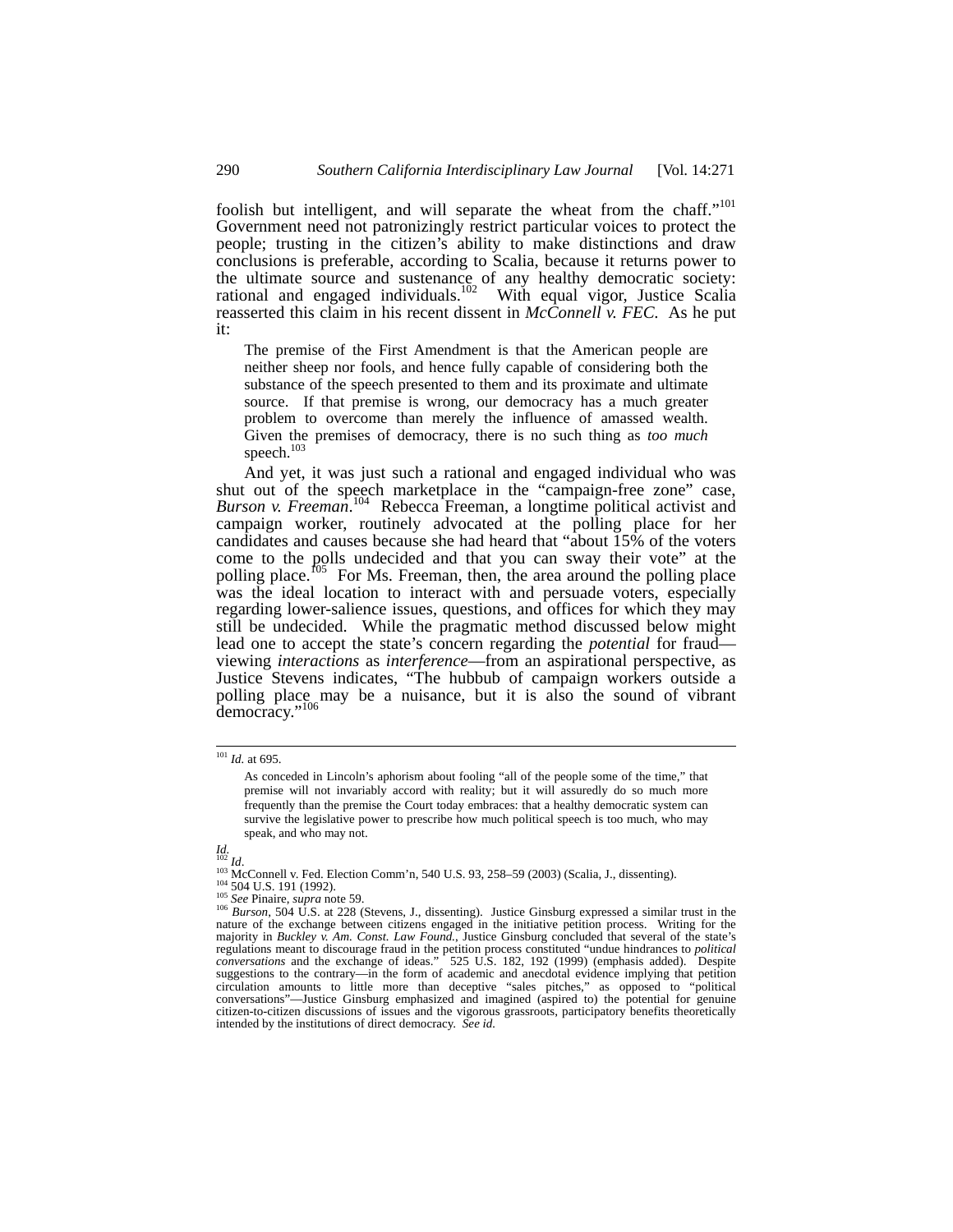In the same spirit, Justice Stevens, in *McIntyre v. Ohio Elections*  Commission,<sup>107</sup> the anonymous political pamphleteering case assessed in Part III.A above, made the case for the individual as the final and proper judge of truth and falsehood, of good and bad propositions. Writing for the majority, he offered:

Don't underestimate the common man. People are intelligent enough to evaluate the source of an anonymous writing. They can see it is anonymous. They know it is anonymous. They can evaluate its anonymity along with its message, as long as they are permitted, as they must be, to read the message. And then, once they have done so, it is for them to decide what is 'responsible,' what is valuable, and what is truth.108

In the same tone as Scalia in the *Austin* case, though significantly involving a qualitatively different *form* of speech (see Part IV below),<sup>109</sup> Justice Stevens asserted that the *people* must be trusted to make such difficult determinations. The citizen/"consumer" in the "marketplace," in other words, is quite capable of evaluating the "products" that compete for his or her attention, no matter how they are presented.

*Some* engaged in the exchange of ideas might exploit the system, to be sure; but such abuses are not, according to this aspirational approach, endemic to the system. Justice Black made this clear in his dissent in United Public Workers v. Mitchell.<sup>110</sup> In this case, the Court upheld provisions of the Hatch Act that prohibited federal employees from "taking any active part in political management or in political campaigns."111 Justice Black argued strongly that the Court had proceeded under the wrong assumptions.<sup>112</sup> Certainly there exists the *potential* for corruption in the political process, Black conceded, but *anticipated* impropriety should hardly be the starting premise:

It is argued that it is in the interest of clean politics to suppress political activities of federal and state employees. It would hardly seem to be imperative to muzzle millions of citizens because some of them, if left their constitutional freedoms, might corrupt the political process. All political corruption is not traceable to state and federal employees. Therefore, it is possible that other groups may later be compelled to sacrifice their right to participate in political activities for the protection of the purity of the Government of which they are a part.

It may be true, as contended, that some higher employees, unless restrained, might coerce their subordinates or that government employees might use their official position to coerce other citizens. But is such a possibility of coercion of a subordinate by his employer limited to

<sup>&</sup>lt;sup>107</sup> 514 U.S. 334 (1995).<br><sup>108</sup> *Id.* at 348 n.11 (quoting New York v. Duryea, 76 Misc. 2d 948, 966–67 (1974)).<br><sup>109</sup> Recall, however, that Justice Scalia vigorously dissented from the majority in *McIntyre*, finding tha aspirational faith in the people's discerning faculties.<br> $\frac{100}{330}$  JJ S 75 (1947)

<sup>111</sup> *Id.* at 79 n.3 (internal citation omitted).<br><sup>112</sup> *See id.* at 112–15 (Black, J., dissenting).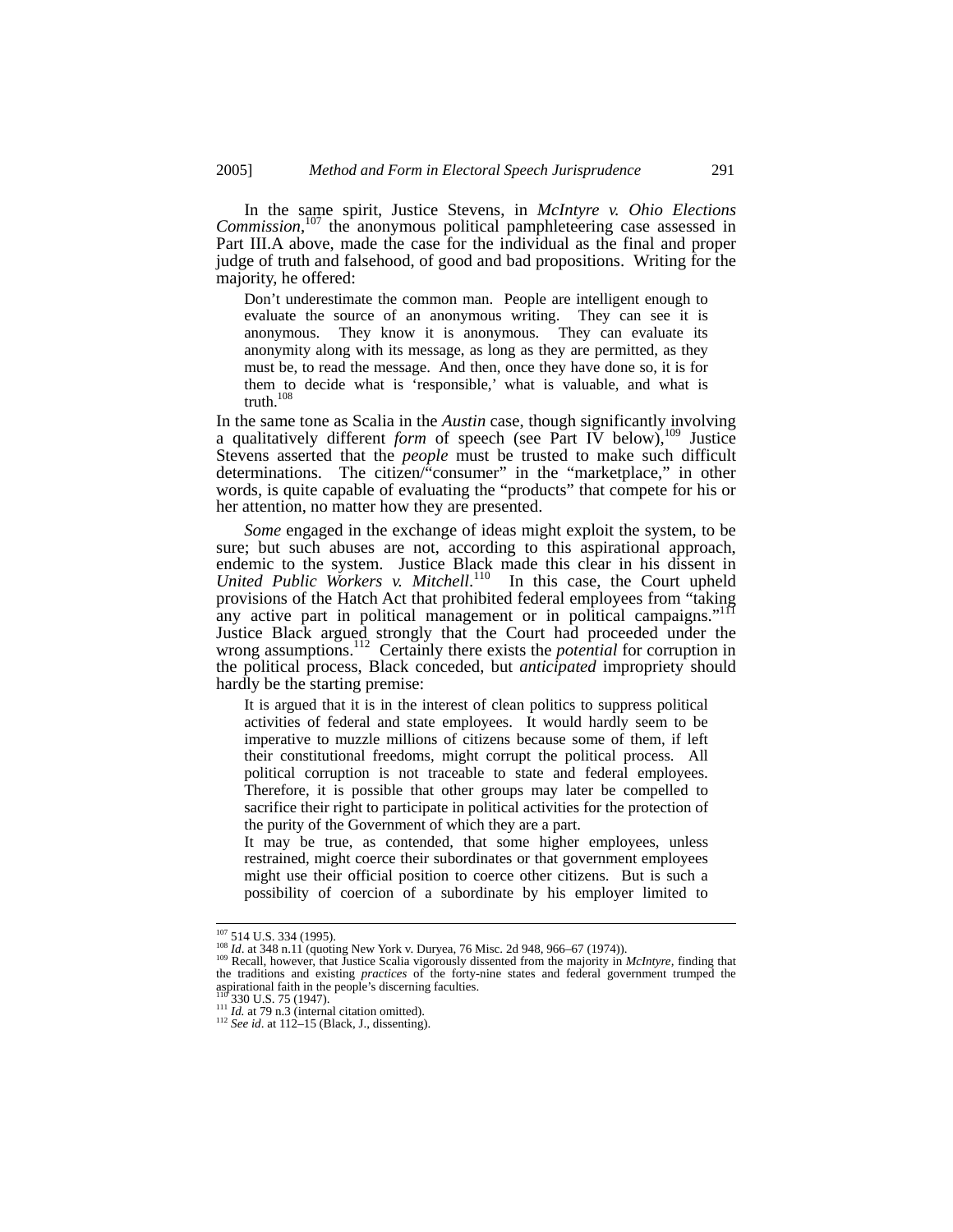governmental employer-employee relationships? The same quality of argument would support a law to suppress the political freedom of all employees of private employers, and particularly of employers who borrow money or draw subsidies from the Government. . . . *It hardly seems consistent with our system of equal justice to all to suppress the political and speaking freedom of millions of good citizens because a few bad citizens might engage in coercion*. 113

That is, while offenses are *possible* in the political system, the dictates and expectations of vigorous citizenship should be controlling in such cases. Punishing *all* for the potential crimes of *some*, in other words, was a backwards approach that misconceived the ultimate source of legitimate governmental authority.

It is this spirit of citizen-sovereignty that Justice Thomas has repeatedly espoused in electoral speech cases, but especially in campaign finance cases. In *Nixon v. Shrink Missouri Government PAC*, Justice Thomas lamented the majority's continued adherence to inconsistent and improper first principles.<sup>114</sup> By again accepting a restriction on political speech rights—in the form of limits on contributions to candidates for state office—the Court had rejected the standard of the free and self-governing individual that serves as the foundation for American democracy. The right to free speech, Thomas argued, "is a right held by each American, not by Americans en masse."<sup>115</sup> To accept the notion that some candidates' free speech rights could be restricted, so long as others were still intact, "[flies] in the face of the premise of our political system—liberty vested in individual hands safeguards the functioning of our democracy."<sup>116</sup> The Constitution, Thomas concluded, "leaves it entirely up to *citizens* and *candidates* to determine who shall speak, the means they will use, and the amount of speech sufficient to inform and persuade."<sup>117</sup>

The assumptions and perceptions that the justices bring to these cases shape their understanding of the place and limits of freedom of speech in the electoral process. A vision of citizens engaged in the political process that is more inclined to pragmatically concede that the "bad man" will take advantage of speech liberties is obviously more inclined to support the state's proposed reform measures; but a set of beliefs and values that aspires to (and hopes for) the best—one that sees the glass as half full, rather than half empty—is more willing to stomach the occasional indiscretions of *some* for the greater good of *all*. This disposition not only promotes an abiding faith in the power of the individual to comprehend, digest, and evaluate political issues and situations, it also encourages faith in the capacity of American political *institutions* to fulfill their democratic mission.

<sup>113</sup> *Id.* at 112–14 (emphasis added).<br>
<sup>114</sup> Nixon v. Shrink Mo. Gov't PAC, 528 U.S. 377, 420 (2000) (Thomas, J., dissenting).<br>
<sup>115</sup> *Id.*<br><sup>117</sup> *Id.* (emphasis added).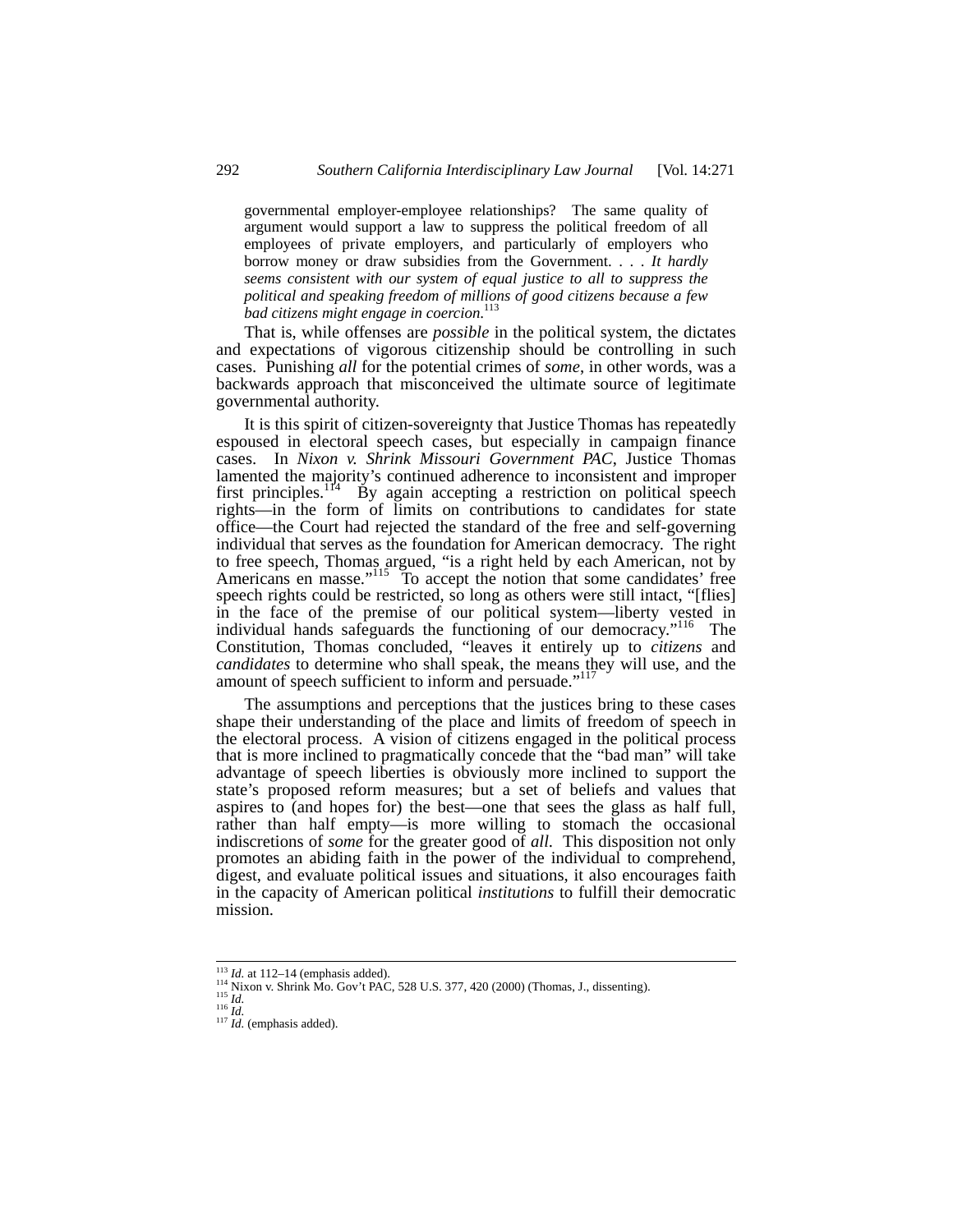#### 2. *The Process*

The aspirational method of reasoning and rhetoric posits that campaigns and elections can and do function as intended, so long as freedom and openness are preserved. This disposition is predicated on the assumptions about human nature explored above, but it extends these values, and this faith, to our electoral institutions and political practices. With free and open input, the people—evaluating candidates within campaigns and casting their votes in elections—can and do generally arrive at a desirable result; both the citizen and the political system can and do benefit, in other words,  $118$  from a regulatory approach that imagines our political practices in the best possible light, that trusts the electoral process to deliver optimal results, and that finds the electorate capable and rational.

This spirit is evident in the Court's treatment of cases pertaining to state restrictions on the amount and form of information—and the type and variety of speech—that reaches the voters. As we see the Court indicating in these cases, for the electorate to make wise and informed decisions, it must be able to consider speech and expression in its multiple forms. The First Amendment, as Justice Brennan reiterated in *Brown v. Hartlage*,

embodies our trust in the free exchange of ideas as the means by which the people are to choose between good ideas and bad, and between candidates for political office. The State's fear that voters might make an ill-advised choice does not provide the State with a compelling justification for limiting speech. It is simply not the function of government to 'select which issues are worth discussing or debating' in the course of a political campaign. $119$ 

Thus, while abuses may occasionally occur, the electoral process is still best served, and functions in its best capacity, when speech and expression are generally uninhibited.

Justice Stewart sounded this theme, demonstrating faith in the capacity of a free and open electoral process, in *Monitor Patriot Co. v. Roy*.<sup>120</sup><sup>*Roy*,</sup> which extended the *New York Times v. Sullivan*<sup>121</sup> reasoning to candidates for political office, expressed aspirations typical of those that frame classic marketplace of ideas reasoning: campaigns and elections function at their best, and achieve their desired ends, when the voters have the most complete information. Thus, Stewart reasoned, "it is by no means easy to

<sup>&</sup>lt;sup>118</sup> "We have never insisted that the franchise be exercised without taint of individual benefit," the Court explained in *Brown v. Hartlage*, a case that determined that a candidate's promise to lower salaries if elected could not constitutionally be enforced as a violation of Kentucky's Corrupt Practices Act (prohibiting the offering of material benefits to voters). "[I]ndeed," Justice Brennan's majority opinion continued, "our tradition of political pluralism is partly predicated on the expectation that voters will pursue their individual good through the political process, and that the summation of these individual<br>pursuits will further the collective welfare." 456 U.S. 45, 56 (1982).

<sup>&</sup>lt;sup>119</sup> *Id.* at 60 (internal citations omitted).<br><sup>120</sup> 401 U.S. 265 (1971).<br><sup>121</sup> Considered against the background of a "profound national commitment to the principle that debate on public issues should be uninhibited, robust, and wide-open," the *Sullivan* Court declared that public officials could not recover damages for a defamatory falsehood absent proof that the statement was made with "actual malice." 376 U.S. 254, 270, 279–80 (1964).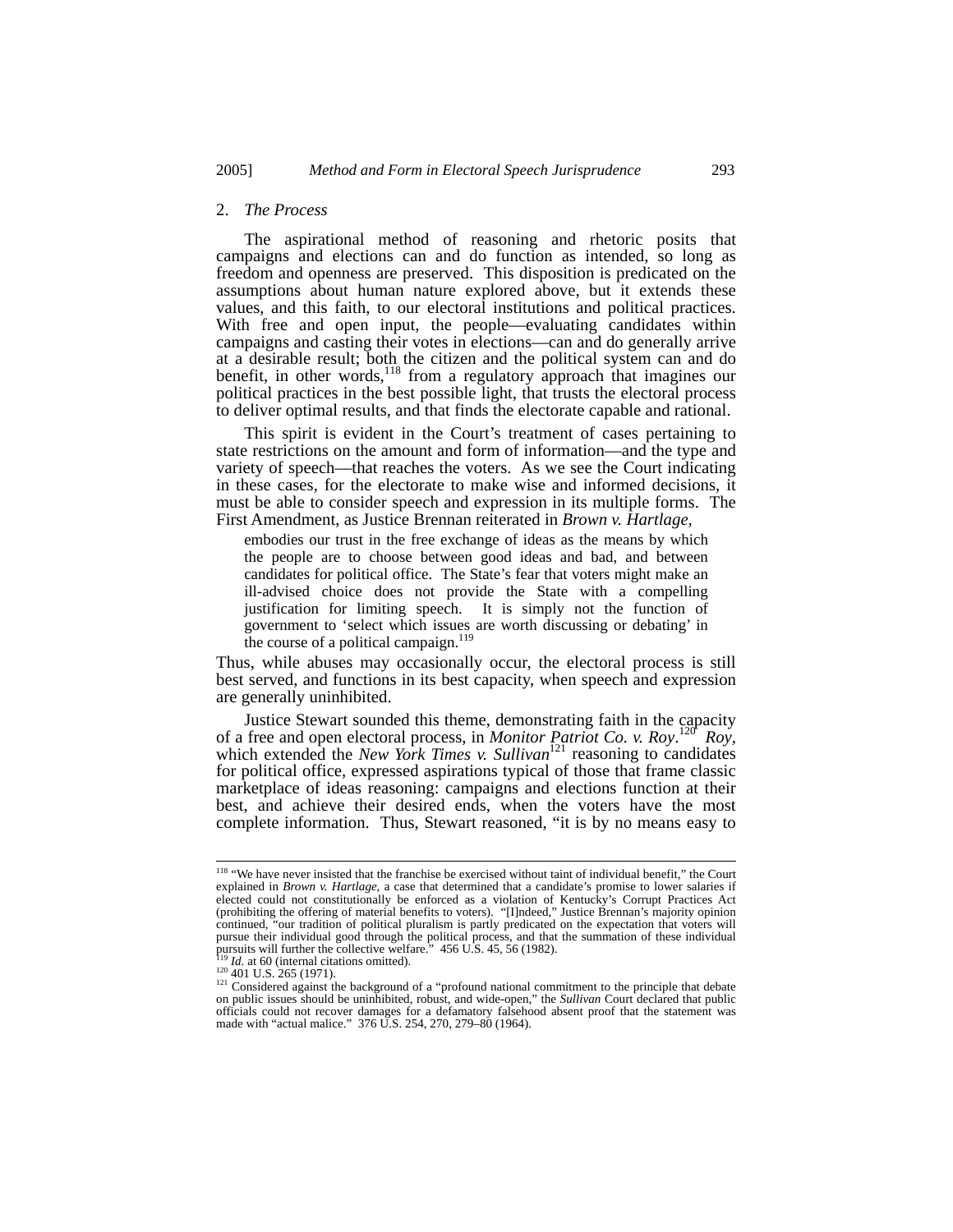see what statements about a candidate might be altogether without relevance to his fitness for the office he seeks."<sup>12</sup>

In this spirit the Court optimistically claimed in *Citizens Against Rent Control v. Berkeley* that full disclosure, *by itself*, had the capacity to preserve the integrity of the electoral process.<sup>123</sup> Over a vociferous dissent from Justice White, the majority found unconstitutional the municipal limit of \$250 on contributions to committees formed to support or oppose ballot measures. As we will see in the discussion of the pragmatic method below, the dissent was concerned with the power of corporations and special interests to overwhelm the electoral process.<sup>124</sup> Yet, such concerns were unwarranted, the more aspirational majority concluded. The electoral system contains within it self-correcting qualities; therefore, deficiencies are addressed best by citizen-participants in the political process:

Whatever may be the state interest or degree of that interest in regulating and limiting contributions to or expenditures of a candidate or a candidate's committees there is no significant state or public interest in curtailing debate and discussion of a ballot measure. . . . The integrity of the political system will be adequately protected if contributors are identified in a public filing revealing the amounts contributed.<sup>125</sup>

More recently, Justice Kennedy embraced this notion of openness in his concurrence in *Republican Party of Minnesota v. White*.<sup>126</sup> Recall that in this case the Court found unconstitutional Minnesota's restriction on judicial campaign speech, finding that such limits deprived voters of important information as they evaluated the records and interests of candidates for judgeships. While the majority seemed to acknowledge that certain conflicts of interest attached to the unique situation of an "impartial" judge running for office and addressing controversial issues of public concern, Justice Kennedy's concurrence underscored his faith in the voters and the self-regulating qualities of free exchange in the electoral process. "If Minnesota believes that certain sorts of candidate speech disclose flaws in the candidate's credentials," he wrote, "democracy and free speech are their own correctives. . . . Free elections and free speech are a powerful combination: Together they may advance our understanding of the rule of law and further a commitment to its precepts." $12$ <sup>7</sup>

But while lofty aspirations urge us to accept that a free and open electoral process can and does work efficiently and appropriately, there is a more particular message expressed in several of the Court's decisions: the notion that a broad range of speech and expression is deserving of protection and that information can and should come to the voters from an array of sources. In this spirit, Justice Powell, in *First National Bank of* 

<sup>&</sup>lt;sup>122</sup> *Monitor Patriot Co.*, 401 U.S. at 275.<br><sup>123</sup> 454 U.S. 290, 295–96 (1981).<br><sup>124</sup> *See id.* at 305–06 (White, J., dissenting).<br><sup>125</sup> *Id.* at 299–300. 127 *Id.* at 795.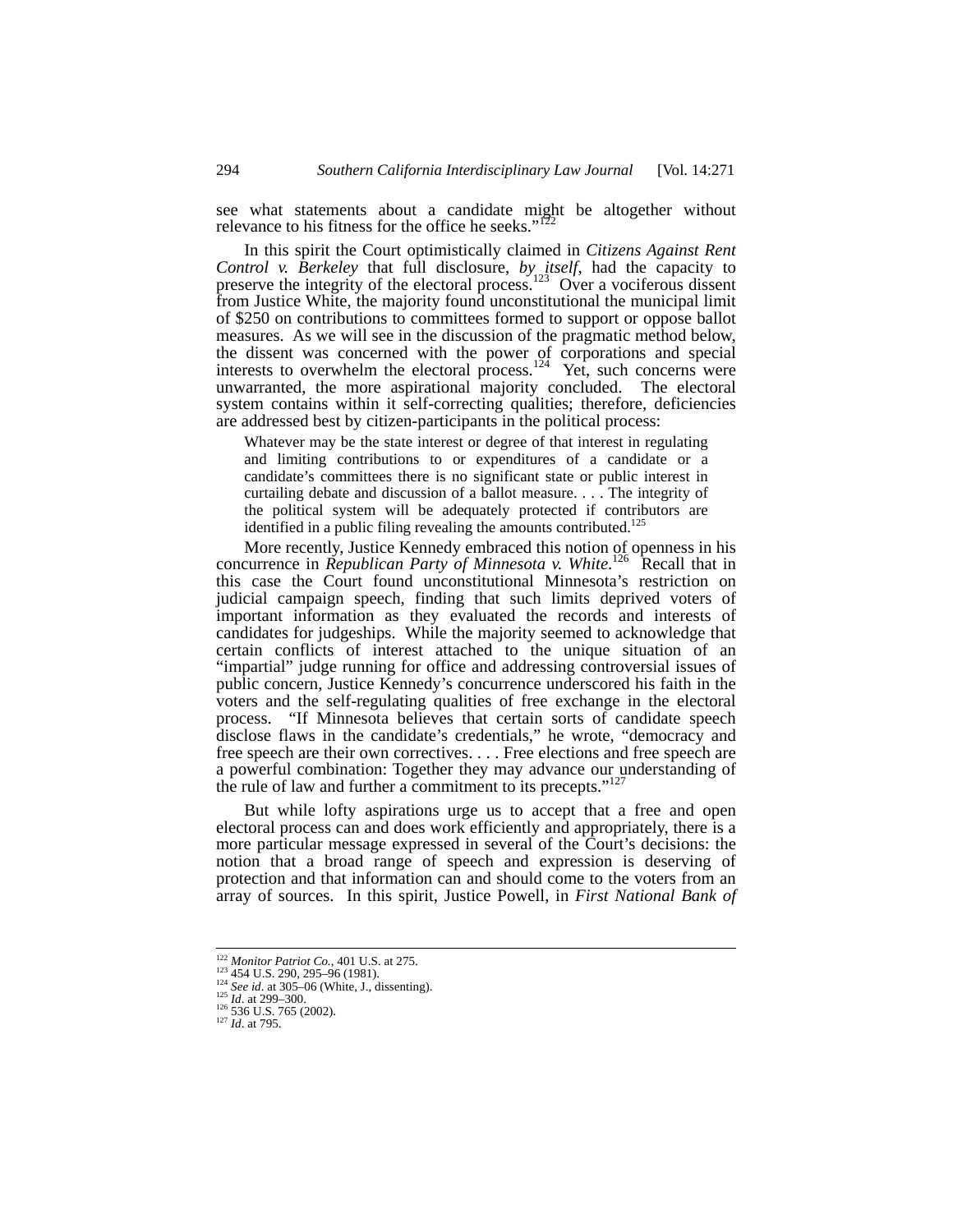*Boston v. Bellotti*, found that the corporate voice, too, deserved a place in the free and open evaluation of matters of public concern.<sup>12</sup>

The Bank, in this case, wished to spend money in opposition to a referendum, but was barred from doing so by a Massachusetts criminal statute that prohibited various business entities from making expenditures of this sort when the public question did not "materially affect" them. In his decision, Powell expressed a notable faith in the referendum process *itself*, concluding that "[t]he risk of corruption perceived in cases involving candidate elections . . . simply is not present in a popular vote on a public issue."<sup>129</sup> Corporate bodies, he explained, also have the right to "speak" for or against political proposals, because ultimately "the people in our democracy are entrusted with the responsibility for judging and evaluating the relative merits of conflicting arguments."<sup>130</sup> "They may consider," he continued, "in making their judgment, the source and credibility of the advocate."131

Justice Marshall demonstrated a similar faith in the electoral process in *Eu v. San Francisco County Democratic Central Committee*.  $\frac{2}{3}$  In this case, Marshall, writing for the majority, explained that parties, too, have essential First Amendment speech rights in political campaigns and elections. While the state has a legitimate interest in preventing corruption in the process, the Court found, it could not prohibit the governing boards of party committees from endorsing candidates in primary races. Abuse, deal-making, and other sordid activities were surely possible where parties were involved; but, Marshall made clear, a party could still be an essential contributor to the debate:

California's ban on primary endorsements, however, prevents party governing bodies from stating whether a candidate adheres to the tenets of the party or whether party officials believe that the candidate is qualified for the position sought. This prohibition directly hampers the ability of a party to spread its message and hamstrings voters seeking to inform themselves about the candidates and the campaign issues. . . . A "highly paternalistic approach" limiting what people may hear is generally suspect . . . but it is particularly egregious where the State censors the political speech a political party shares with its members.<sup>133</sup>

Marshall's views illustrate the significance of the justices' personal perceptions of, and biases toward, the various forms of speech in the electoral process. While he emphatically supported the rights of parties to communicate their messages in political campaigns,<sup>134</sup> he had a much different viewpoint, for example, when it came to the role of *corporate* participants in the electoral process—a tendency I will discuss more in Part

<sup>&</sup>lt;sup>128</sup> 435 U.S. 765 (1978).<br>
<sup>129</sup> *Id.* at 790 (internal citations omitted).<br>
<sup>130</sup> *Id.* at 791–92.<br>
<sup>131</sup> *Id.*<br>
<sup>132</sup> 489 U.S. 214 (1989).<br>
<sup>132</sup> *A89* U.S. 214 (1989).<br>
<sup>133</sup> *Id.* at 223–24 (internal citations omitte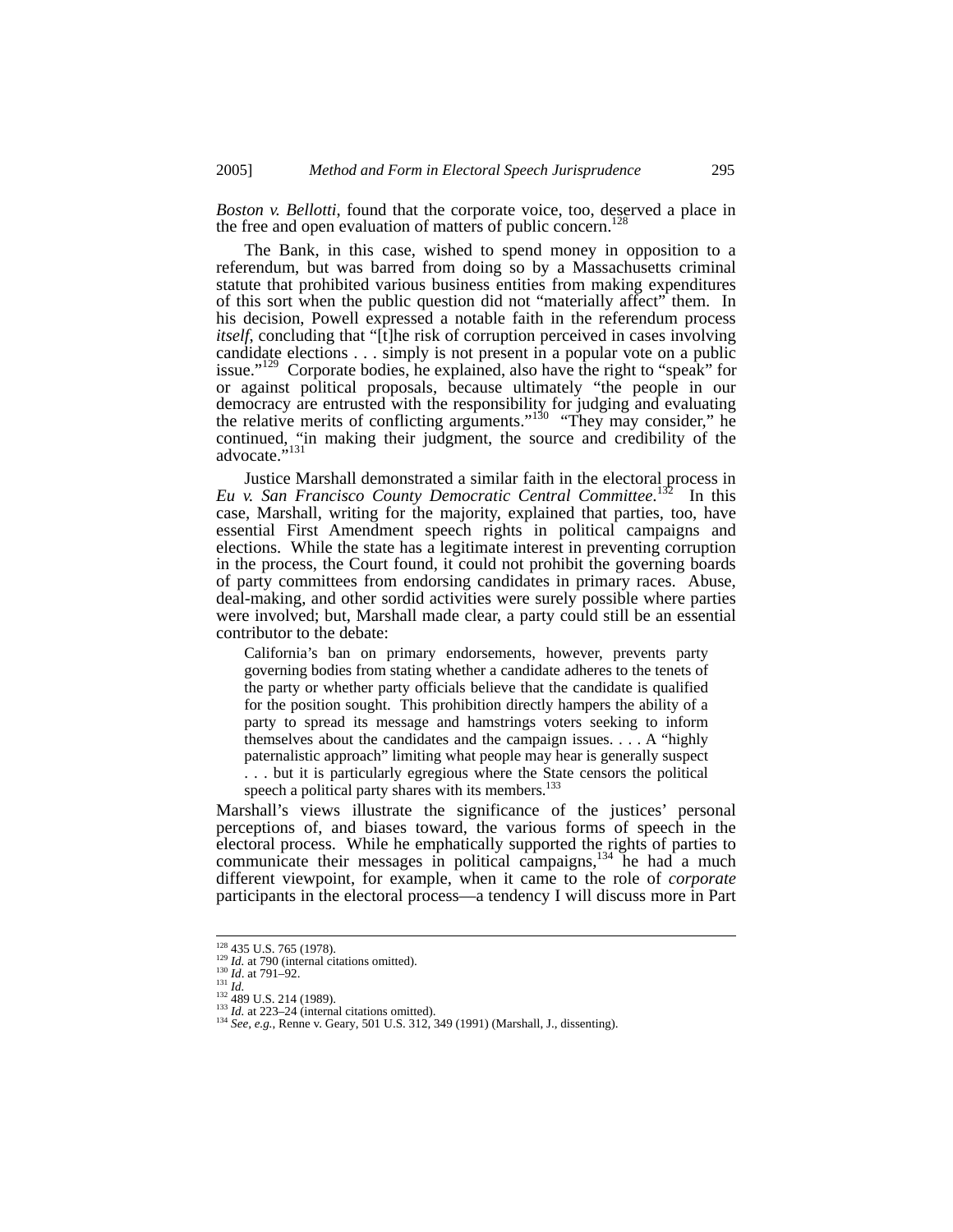IV below. These same sorts of preferences and inclinations will be evident in our review of the pragmatic method.

#### D. THE PRAGMATIC METHOD

The pragmatic approach to electoral speech regulations, as I refer to it, is informed and inspired by this basic premise: human beings are, to be sure, not angels (and not always or entirely rational), and the process is susceptible to malfunction and abuse. Regulations, revisions, and reforms proposed by legislators (those who draw from their own experiences with and observations of the electoral process) are, therefore, required to preserve right-functioning campaigns and elections. Eschewing abstractions and aspirations in favor of experimentation and, arguably, a more "realistic"<sup>135</sup> perspective, those who employ the pragmatic method understand that individuals and institutions are easily corrupted, or at least confused,<sup>136</sup> and that "common sense"<sup>137</sup> should guide the Court's consideration of these issues. State regulations, therefore, are essential to police the electoral process and to preserve the integrity of political institutions.

#### 1. *The People*

While not *all* individuals are lacking in rational capacity or are likely to abuse freedom of speech during campaigns and elections, the pragmatic method tends to concentrate on those who are; it is skeptical when confronted with aspirations advancing some romantic vision of political speech, and it is more inclined to find the state's regulatory efforts to be reasonable and appropriate. While it supports the principle of an informed voting public, for example, it also anticipates trouble, reminding us that "[t]he First Amendment is not a shelter for the character assassinator."<sup>13</sup> And, while acknowledging that free and open public fora certainly vitalize the electoral process by allowing the people to consider and evaluate competing claims, this method reasons that "simple common sense," for example, demonstrates that a restricted zone around the polling place is necessary to prevent sinister speakers from casting a "taint of intimidation and fraud"<sup>139</sup> upon voting rights, and cautions that overuse or abuse of

<sup>&</sup>lt;sup>135</sup> In his majority opinion in *McConnell v. FEC*, Justice Souter made an appeal to "realism," incrementalism, and at least the spirit of pragmatism as he explained, "We are under no illusion that B.C.R.A. will be the last Congressional statement on the matter. Money, like water, will always find an outlet. What problems will arise, and how Congress will respond, are concerns for another day."

U.S. 93, 224 (2003).<br><sup>136</sup> Professor James A. Gardner has stated it well: As the Court perceives it, in certain cases, when voters "venture into public to cast their votes . . . [they] become unsure, easily flummoxed, and susceptible to suggestion—in a word, incompetent." James A. Gardner, *Neutralizing the Incompetent Voter: A Comment on Cook v. Gralike, 1 ELECTION L.J. 49, 49 (2002). International comment on Cook v. Gralike, 1 ELECTION L.J. 49, 49 (2002). International content of Cook v. Gralike, 1 ELECTION L.J. 49, 49 (2002).* 

conceptions unwisely ignored "precedent, common sense, and the realities of political fundraising exposed by the record in this litigation." *McConnell*, 540 U.S. at 152.<br><sup>138</sup> St. Amant v. Thompson, 390 U.S. 727, 734 (196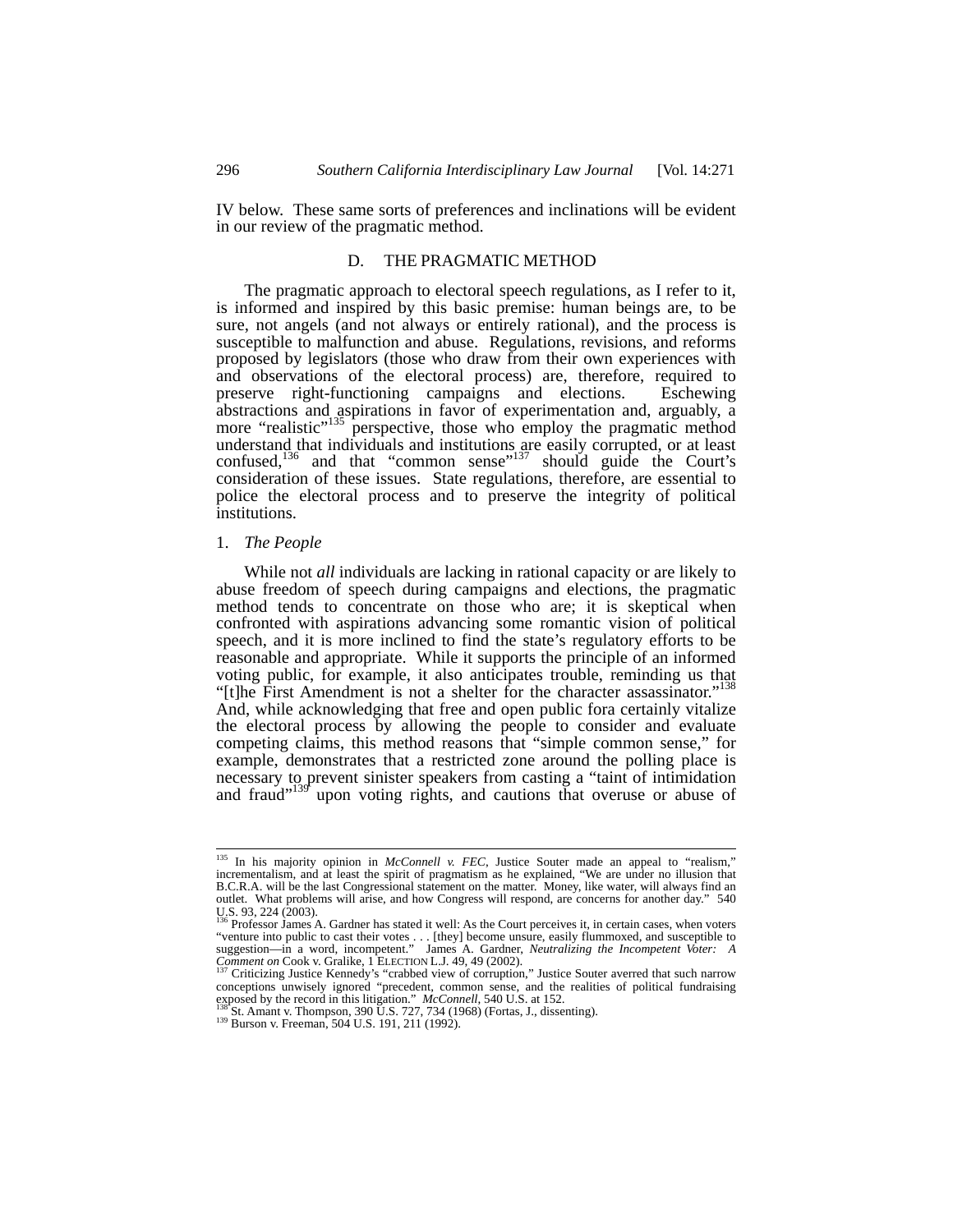access also tends to subject citizens to "the blare of political propaganda."<sup>140</sup>

Expressing a similar sentiment, Justice Scalia, dissenting in *McIntyre v. Ohio Elections Commission* (the pamphleteering case discussed above), saw the potential for serious problems if speakers were allowed to hide under the cover of a supposed right to anonymous speech. "I can imagine no reason," Scalia wrote,

why an anonymous leaflet is any more honorable, as a general matter, than an anonymous phone call or an anonymous letter. It facilitates wrong by eliminating accountability, which is ordinarily the very purpose of the anonymity. . . . [T]o strike down the Ohio law in its general application—and similar laws of 49 other States and the Federal Government—on the ground that all anonymous communication is in our society traditionally sacrosanct, seems to me a distortion of the past that will lead to a coarsening of the future.<sup>141</sup>

This depiction could not differ more from Justice Stevens' aspirational, even gushing, exaltation of the noble dissident speaker, the courageous advocate that instantiates our democratic ideals.<sup>142</sup> In Scalia's rhetoric, we see not the virtuous potential of anonymous speech, but the likely *abuse* of this liberty; rather than being persuaded to accept the version of electoral speech that comes wrapped in the idealistic cover of principles and highest aspirations, we are admonished to reject such imagery in favor of more realistic concessions. On these opposing conceptions rest questions such as: Should freedom of speech in the electoral process be unfettered or carefully monitored? Should the Court start from lofty aspirations, or should it frankly admit to the potential for abuse and accede to state supervision of the process?

#### 2. *The Process*

The central concern of the pragmatic method, however, is the vulnerability of the *institutions* of the electoral process itself. More than anything, this mode of reasoning and rhetoric echoes the state's expressed concerns over the role of money in political campaigns—assuming that with contributions come certain expectations, for example—and it is animated by an overriding interest in preserving the integrity of electoral

 $\frac{140}{141}$  Lehman v. City of Shaker Heights, 418 U.S. 298, 304 (1974).<br><sup>141</sup> McIntyre v. Ohio Elections Comm'n, 514 U.S. 334, 385 (1995) (Scalia, J., dissenting) (internal citations omitted).

<sup>142</sup> As we will see in Part IV *infra*, these two often clash in their dispositions toward different *forms* of speech. In a recently decided door-to-door solicitation case, Justice Scalia scoffed at Justice Stevens' excessively aspirational depiction of political dissidents who might be inclined not to speak *at all*, if they were required to register with town officials. Responding to Stevens' assertion that these individuals were "patriotic citizens," Scalia argued:

As for the Court's fairytale category of "patriotic citizens," who would rather be silenced than licensed in a manner that the Constitution (but for their "patriotic" objection) would permit: If our free-speech jurisprudence is to be determined by the predicted behavior of such crackpots, we are in a sorry state indeed.

Watchtower Bible & Tract Soc'y of N. Y., Inc. v. Vill. of Stratton, 536 U.S. 150, 171 (2002) (internal citations omitted).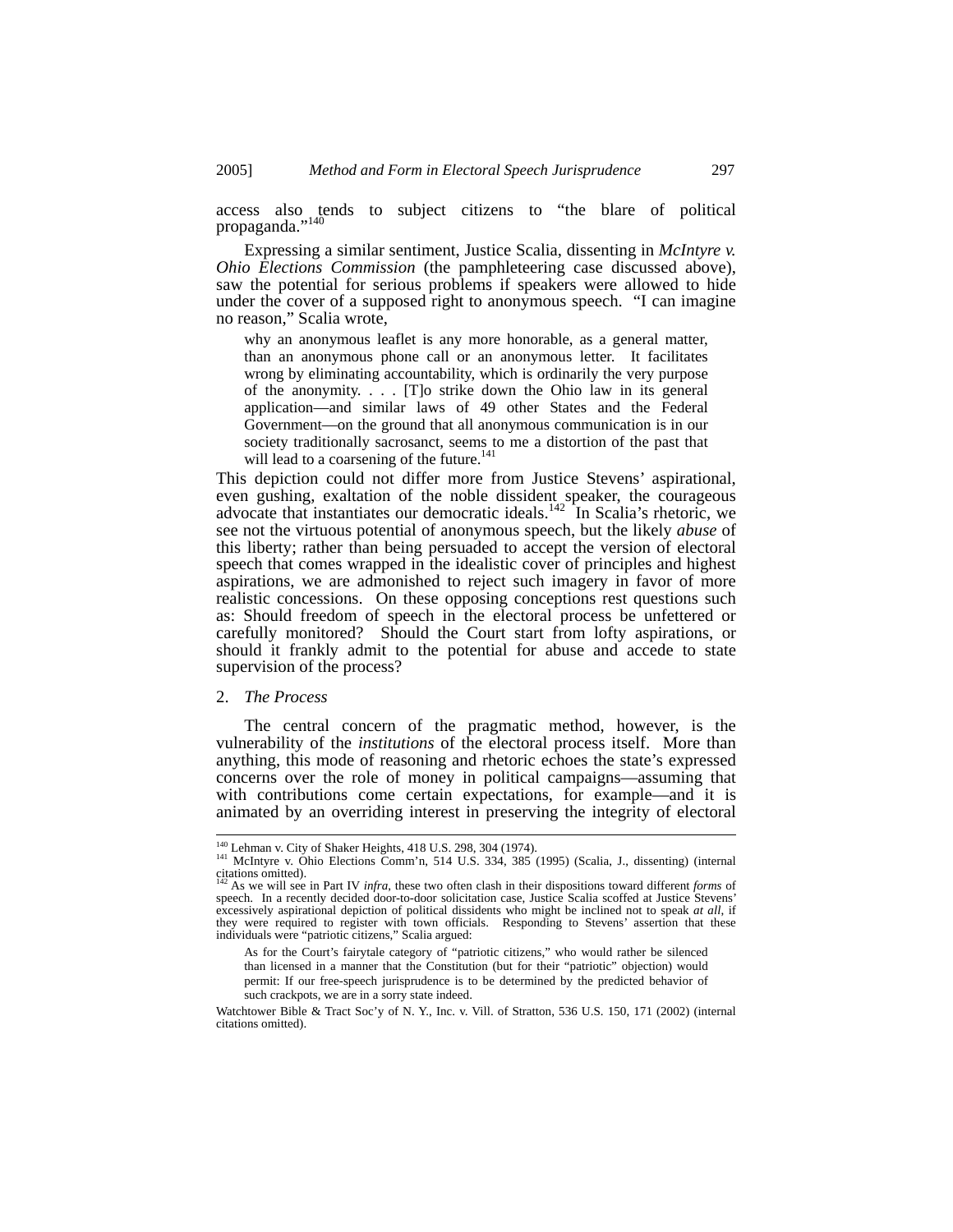institutions and promoting public confidence in government.<sup>143</sup> In this respect, the pragmatist shares the aspirationalist's concern for the future, yet the former finds the latter group to be either shockingly naïve or remarkably oblivious as to the *actual* workings of electoral politics. "In the trenches," the argument would go, politics is not pretty and thus supervision is necessary; accepting the potential for abuse, distortion, and corruption where certain speakers and forms of speech are implicated is necessary to preserve the integrity of our political process and institutions.

To see the degree to which such concerns influence the justices' decisions in these cases is to appreciate how important perceptions, assumptions, and appearances are in the evaluation of electoral speech legislation. Perhaps the most influential case to rely on suppositions and appearances of wrongdoing with respect to the role of money in politics (in this body of law and beyond) is *Buckley v. Valeo*. 144 In this paradigmatic case—wherein the per curiam majority rejected the expenditure limitations of the Federal Election Campaign Act ("FECA") (as amended in 1974), but found the contribution limitations to be constitutional—the pervasive cynicism of the day colored the Court's acceptance of the state interest in preventing both corruption and the appearance of corruption. "To the extent that large contributions are given to secure a political *quid pro quo* from current and potential office holders," the Court acknowledged,

the integrity of our system of representative democracy is undermined. Although the scope of such pernicious practices can never be reliably ascertained, the deeply disturbing examples surfacing after the 1972 election demonstrate that the problem is not an illusory one. Of almost equal concern as the danger of actual *quid pro quo* arrangements is the impact of the appearance of corruption stemming from public awareness of the opportunities for abuse inherent in a regime of large individual financial contributions.<sup>145</sup>

What this reasoning underscores is the fundamental skepticism at the heart of this method. Whereas the aspirationalist might be inclined to view contributions as an indication that a candidate and her supporters are committed to the same policies, or that money is the "voice" of the wealthy who lack the time to "speak" in a more conventional sense, the pragmatist arrives at the situation prepared to assume: 1) corruption is possible and/or likely once financial contributions pass a particular threshold, and, perhaps

424 U.S. 1, 265 (1976). <sup>144</sup> *Id.* <sup>145</sup> *Id.* at 26–27.

<sup>&</sup>lt;sup>143</sup> Perhaps the most consistent practitioner of the pragmatic method, Justice Byron White explained in *Buckley v. Valeo* that the political process, in its current form, supported abuses of speech liberties and thus demanded reform to preserve the good name of political institutions:

It is also important to restore and maintain public confidence in federal elections. It is critical to obviate or dispel the impression that federal elections are purely and simply a function of money, that federal offices are bought and sold or that political races are preserved for those who have the facility—and the stomach—for doing whatever it takes to bring together those interests, groups, and individuals that can raise or contribute large fortunes in order to prevail at the polls.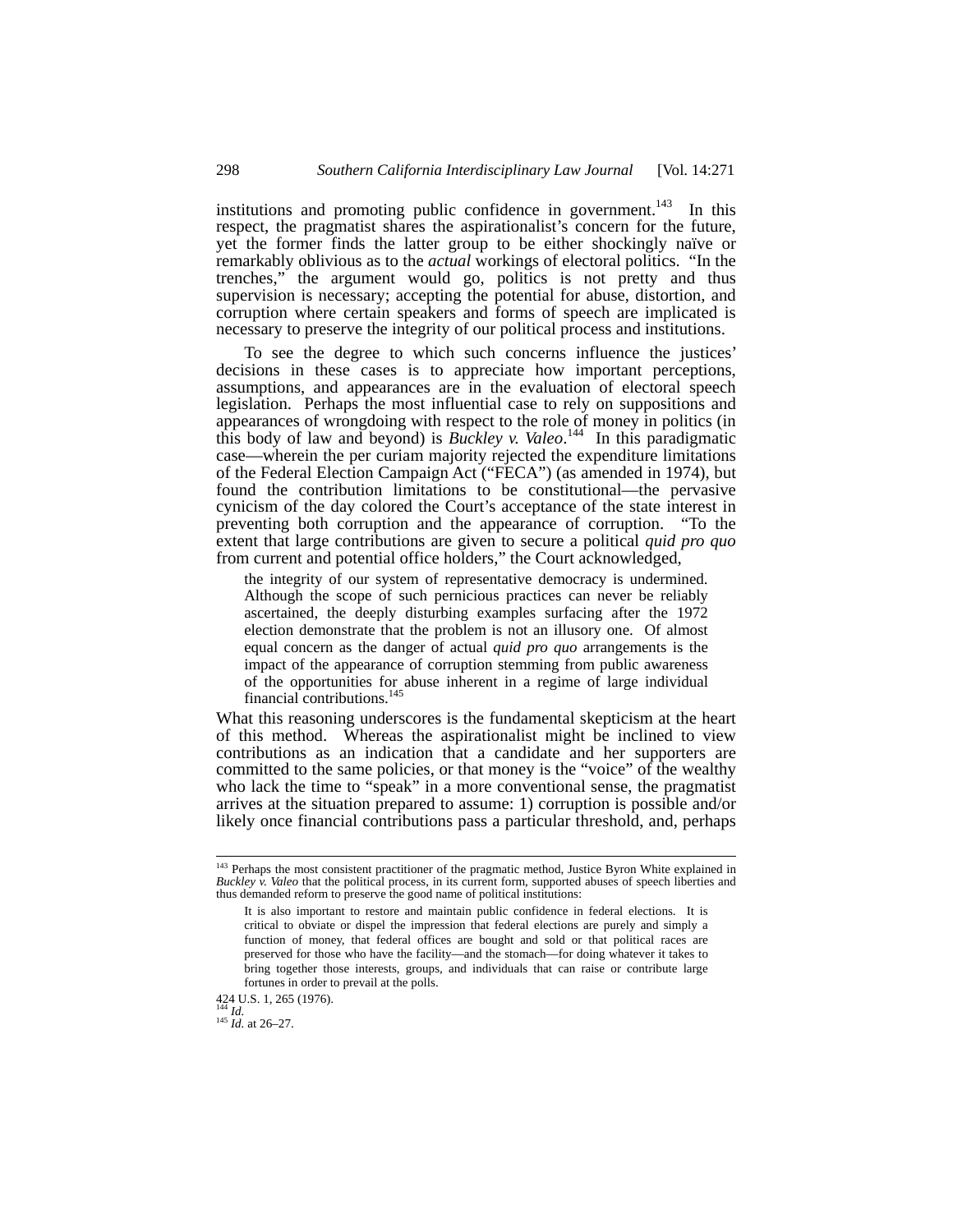more importantly, 2) even if there is no evidence of *actual* corruption, most people are likely to *assume* some degree of impropriety and this fact, in and of itself—and regardless of its accuracy—gives rise to a legitimate state interest because it could discourage participation and trust in the political process.

Later campaign finance cases, building on the reasoning set forth in *Buckley*, have continued to rely on this central pragmatist premise and have consistently demonstrated how significant the justices' personal perceptions are to their evaluation of electoral speech legislation.<sup>146</sup> In a recent case balancing speech rights against the dangers of large amounts of money in the political process, *FEC v. Colorado Republican Federal Campaign Committee* ("Colorado II"), the Court expressed the same skeptical sentiment that framed the *Buckley* case.<sup>147</sup> While "independent" expenditure limits on party spending were ruled unconstitutional in "Colorado I," this case involved expenditures by parties that were "coordinated" with particular candidates. Finding the limitations on such expenditures to be constitutional—because this type of "expenditure" was more akin to an evasive and indirect "contribution"—the five-member majority portrayed its pragmatic assessment of the workings of the political process. The fault in the argument that parties should not be held to such expenditure restrictions, the Court noted,

is not so much metaphysics as myopia, a refusal to see how the power of money *actually* works in the political structure.

 When we look directly at a party's function in getting and spending money, it would ignore *reality* to think that the party role is adequately described by speaking generally of electing particular candidates. The money parties spend comes from contributors with their own personal interests.148

"What a realist would expect to occur has occurred," the majority reiterated later in the decision: "Donors give to the party with the tacit understanding that the favored candidate will benefit."<sup>149</sup> What this case indicates then is the frankness of the pragmatist's appeal to *intuition*—the reliance on assumptions, the understanding of the flaws and loopholes in the process, the expectation that most individuals will (or, at least, that most people *assume* they will) take advantage of the electoral process in such a way, and the willingness to accept reform measures in the form of state-imposed restrictions on speech and speakers of a certain kind.

 <sup>146</sup> Justice Souter made this abundantly clear during the oral argument in the *Shrink PAC* case: I mean, I assume a couple of things are meant by appearance of corruption, and you know, tell me if I'm wrong. One has been mentioned, and that is, *I think most people assume—I do, certainly—that someone making an extraordinarily large contribution is going to get some kind of extraordinary return for it. I think that is a pervasive assumption*.

Transcript at 11, Nixon v. Shrink Mo. Gov't PAC*,* 528 U.S. 377 (1999) (No. 98-963) (emphasis added). 147 533 U.S. 431 (2001). 148 *Id.* at 450–51 (emphasis added). 149 *Id*. at 458.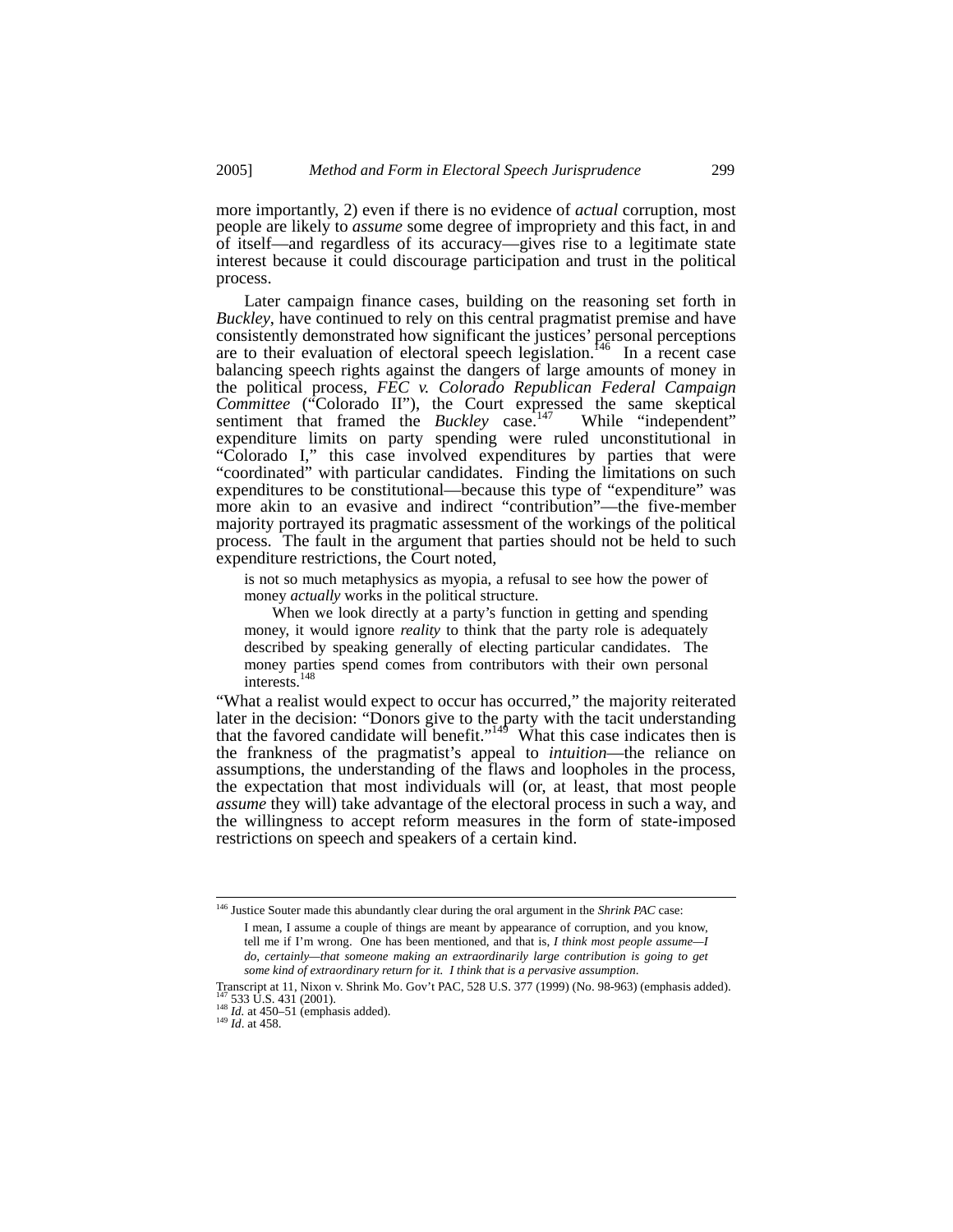By pragmatic reasoning, the corporate voice, for example, tends to be an overpowering entity that threatens basic democratic principles—a bully with a bullhorn who dominates the process and drowns out the speech of regular citizens. Whereas an aspirational approach might be inclined to view corporations as legitimate participants in a larger public discussion assuming that a healthy and pluralistic society can accommodate the input of *all* contributors—the pragmatic mode resists such a notion. Reflecting this skepticism, Justice White asserted in *First National Bank of Boston v. Bellotti*, that the electoral process is a special environment—the "essence of our democracy"—and an arena where the public has a heightened interest in preventing "corporate domination."<sup>150</sup> Furthermore, he explained in *Citizens Against Rent Control v. Berkeley*, allowing corporate involvement (large financial contributions) in referendum measures may conceivably overshadow the efforts of individuals, discourage participation, and undermine public confidence—and these dangers may be recognized even without *causal* evidence of undue influence.<sup>151</sup> What is central here—and for the pragmatist method generally—is the expectation that if the process *can* be misused or abused, it quite often *will* be, and thus some "breathing space" should be accorded to Congress.<sup>152</sup>

But while pragmatic concessions might take seriously the concerns over "war chests"<sup>153</sup> that corporations are capable of amassing and steering toward an "unfair advantage in the political marketplace"<sup>154</sup>—as well as the obvious "distortion"155 this can cause in the electoral arena—those inclined toward this perspective are concerned, as well, with other practices within the electoral process that tend to, or may *appear* to156 encourage behavior that sullies the reputation of the institutions themselves. In *Republican Party of Minnesota v. White*, for example, the Court was bitterly split over the speech rights of judicial candidates for office.<sup>157</sup> While the majority aspired to a vision of the public as fully capable of evaluating judicial candidates' comments, just as they would those of any other individual running for office, the pragmatic dissenters rejected this depiction. In another case, Justice Stevens emphasized the "critical difference between the work of the judge and the work of other public officials,"<sup>158</sup> and criticized the Court for failing to respect the tradition of "disinterestedness."<sup>159</sup> Justice Ginsburg, however, emphasized the harm

<sup>&</sup>lt;sup>150</sup> 435 U.S.765, 802 (1978) (White, J., dissenting).<br><sup>151</sup> 454 U.S. 290, 310 (1981). <sup>152</sup> According to Professor Robert Post, this "space to breathe" is precisely what the Court granted Congress in upholding the Bipartisan Campaign Reform Act of 2002 ("BCRA") in *McConnell v. FEC*. See Linda Greenhouse, *A Court Infused with Pragmatism*, N.Y. TIMES, Dec. 12, 2003, at A38.<br>
<sup>153</sup> Fed. Election Comm'n v. National Conservative Political Action Comm., 470 U.S. 480, 501 (1985).<br>
<sup>154</sup> Fed. Election Comm'n

<sup>(</sup>upholding restrictions on political involvement by federal employees) ("[I]t is not only important that the Government and its employees in fact avoid practicing political justice, but it is also critical that they appear to the public to be avoiding it, if confidence in the system of representative Government is not to be eroded to a disastrous extent.").<br> $^{157}$  See 536 U.S. 765 (2002)

<sup>158</sup> *Nat'l Ass'n of Letter Carriers*, 413 U.S. at 798 (Stevens, J., dissenting). <sup>159</sup> *Id.* at 802.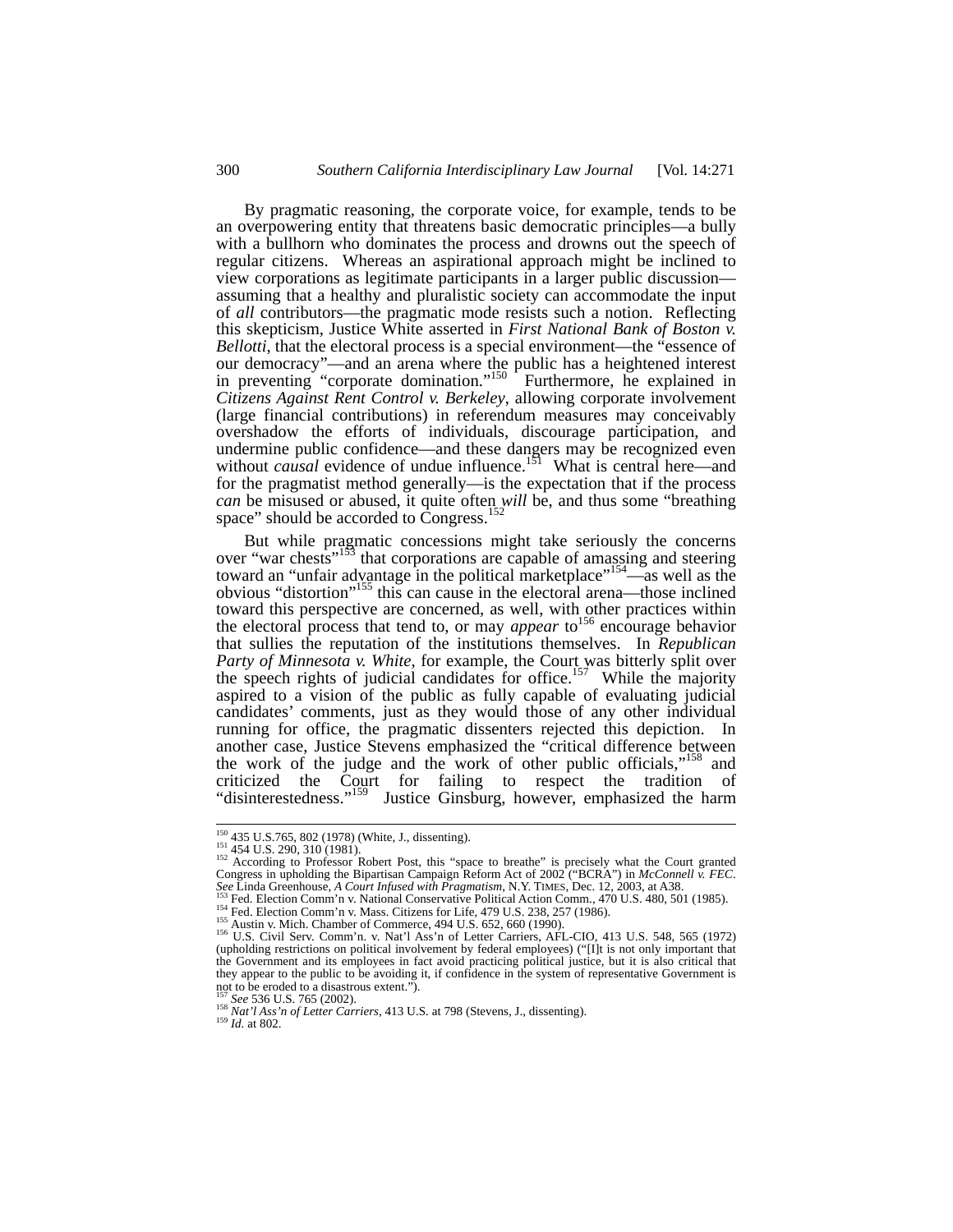that speech by these particular individuals would cause to the political process. Judges must fulfill a "magisterial role"<sup>160</sup> in our system, she argued, and are expected to remain above the partisan fray in the interest of preserving the legitimacy of the judiciary. More speech, in other words, is *not* always better, at least not when the uninhibited exchange of ideas and information in the electoral process might actually be *detrimental* to the institutions of our democracy.

# IV. IMPLICATIONS

What this analysis of the Court's methods of reasoning and rhetoric suggests is that four primary modes of assessment and argument can be found within the strange brew of influences (ingredients) that inform and accommodate the Court in its evaluation of electoral speech cases. But what are the broader implications of these findings? How does this enrich our understanding of the Court and its electoral speech jurisprudence? What I aver in this part is that understanding *how* the arguments were presented in these cases advances us toward a more comprehensive understanding of *why* particular results were reached. That is, once we see what the primary methods are, we can think in a more sophisticated way about why certain methods were employed above, or in conjunction with others. Why, for example, is history the guide, or justification, in certain cases, while empirical data is the directive in others? Why, in some cases, do jurists adopt a pragmatic posture, while others embrace a method that aspires to the best of people and the process? Moreover, what explains the inconsistent invocation of particular methods? That is, why might we see a fluctuation *between* various modes of argument? What can account for this variation in methodological approaches?

In this part I argue that by looking at the justices of the current Supreme Court, we can see interesting correlations between chosen methods of evaluation and argument and certain *forms* of speech. (See Figure 1 [following Part V] for the five major forms of speech implicated in this body of law.) That is, for certain justices, I contend that the method of reasoning employed depends in large part on the type of speech that is involved, making the particular form of speech perhaps the most significant causal factor. While some justices of the current Supreme Court consistently invoke a certain method, irrespective of the form of speech involved, others seem to allow the form to dictate the method. By sorting out the varieties of speech presented in these cases, and by correlating the methods of reasoning invoked to the forms of speech at stake, we see interesting patterns emerge. (See Figure 2 [following Part V] for a diagram connecting the four methods of reasoning and rhetoric to the five forms of speech represented in this study for each of the justices of the current Supreme Court.)

<sup>&</sup>lt;sup>160</sup> *Id.* at 807 (Ginsburg, J., dissenting).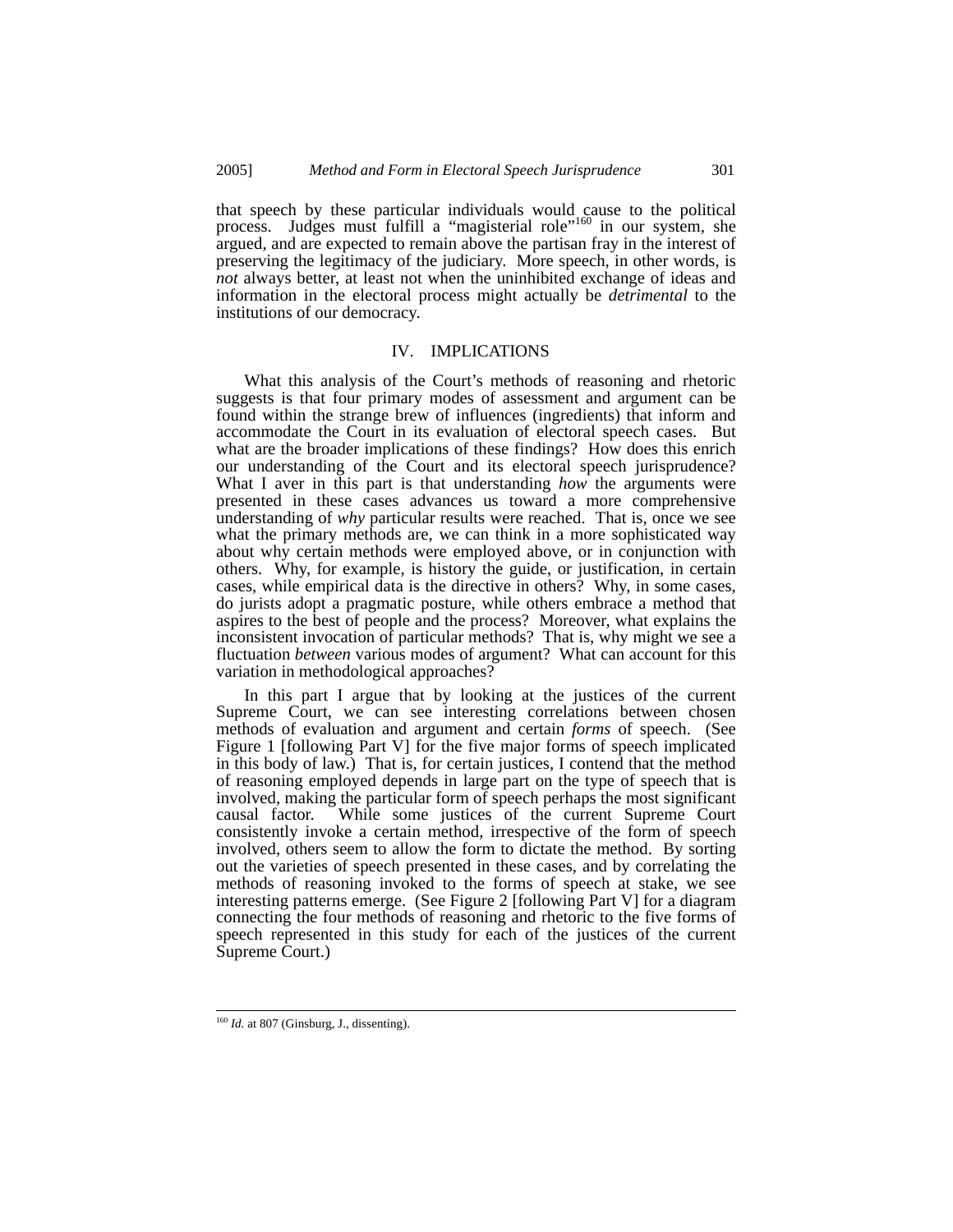What these correlations suggest is that certain justices show aspirational inclinations when their preferred speech forms are in question, while making pragmatic concessions when disfavored or otherwise suspect forms of speech are under review. Consider Justice Stevens, for example. We can see that, by and large, he adheres to aspirational reasoning when "activists" and "candidates" are the speakers in question, and by contrast shows pragmatic caution when "money" is the manner of speech involved. Justice Stevens' jurisprudence evinces what might be called a commitment to "citizen"-oriented speech—that is, expression carried out by political activists and candidates for office—suggesting a vision of politics that seeks to deemphasize some outlets of expression (money) while promoting more conventional, interactive varieties of political communication such as leafleting, petitioning, and polling place persuasion. We see, in other words, a commitment to forms of speech that might afford the proverbial "little guy" an opportunity to compete in the speech marketplace.

Chief Justice Rehnquist, for purposes of comparison, generally assumes the pragmatic method when candidates' and activists' speech rights are implicated—willing to accept the state's concerns regarding "bad apples" in the political process—while adopting an aspirational perspective when money (though not corporate money) is the form of speech at hand. Justices Thomas and Kennedy are entirely aspirational in their approach, *not once* invoking what I refer to as the pragmatic mode of reasoning, and rarely rejecting a speaker's claim at all. These justices seem committed to the aspirational method first and foremost, averring that virtually *all* forms of speech deserve protection in the electoral marketplace. Justice Scalia is nearly always as aspirational and allowing of an open marketplace as Justices Kennedy and Thomas, though these aspirations were trumped by his appeal to the historical method of evaluation in his dissent in *McIntyre* (a dissent that also involved vigorously pragmatic concessions) and his concurrence in *Burson*.

Justices Breyer and Ginsburg, in their electoral speech jurisprudence, show that they are much more inclined toward the pragmatic method across the board, though particularly when money is the form of speech seeking protection. Justice Ginsburg's reasoning and rulings suggest speech preferences reminiscent of Justice Stevens' interest in citizen-oriented speech, though Justice Breyer seems more committed to pragmatic evaluation as a method of review for virtually all forms of speech. And Justice O'Connor—consistent with her reputation among followers of the Court—does not show clear methodological preferences, though in three recent cases she has been pragmatic when money is the form of speech in question.<sup>161</sup>

<sup>&</sup>lt;sup>161</sup> It is interesting as well to consider the relationship between the various modes of reasoning and rhetoric. While we cannot pretend to know the exact causal sequence or connection between influences in this strange brew, we can see some interesting associations linking the various methods. In the context of campaign finance, for example, we see that justices invoking the aspirational and pragmatic methods generally also employ the empirical method to reach their conclusions. In four recent cases (*Colorado I*, *Shrink PAC*, *Colorado II*, and *McConnell*), justices on both sides of the debate have appealed to data, suggesting that a preference for—or resistance to—money as a form of speech lead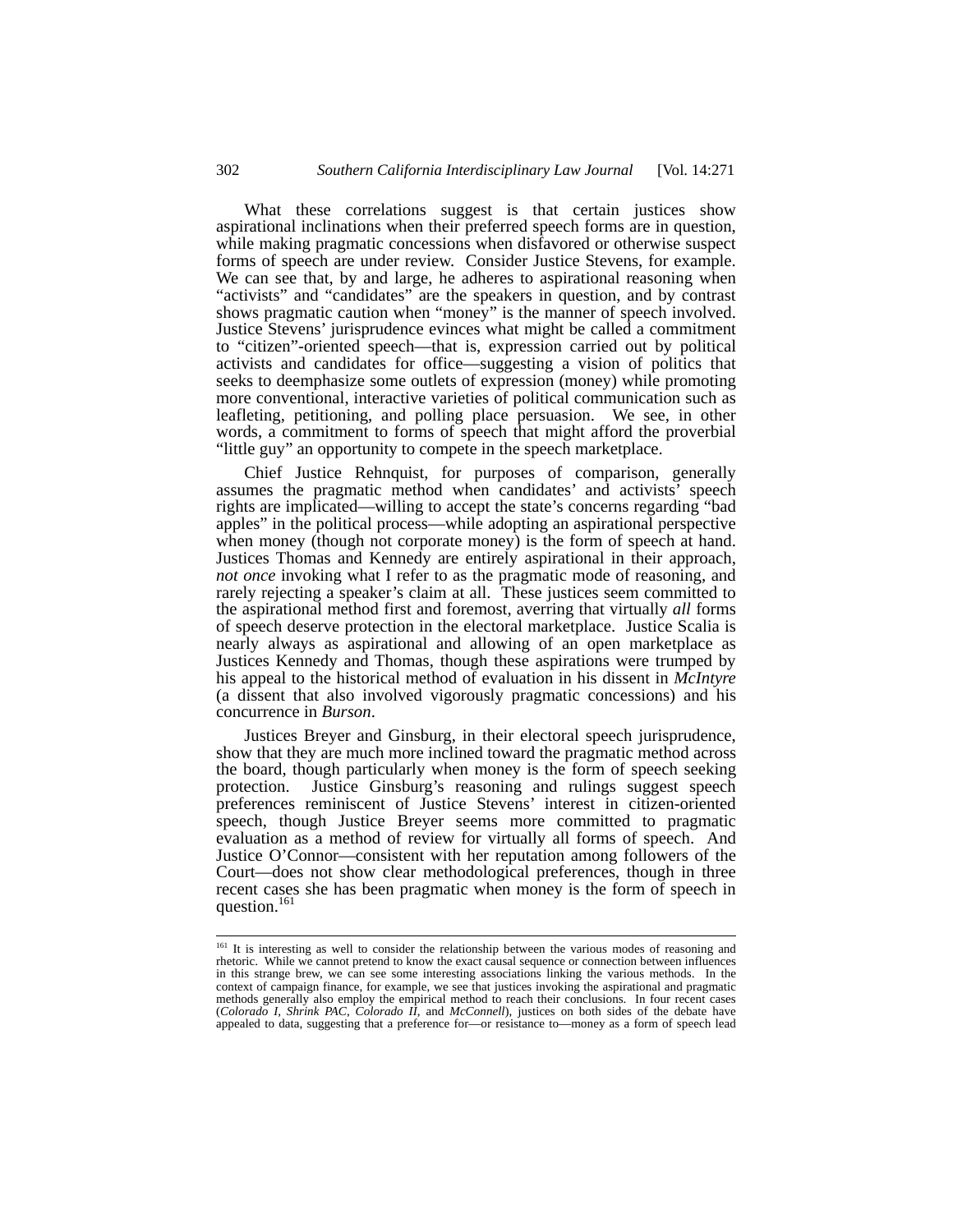A preference for particular *forms* of speech and a consistent application of a particular *method* (i.e. an aspirational approach) suggest that electoral speech is more complex and nuanced than is sometimes acknowledged in academic studies. The values, insights, and assumptions that provide the analytical and argumentative structure for decisionmaking in this context go beyond the traditional, dichotomous "liberal" vs. "conservative" framework that is a staple of scholarship on judicial behavior and to some extent conventional and/or popular wisdom.<sup>162</sup> Indeed, those justices that we might call the most conservative by traditional measures (Thomas, Scalia, and Kennedy) are actually the most consistent advocates of aspirational reasoning where electoral speech is concerned.<sup>163</sup> Chief Justice Rehnquist, to be sure, is more consistently a pragmatist, though even he shows a committed aspirational outlook on certain (non-corporate and nonlegacy-threatening<sup>164</sup>) campaign finance questions. Furthermore, by looking at the recently decided *McConnell* case, we can see that the justices' votes do not even correspond to the anticipated partisan advantages stemming from the Bipartisan Campaign Reform Act ("BCRA"). To the contrary, the liberals on the Court were—in a pragmatic mode—committed to preserving "reform" legislation that most analysts see as more detrimental to the fundraising efforts of the Democratic Party; meanwhile, the conservatives on the Court were—in an aspirational mode—eager to relieve political actors of such unnecessary state supervision of the electoral marketplace, even though the Republican Party stood to benefit from *upholding* the legislation. What such an example confirms, and what we can draw from our larger study, is that the outcomes in these cases transcend mere ideology or partisanship and speak instead to competing understandings of political life itself, the right-functioning of our polity, and the proper role for the Court to play in structuring the electoral process.<sup>165</sup>

#### V. CONCLUSION

Accepting Justice Cardozo's invitation, this study began as an investigation of the various "sources of information" that offer guidance to the justices as they review electoral speech cases. What are the primary

the justices to mobilize an empirical argument to justify their preexisting or aspirational or pragmatic dispositions. Or, it could be that a survey of the available social science evidence on the relationship between donors and candidates, for example, played an important role in structuring or otherwise encouraging this disposition. We cannot, unfortunately, know whether the data influenced the disposition or whether the disposition drove the justices to the data. 162 Segal and Spaeth's "attitude"-oriented analysis is the most prominent example of this approach to

Supreme Court decisionmaking. *See generally* SEGAL & SPAETH, ATTITUDINAL MODEL, *supra* note 10;<br>and SEGAL & SPAETH, ATTITUDINAL MODEL REVISITED, *supra* note 10.<br><sup>163</sup> See infra Eic. 2.

<sup>&</sup>lt;sup>163</sup> See *infra* Fig. 2.<br><sup>164</sup> Chief Justice Rehnquist's upholding of the state contribution limits in *Shrink PAC*—limits pegged to those deemed constitutional in *Buckley*—could be interpreted as part of his effort to cultivate his legacy as Chief Justice, in much the same way that he upheld the principles of *Miranda v. Arizona*, 384 U.S. 436 (1966) against challenge in *Dickerson v. United States*, 530 U.S. 428 (2000).<br><sup>165</sup> On the various theories of po

questions, *see* Daniel Lowenstein, *The Supreme Court Has No Theory of Politics—And Be Thankful for Small Favors*, *in* THE U.S. SUPREME COURT AND THE ELECTORAL PROCESS, 245–266 (David K. Ryden, ed., 2000).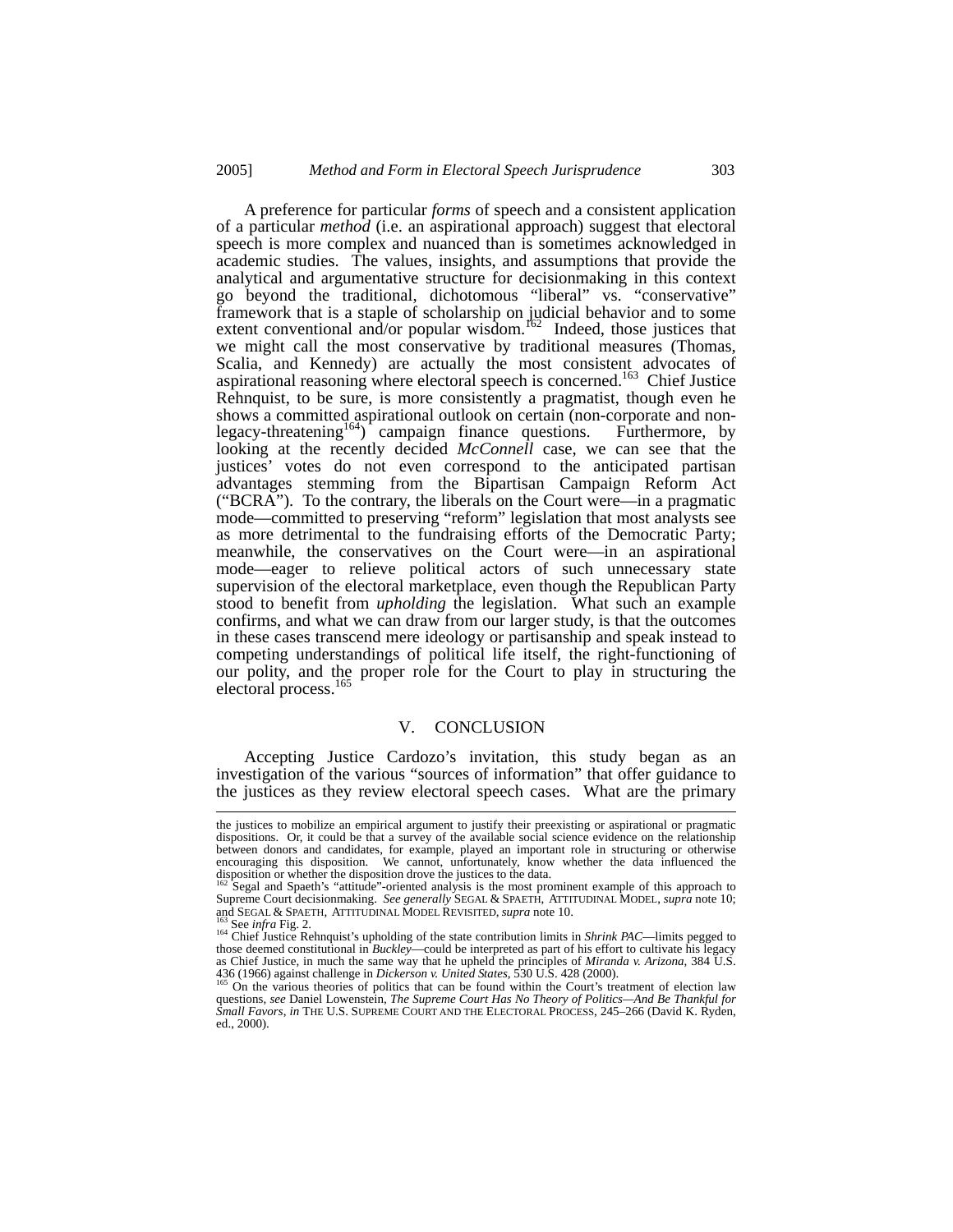influences, approaches, and methods (ingredients) that comprise this "strange brew"? Furthermore, what is the significance of these elements? How do they react with one another? And how do they ultimately influence the Court's resolution of these questions? What we have seen is that four primary modes of reasoning and rhetoric structure the Court's electoral speech rulings; but what we have also seen is that we must consider *forms* of speech—and the correlation and interplay between the two—in order to truly appreciate the complexity of the Court's electoral speech jurisprudence and in order to enjoy the predictive power that attaches to this more comprehensive evaluation of freedom of speech in the electoral process.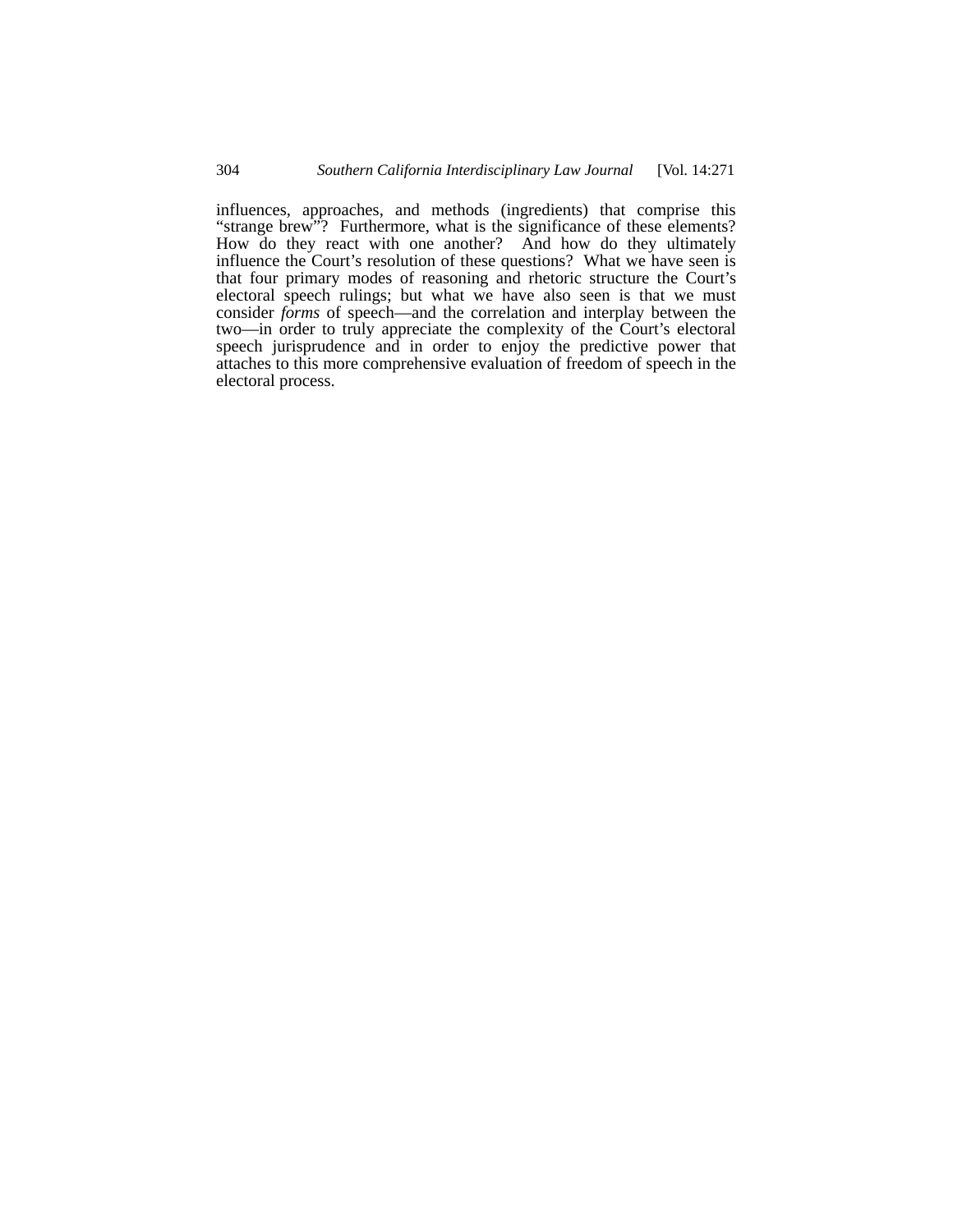# FIGURE 1: FORMS OF SPEECH

The thirty-seven cases considered in this Article may involve five primary forms of speech:

**1. Activism** State restrictions on the speech and expressive practices of activists and various political advocates

*United Public Workers of America (C.I.O.) v. Mitchell*, 330 U.S. 75 (1947) *United States v. Congress of Industrial Organizations*, 335 U.S. 106 (1948) *United States Civil Service Commission v. National Association of Letter Carriers, AFL-CIO*, 413 U.S. 548 (1973) *Greer v. Spock*, 424 U.S. 828 (1976) *Hynes v. Mayor of Oradell*, 425 U.S. 610 (1976) *Members of the City Council of Los Angeles v. Taxpayers for Vincent*, 466 U.S. 789 (1984) *Meyer v. Grant*, 486 U.S. 414 (1988) *Burson v. Freeman*, 504 U.S. 191 (1992) *McIntyre v. Ohio Elections Commission*, 514 U.S. 334 (1995) *Buckley v. American Constitutional Law Foundation*, 525 U.S. 182 (1999)

**2. Money** State restrictions on the financing of campaigns, candidates, or causes, including both limits and disclosure/reporting requirements and as applied generally, to parties, corporations, and political organizations

*United States v. International Union United Automobile, Aircraft and Agricultural Implement Workers of America (UAW-CIO)*, 353 U.S. 943 (1957) *Buckley v. Valeo*, 424 U.S. 1 (1976) *First National Bank v. Bellotti*, 435 U.S. 765 (1978) *Citizens Against Rent Control v. Berkeley*, 454 U.S. 290 (1981) *California Medical Association v. FEC*, 449 U.S.817 (1980) *Common Cause v. Schmitt*, 455 U.S. 129 (1982) *FEC v. National Right to Work Committee*, 459 U.S. 197 (1982)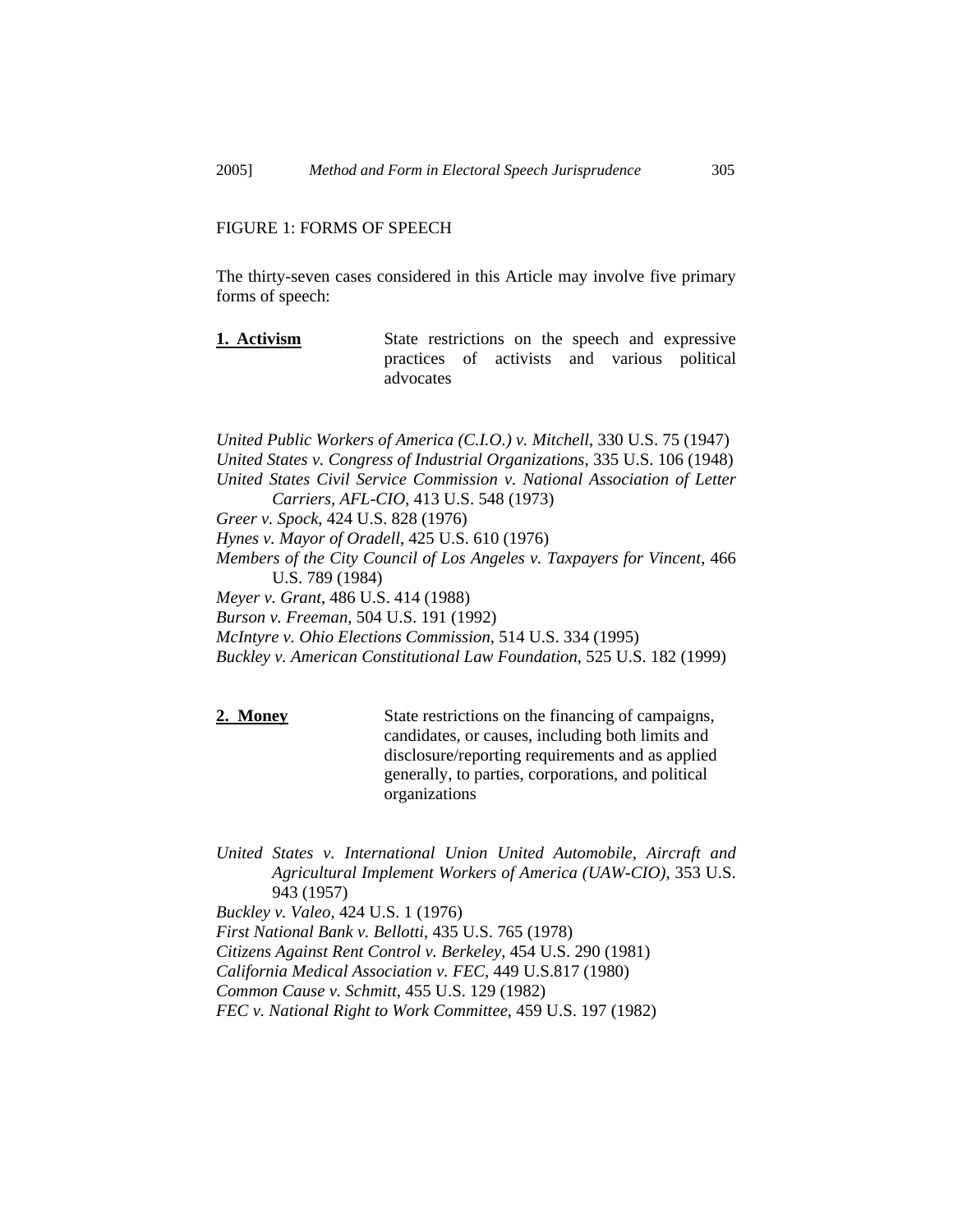*FEC v. Massachusetts Citizens for Life*, 479 U.S. 238 (1986) *Austin v. Michigan Chamber of Commerce*, 494 U.S. 652 (1990) *Colorado Republican Federal Campaign Committee v. FEC*, 518 U.S. 604 (1996) *Nixon v. Shrink Missouri Government PAC*, 528 U.S. 377 (2000) *FEC v. Colorado Republican Federal Campaign Committee*, 533 U.S. 431 (2001) *FEC v. Beaumont*, 539 U.S. 146 (2003) *McConnell v. FEC*, 540 U.S. 93 (2003)

**3. Candidates** State restrictions on the speech of candidates for office, or cases involving the communication of a candidate's message

*St. Amant v. Thompson*, 390 U.S. 727 (1968) *Red Lion Broadcasting Co. v. FCC*, 395 U.S. 367 (1969) *Lehman v. City of Shaker Heights*, 418 U.S. 298 (1974) *CBS, Inc. v. FCC*, 453 U.S. 367 (1981) *Brown v. Hartlage*, 456 U.S. 45 (1982) *Arkansas Educational Television Commission v. Ralph P. Forbes*, 536 U.S. 666 (1998) *Republican Party of Minnesota v. White*, 536 U.S. 765 (2002)

**4. Newspapers** State restrictions on the speech rights of newspapers

*Mills v. Alabama*, 384 U.S. 214 (1966) *Ocala Star-Banner Co. v. Damron*, 401 U.S. 295 (1971)

**5. Parties** State restrictions on the speech rights of political parties

*Eu v. San Francisco Cty. Democratic Central Committee* (1989) *Renne v. Geary*, 501 U.S. 312 (1991)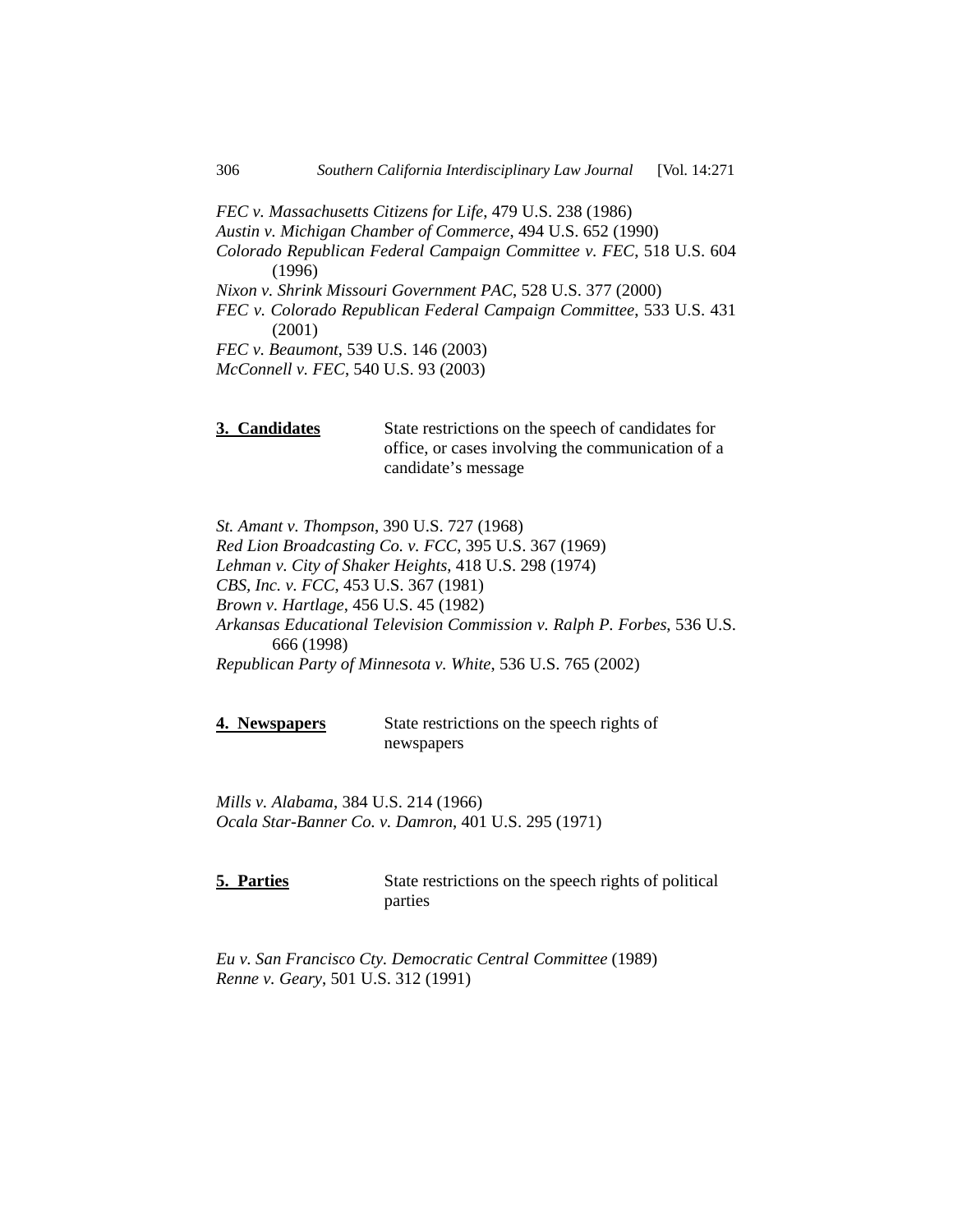# FIGURE 2: THE METHOD / FORM CORRELATION

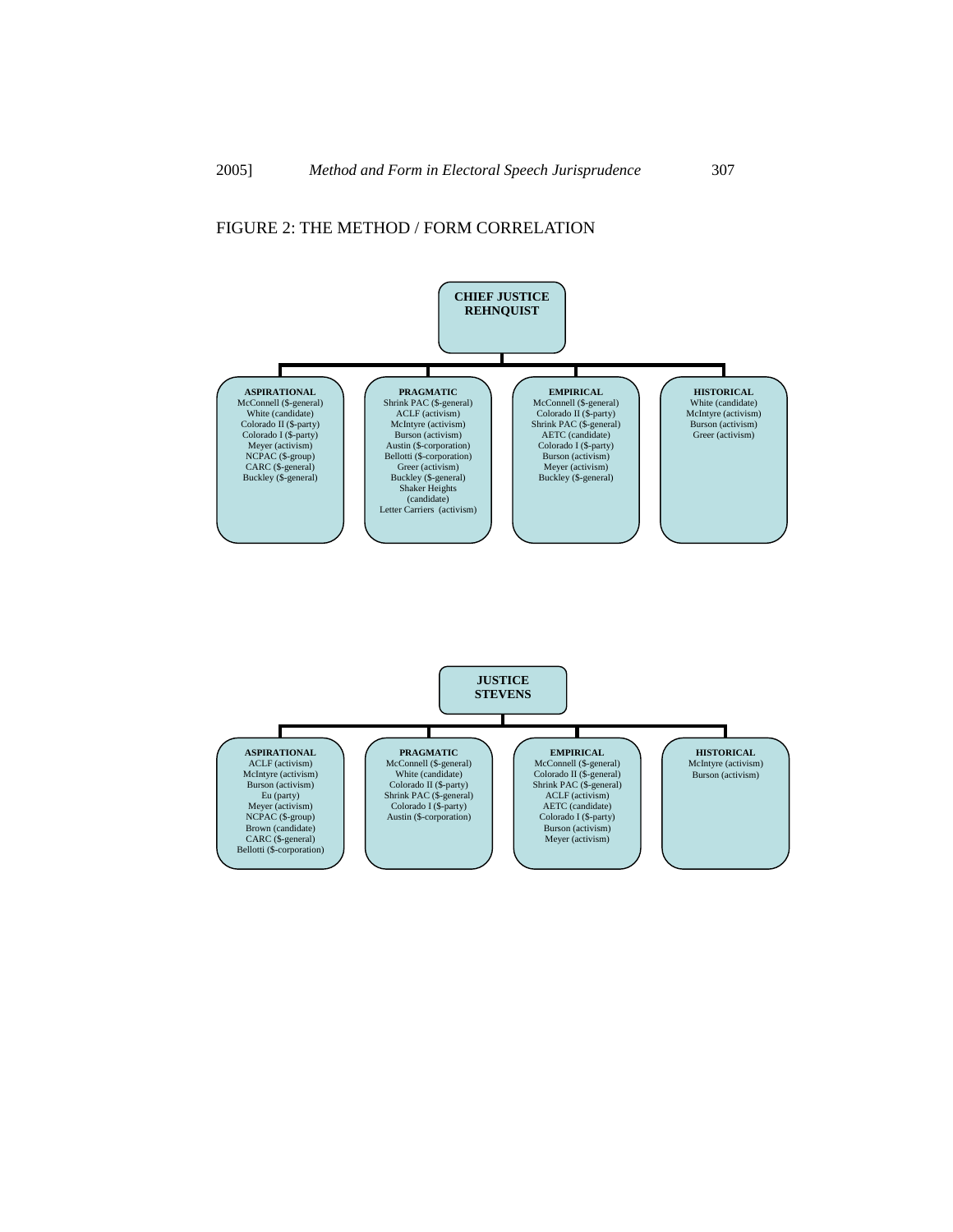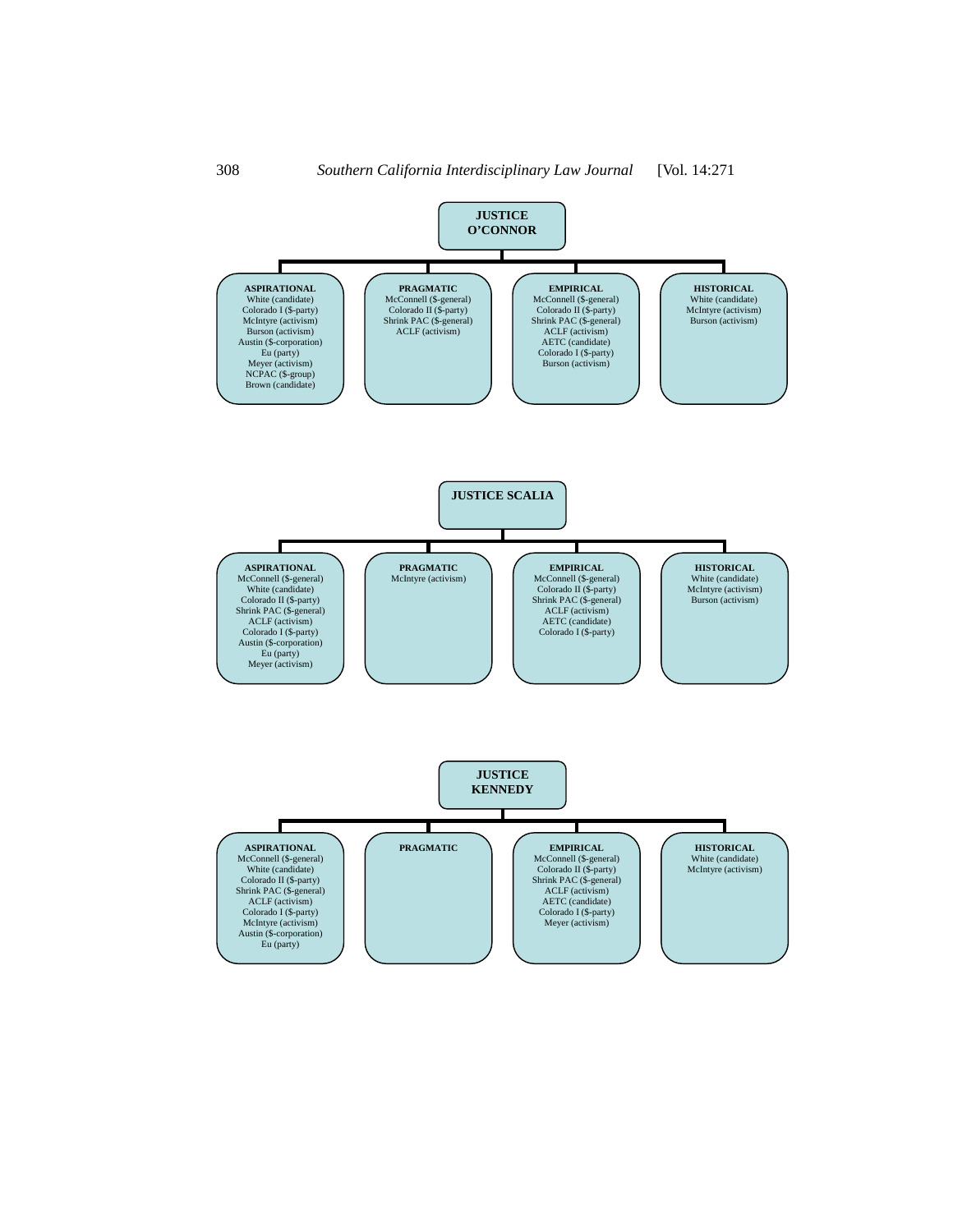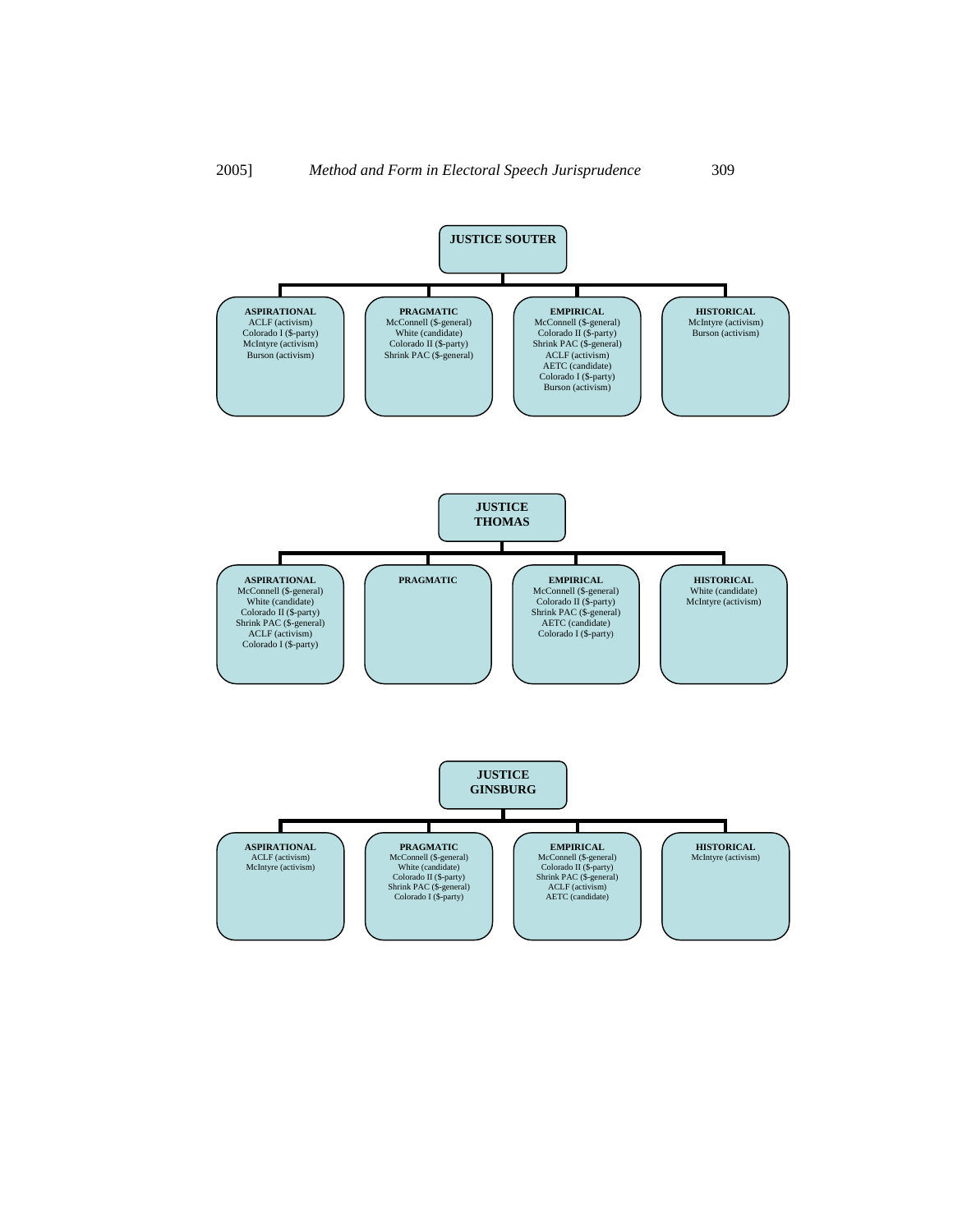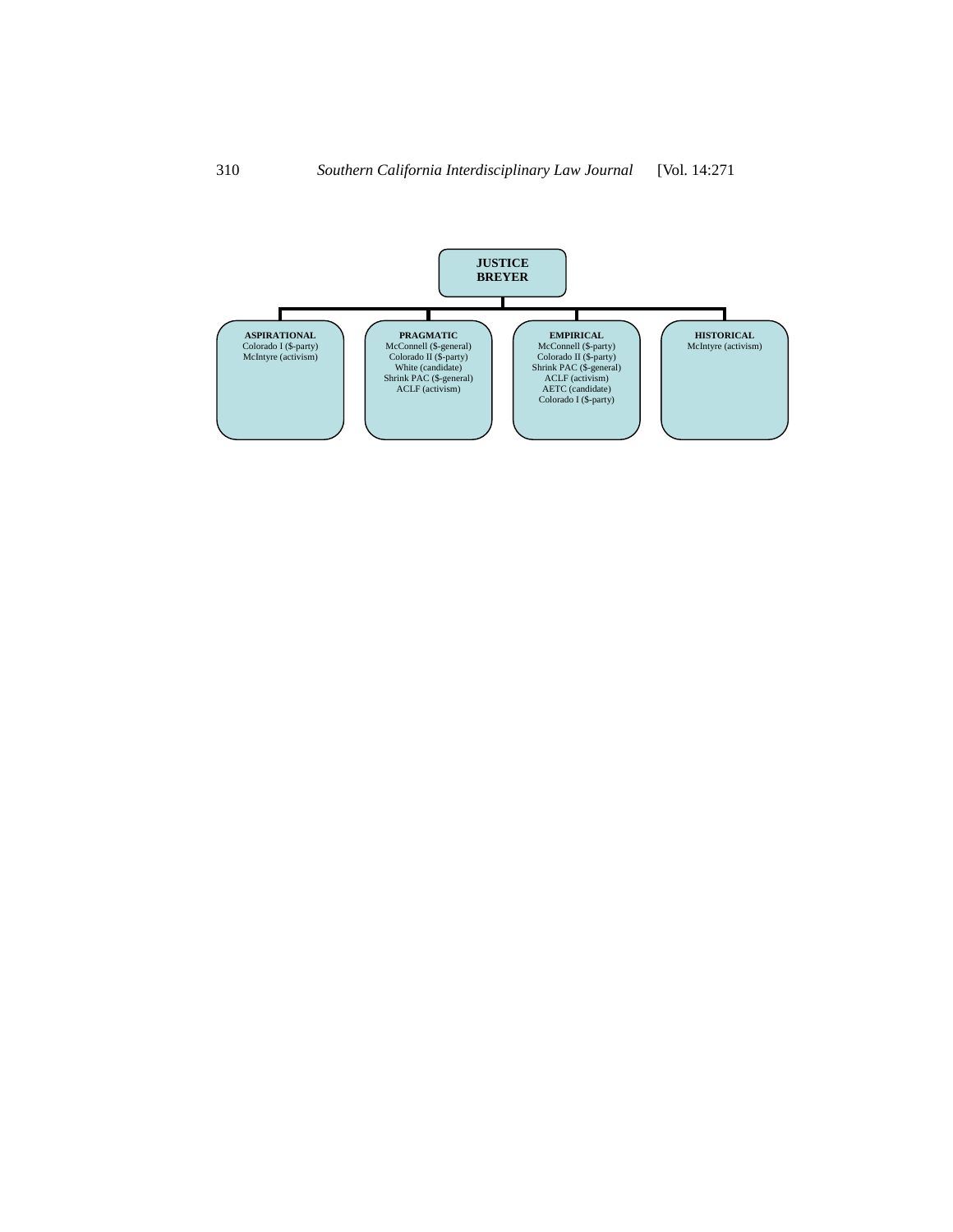# APPENDIX 1: U.S. SUPREME COURT ELECTORAL SPEECH CASES

*United Public Workers of America (C.I.O.) v. Mitchell*, 330 U.S. 75 (1947)

*United* States v. Congress *of Industrial Organizations*, 335 U.S. 106 (1948)

*United States v. International Union United Automobile, Aircraft and Agricultural Implement Workers of America (UAW-CIO)*, 353 U.S. 943 (1957)

*Mills v. Alabama*, 384 U.S. 214 (1966)

*St. Amant v. Thompson*, 390 U.S. 727 (1968)

*Red Lion Broadcasting Co. v. FCC*, 395 U.S. 367 (1969)

*Ocala Star-Banner Co. v. Damron*, 401 U.S. 295 (1971)

*Monitor Patriot Co. v. Roy*, 401 U.S. 265 (1971)

*United States Civil Service Commission v. National Association of Letter Carriers, AFL-CIO*, 413 U.S. 548 (1973)

*Lehman v. City of Shaker Heights*, 418 U.S. 298 (1974)

*Buckley v. Valeo*, 424 U.S. 1 (1976)

*Greer v. Spock*, 424 U.S. 828 (1976)

*Hynes v. Mayor of Oradell*, 425 U.S. 610 (1976)

*First National Bank v. Bellotti*, 435 U.S. 765 (1978)

*Citizens Against Rent Control v. Berkeley*, 454 U.S. 290 (1981)

*California Medical Association v. FEC*, 449 U.S. 817 (1981)

*CBS, Inc. v. FCC*, 453 U.S. 367 (1981)

*Common Cause v. Schmitt*, 455 U.S. 129 (1982)

*FEC v. National Right to Work Committee*, 459 U.S. 197 (1982)

*Brown v. Hartlage*, 456 U.S. 45 (1982)

*Members of the City Council of the City of Los Angeles v. Taxpayers for Vincent*, 466 U.S. 789 (1984)

*FEC v. National Conservative Political Action Committee*, 470 U.S. 480 (1985)

*FEC v. Massachusetts Citizens for Life*, 479 U.S. 238 (1986)

*Meyer v. Grant*, 486 U.S. 414 (1988)

*Eu v. San Francisco Cty. Democratic Central Committee*, 489 U.S. 214 (1989)

*Austin v. Michigan Chamber of Commerce*, 494 U.S. 652 (1990)

*Renne v. Geary*, 501 U.S. 312 (1991)

*Burson v. Freeman*, 504 U.S. 191 (1992)

*McIntyre v. Ohio Elections Commission*, 514 U.S. 334 (1995)

*Colorado Republican Federal Campaign Committee v. FEC*, 518 U.S. 604 (1996)